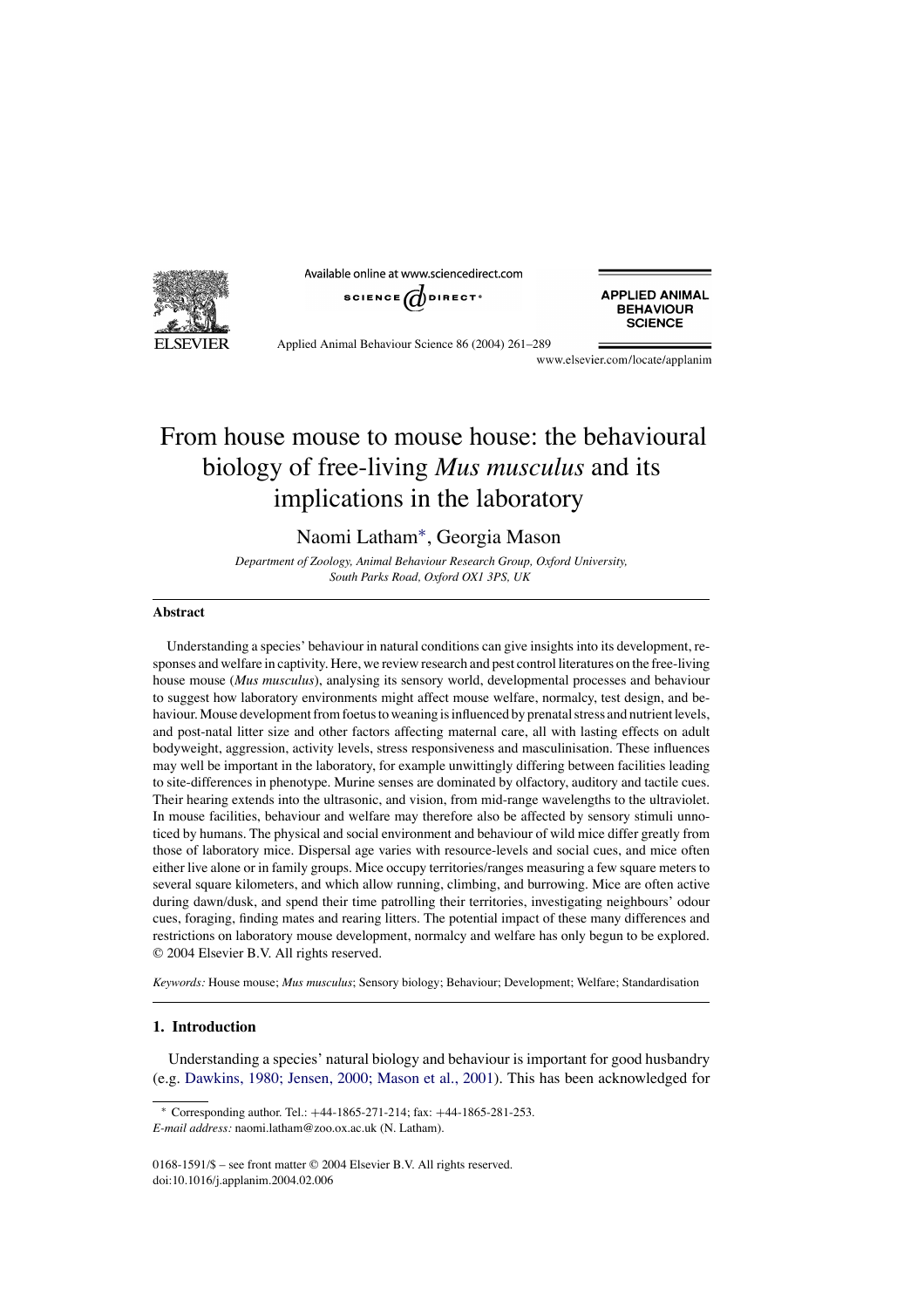laboratory species (Home Office, 1986; Brain, 1992; [Olsson](#page-23-0) et al., 2003), yet no up-to-date, detailed review exists for the free-living house mouse—even though mice are the most common research animal, with a world population of 30 million and rising (Mason and [Latham,](#page-25-0) [2004\).](#page-25-0) Our aim is to use a diverse array of peer-reviewed research papers, plus pest control publications (not refereed, but based on practical experience), to describe how free-living house mice view and interact with their world, and to illustrate how physical and social environments influence their development and behaviour. We conclude by discussing the implications of these findings for mouse welfare and functioning in laboratory conditions, and how subtle housing and test effects may lead to unexplained variance in research results.

#### **2. Adaptability and sensory biology of the house mouse**

The term 'house mouse' has been applied to several species, but most laboratory mice are likely to descend from *Mus musculus* (Linné's house mouse[—Staats,](#page-27-0) 1975). The house mouse has spread around the globe as our parasite, and now occurs in two types of situation—*commensal*, where it depends on humans for food and shelter, and *feral*, where it lives more like other wild rodents (e.g. reviewed Gray and [Hurst,](#page-22-0) 1998). *Mus musculus* is one of the most widespread mammalian species on the planet (e.g. [Meehan,](#page-25-1) 1984), being found in all tropical and temperate regions apart from tropical Africa [\(Schwartz](#page-26-0) and [Schwartz,](#page-26-0) 1943; Berry, 1970).

The success of the house mouse stems from partly from its great adaptability. Mice can survive without free water if their food is has a water content of 15% (including foods as dry as flour; Southern, 1954; Fertig and [Edmonds,](#page-27-1) 1969); they can live and breed in cold stores as cool as −30 ◦C[\(Randall,](#page-26-1) 1999); and have been found living in mines, at depths of 600 m (see [Bronson,](#page-20-0) 1979). They are highly adapted to omnivory, and are able to chew through tough husks and shells ([Baumans,](#page-20-1) 1999). This ability stems from powerful *masseter* muscles, and permanently sharp, chisel-like incisors that grow continuously by ca. 0.4 mm a day (Macdonald, 1984; Besselsen, 1997). Mice are very agile. They generally locomote via brief, rapid scurrying runs, but are also excellent climbers, capable of scaling vertical brickwork or bark [\(Randall,](#page-26-1) 1999); proficient jumpers, able to leap over 30 cm vertically upwards, and 2.5 m downwards, without harm ([Randall,](#page-26-1) 1999); and capable swimmers [\(Randall,](#page-26-1) 1999; [MAFF,](#page-26-1) 1996). They can run along wires and narrow ropes with ease [\(Meehan,](#page-25-1) 1984; [Randall,](#page-25-1) 1999), and squeeze through cracks as narrow as 5 ml (Potter, 1994; [Randall,](#page-26-2) 1999). Mice also show a wide range of developmental flexibility, their early experience affecting phenotype in a way that may ensure pups develop into adults best suited for their local environments. Finally, mice are highly genetically adaptable. Rodents have higher mutation rates than other mammalian orders (Page and [Holmes,](#page-25-2) 1998). This, combined with the house mouse's rapid and prolific breeding rates, means that populations are able to adapt rapidly to new conditions (e.g. [Macdonald,](#page-24-0) 1984). Naturally occurring genetic differences are claimed in behaviours including aggression and territoriality (e.g. van [Zeegeren,](#page-27-2) 1980; Brain and [Parmagiani,](#page-27-2) 1990; Benus and Rondigs, 1996), and burrowing and nest-building (e.g. Lynch, 1980 cited by [Crawley,](#page-21-1) 2000; Sage, 1981 cited by [Meehan,](#page-25-1) 1984; Sluyter and van [Oortmerssen,](#page-25-1) 2000). These traits all help account for the prevalence of the mouse as both a free-living and laboratory animal.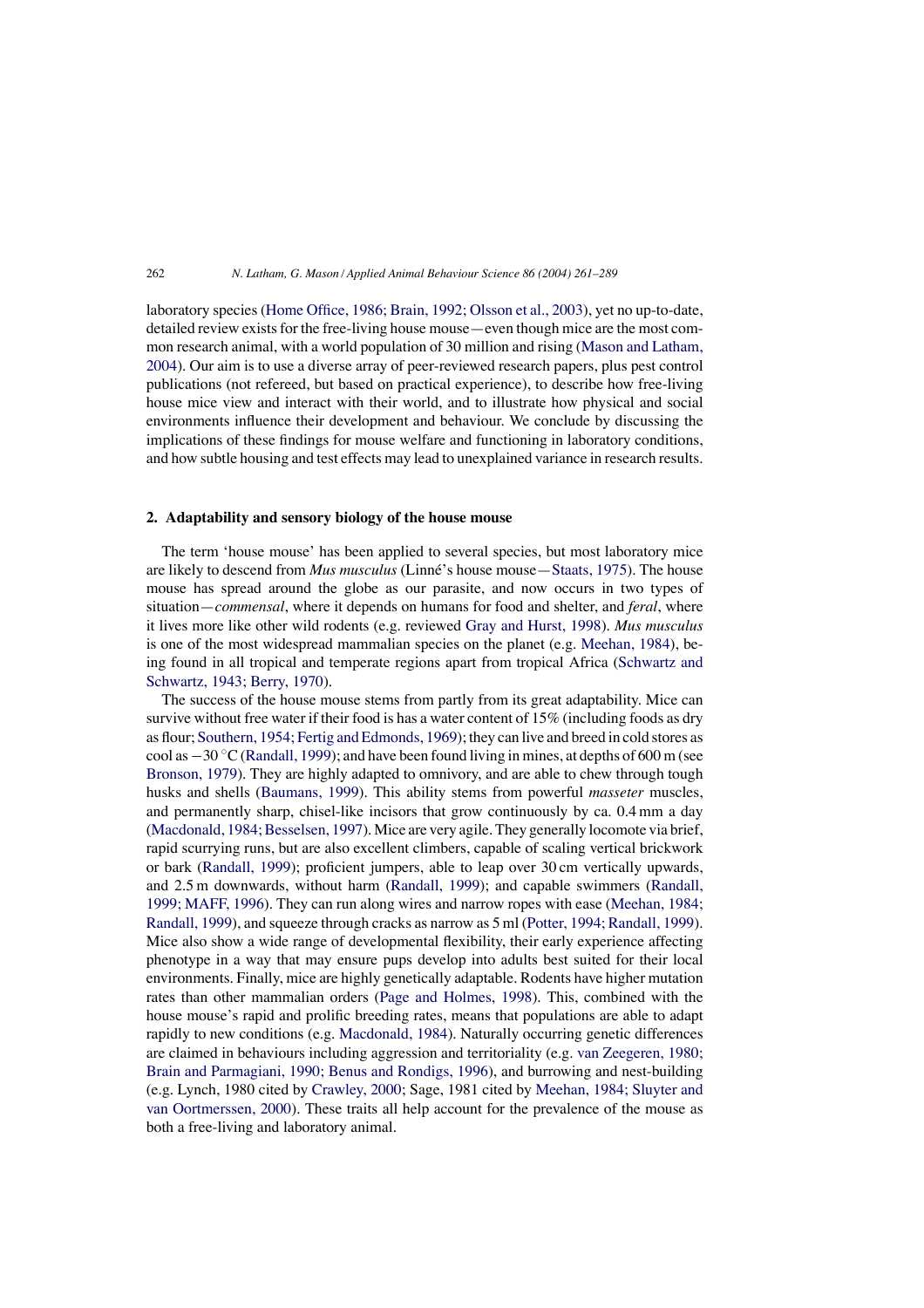Murine sensory biology has been reviewed elsewhere [\(Olsson](#page-25-3) et al., 2003), so will only be recapped here. The mouse's world is dominated by smell (e.g. [Lawlor,](#page-24-1) 1994). Odours are used to detect and assess food and predators, recognise individuals, and to evaluate conspecifics' sexual and social status (e.g. Berry, [1970\).](#page-20-2) Their other chemo-sense, taste, appears broadly similar to our own, although mice do not respond to some compounds which taste sweet to us (Brouwer and Hellekant, 1973 cited by [Meehan,](#page-25-1) 1984) and ingest substances which we find disgustingly bitter (e.g. 'Bitrex'; [Rentokil,](#page-26-3) 2001). Taste is used to identify food type and quality [\(Crawley,](#page-21-1) 2000): crucial as mice cannot vomit if food proves dangerous [\(Rentokil,](#page-26-3) 2001).

Mice are very sensitive to touch. Their whiskers, actively moved in a manner termed 'whisking', send tactile information to specialised 'whisker barrels' in the neocortex (e.g. [Melzer](#page-25-4) and Smith, 1998), allowing mice to identify textures, and avoid obstacles, even when light levels are too low to see ([Lawlor,](#page-24-1) 1994). The body's touch-sensitive guard hairs are also used to sense overhead cover, and when moving along walls ([Meehan,](#page-25-1) 1984; [Randall,](#page-25-1) 1999). Such tactile contact is important to mice, which generally attempt to retain bodily contact with solid objects(*thigmotaxis*), especially when anxious[\(Mackintosh,](#page-24-2) 1981; [Lawlor,](#page-24-2) 1994).

Mouse vision is fairly well-developed ([Crawley,](#page-21-1) 2000), but their acuity is poor compared with humans (Jennings et al., 1998; [Baumans,](#page-23-1) 1999). Mice are very sensitive to movement and changes in light intensity, and also use visual cues to demarcate territorial boundaries ([Mackintosh,](#page-24-3) 1973), to navigate, or move to cover (e.g. Hopkins, 1953; [Chapillon,](#page-23-2) 1999). Their retinas are composed mainly of rods, giving them sensitive vision in dim light, but little colour perception ([Calderone](#page-21-2) and Jacobs, 1995; Crawley, 2000). Furthermore, their cones' peak spectral sensitivities differ from those of humans. They lack a long-wave photopigment (causing insensitivity to red wavelengths), but are sensitive to ultraviolet wavelengths (Lawlor, 1994; [Calderone](#page-24-1) and Jacobs, 1995). Mice are thus likely to perceive hue differently to humans. Ultraviolet sensitivity may be an adaptation to crepuscular activity (e.g. [Tovée,](#page-27-3) 1995), and may be used in navigation (N. Prescott, personal communication), and in foraging—as many fruits, seeds and even larvae reflect in ultraviolet (Tovée, 1995; [Church](#page-27-3) et al., [1998\).](#page-27-3)

Finally, mice have well-developed hearing, and are able to hear noises from ca. 10 kHz to ultrasounds over 100 kHz (Lawlor, 1994; [Baumans,](#page-24-1) 1999). In rats, there is some evidence that ultrasonic calls are used in echolocation and judging the depth of drops in darkness (e.g. [Kaltwisser](#page-23-3) and Schitzler, 1981). Such behaviour has yet to be confirmed in mice, but might help explain why despite their limited visual abilities their depth perception is good, allowing them to make long and accurate jumps [\(Meehan,](#page-25-1) 1984).

#### **3. House mouse behaviour in natural conditions**

## *3.1. From birth to weaning: development and factors affecting final adult phenotype*

House mice are born blind, deaf and completely hairless, except forsmall whiskers on the muzzle (Berry, 1970; [Smith,](#page-20-2) 1981). Their first physical environment is a secluded nest. For feral mice, thisisin an underground nest chamber, typically 6–7 cm across, lined with grass,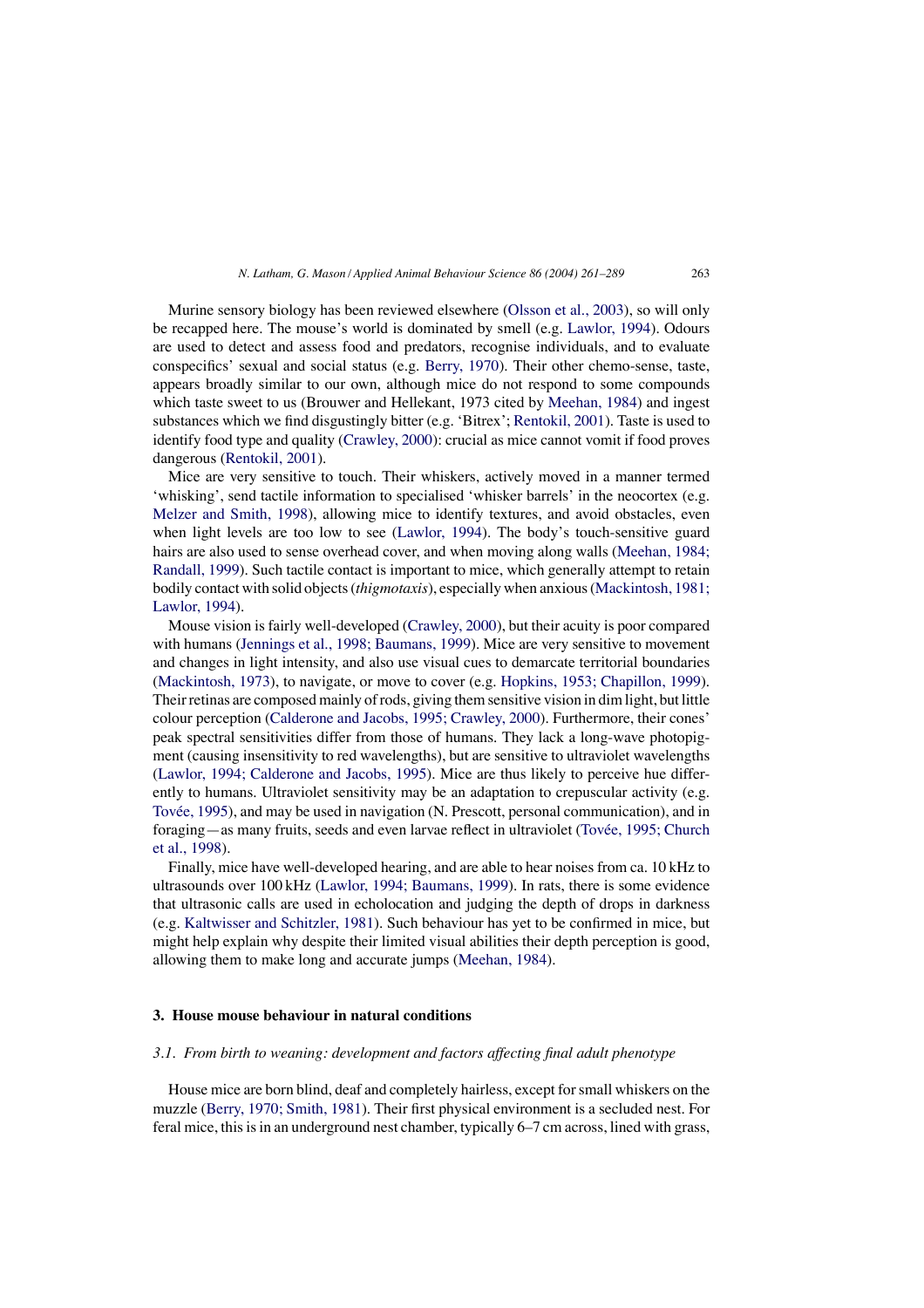hair or feathers(e.g. Berry, [1970\).](#page-20-2) Commensal pups are raised in a spherical or bowl-shaped nest, located in a safe nook, consisting of a loose outer structure of rags or paper about 10 cm across, lined with a finer, shredded material [\(Randall,](#page-26-1) 1999; Nowak, 1999). At first, their social environment consists of 4–8 littermates, typically of equal sex ratio [\(Berry,](#page-20-2) 1970; Berry and [Bronson,](#page-20-2) 1992) and their mother, although some pups may also be suckled by other, usually related, breeding females. As they develop, their social environment may expand to include their father (the dominant male), older brothers and sisters who have not yet dispersed, and/or less closely related conspecifics. This family unit is called a 'deme' (e.g. van [Zeegeren,](#page-27-2) 1980).

From birth through the first 2–3 weeks of age, pups rely on the mother for temperature regulation, food and to stimulate defecation (Clough, 1982; Berry and [Bronson,](#page-21-3) 1992). Unable to thermoregulate fully until between 12 and 28 days (see [Clough,](#page-21-3) 1982; Berry and [Bronson,](#page-21-3) 1992), newborn litters usually form a 'dynamic huddle', in which pups continually burrow into the centre of the group to conserve heat ([Smith,](#page-27-4) 1981). Newborn pups probably use tactile, olfactory and gustatory cues to recognise and orient to the mother and her teats (Smith, 1981; [Fleming](#page-27-4) et al., 2002). The pups stimulate parental behaviours through specific vocal cues [\(Mackintosh,](#page-24-2) 1981; Smith, 1981; Lawlor, 1994) such as 'wriggling calls' (below 10 kHz), produced when struggling in the nest or pushing to attach to the teats ([Crawley,](#page-21-1) [2000\),](#page-21-1) and short duration ultrasonic calls  $(50-70 \text{ kHz}, \langle 300 \text{ ms})$ , produced when pups are separated from the mother and are cold or distressed (Smith, 1981; [Roberts,](#page-27-4) 1998).

Mouse pups grow and develop rapidly. They develop pigmentation within a few days, start growing fur within a week (Horn, [2000\),](#page-23-4) begin to show auditory responses at 11 days [\(Smith,](#page-27-4) 1981), and by 12 days can identify their mother's smell [\(Smith,](#page-27-4) 1981). At 14–15 days their eyes open, although their vision is not fully developed until approximately 2 weeks later ([Smith,](#page-27-4) 1981). Pups learn about the food eaten by their mother long before they are weaned off milk [\(Valsecchi](#page-27-5) et al., 1993; Lawlor, 1994), and begin to try this solid food themselves between 10 and 17 days (König and [Markl,](#page-24-4) 1987; Horn, 2000). Pups are cautious about trying novel foods, but during grooming continue to assess foods eaten by other familiar adults and are most willing to try new foods known to be eaten by them [\(Valsecchi](#page-27-6) et al., 1996; Choleris et al., 1997; Crawley, 2000).

At 3–4 weeks of age, pups begin to venture away from the nest (Berry, 1970; [Randall,](#page-20-2) [1999\),](#page-20-2) but their early exploratory trips are brief, and usually accompanied by a parent [\(Crowcroft,](#page-21-4) 1966). At this age, the young usually become nutritionally independent of their parents, when they typically weigh nine grams (König and [Markl,](#page-24-4) 1987; Mendl and Paul, [1991a\).](#page-24-4) However, if pups have grown slowly, for example if the litter is large, independent feeding may be delayed until as late as 35 days (König and [Markl,](#page-24-4) 1987; Mendl and Paul, 1991a; [Drickamer](#page-24-4) et al., 2000). Accompanying the mother on foraging trips allows the young to learn more about diet selection ([Choleris](#page-21-5) et al., 1997). As they grow in confidence, their trips become longer, unchaperoned and playful (Brown, 1953; [Crowcroft,](#page-20-3) 1966), with sib groups exploring, as well as foraging, together (reviewed [Choleris](#page-21-5) et al., 1997). After weaning, the pups usually remain in the natal nest for an additional few weeks, until they reach sexual maturity ([Brown,](#page-20-3) 1953; Berry, 1970).

Throughout pup-hood, and even in utero, house mice show impressive developmental plasticity, with many aspects of the early environment having lasting effects on adult phenotypes. Maternal stress during gestation reportedly slows post-natal development (e.g.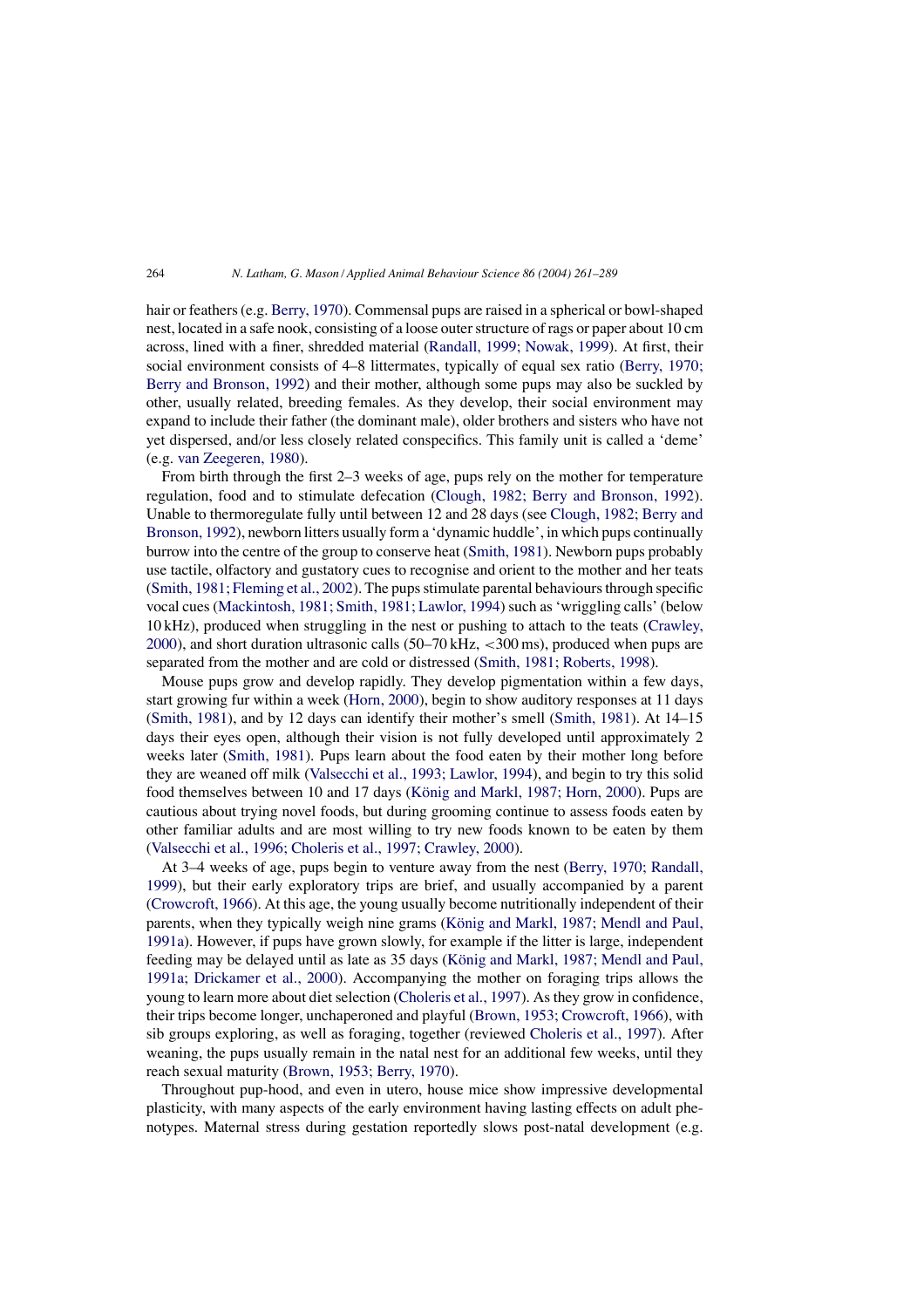Meek et al., [2001\)](#page-25-5) and influences (generally increasing) later response to stressors (e.g. reviewed [Braastad,](#page-20-4) 1998). Furthermore, prenatal stress can induce masculinisation of female pups[\(Zielinski](#page-28-0) et al., 1991) and feminisation of male pups([Kinsley](#page-23-5) and Svare, 1988), which potentially decreases later aggression, fertility and territorial success in males (e.g. [Harvey](#page-23-6) and [Chevins,](#page-23-6) 1985; Kinsley and Svare, 1986), and alters females' later oestrous cycling, reproductive success and offspring sex ratio ([Vandenberg](#page-27-7) and Huggett, 1994; [Palanza](#page-25-6) et al., [1995;](#page-25-6) [Drickamer,](#page-22-1) 1996). Additionally, low food availability during gestation can decrease weaning weight and increase aggressiveness, influencing the adult social and sexual success of male offspring (Mendl and Paul, [1991b;](#page-25-7) [Meikle](#page-25-8) et al., 1995; Meikle and [Westberg,](#page-25-9) 2001). It can also alter litter size and sex ratio, resulting in either male-biased (at moderately low food availability) or female-biased (severe food deprivation) litters [\(Wright](#page-27-8) et al., 1988). Litter size and sex ratio can then have long-term influences on later social competence, parental behaviour, learning and aggression (Namikas and [Wehmer,](#page-25-10) 1978; Barnard et al., [1998\).](#page-25-10)

The quality of parental care during infancy can also have both short-term and lifelong consequences. For example, the amount of milk received can affect a pup's adult weight and aggressiveness (e.g. Mendl and Paul, 1991b; [Barnard](#page-25-7) et al., 1998; see also [Ryan](#page-26-4) and [Wehmer,](#page-26-4) 1975). The weaning weight of male pups can have long-term effects on their ability to become dominant adults ([Krackow,](#page-24-5) 1993), while litter size (and thus milk availability) affects the age at which they attain sexual maturity (Ryan and [Wehmer,](#page-26-4) 1975). Parental care may also affect other endocrine systems. The amount of licking and grooming that rodent pups receive in infancy influences their later corticosterone responses to stress ([Barnett](#page-20-5) and Burn, 1967; [Hennessy](#page-20-5) et al., 1982; Roberts, 1998). Neonatal exposure to stressors, such as long separations from the mother, may increase ability to cope with stress during adulthood (see Lay, 2000; [Cirulli,](#page-24-6) 2001). Finally, the amount of maternal licking that female pups receive can also influence how much they lick their own pups, once they are mothers themselves (see [Fleming](#page-22-2) et al., 2002).

Other aspects of the social environment can further affect adult phenotype. Female pups reportedly develop activity levels similar to those of adult females whose urine they were exposed to [\(Cowley](#page-21-6) et al., 1990). The presence of, and cues from, the father may enhance aggressiveness of male offspring, and influence later sexual preferences of female offspring ([Mugford](#page-25-11) and Nowell, 1972). Finally, odours from the mother can influence later mate choice and parental behaviour (Hayashi and Kimura, 1983 cited by [Meehan,](#page-25-1) 1984; Shah et al., in press cited by [Fleming](#page-22-2) et al., 2002). Thus overall, pups' developmental trajectories vary from family to family and site to site, according to local circumstance.

## *3.2. Sexual maturity and dispersal: different strategies for different individuals*

Sexual maturity typically occurs at 5–6 weeks of age, but can be delayed until as late as 12 weeks (e.g. van Zeegeren, 1980; Meehan, 1984; [Henwood,](#page-27-2) 1995). Females generally mature earlier than males [\(Berry,](#page-20-2) 1970), but maturation rate is affected by genotype, with aggressive males generally being earliest to mature (van [Zeegeren,](#page-27-2) 1980). Environmental factors can affect the timing of puberty. For example, females experiencing cold or crowded conditions may delay puberty until conditions become more favourable (see Berry, [1970\).](#page-20-2) In females, chronic exposure to the urine of non-breeding adult females can delay puberty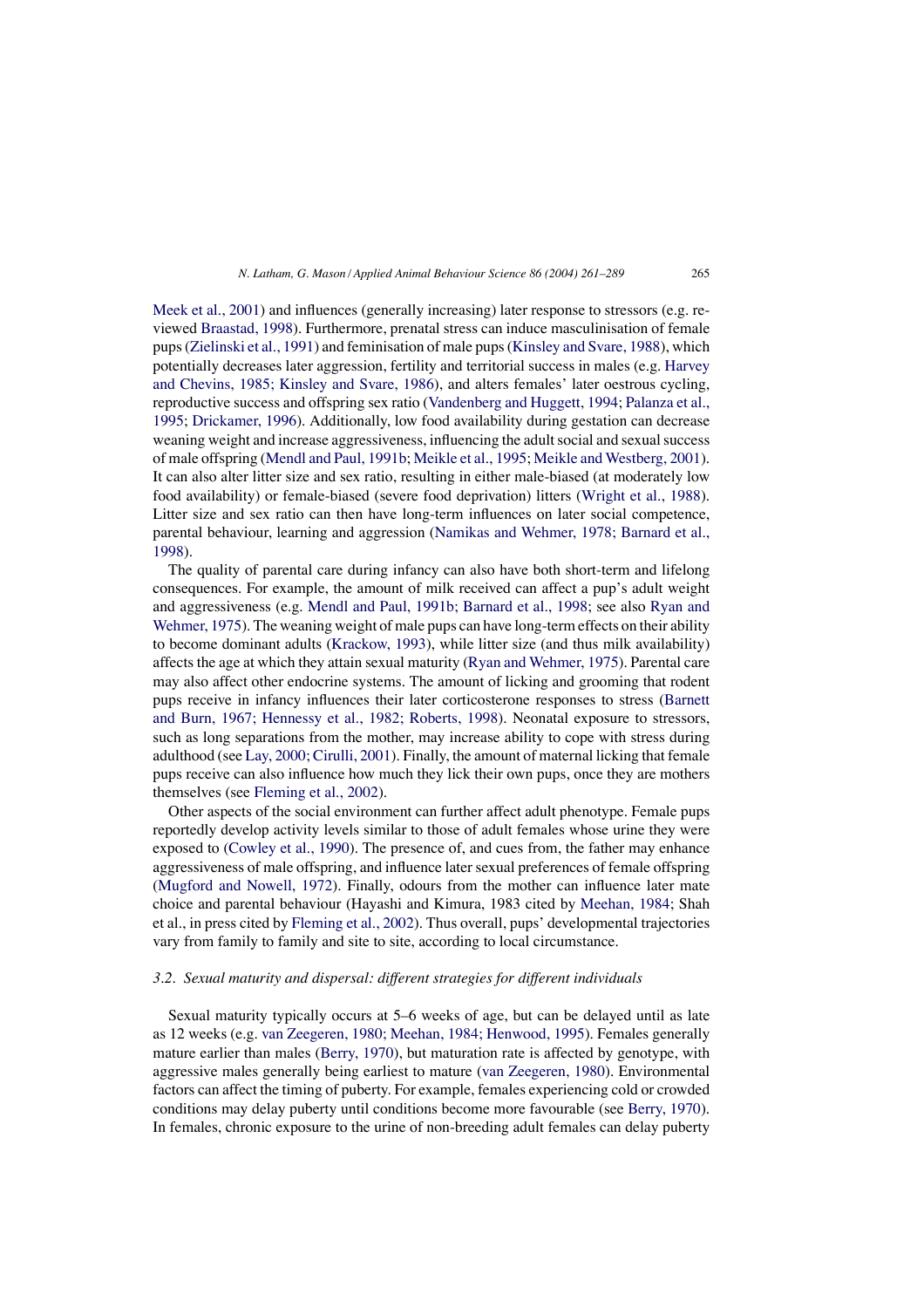[\(Mugford](#page-25-11) and Nowell, 1972; Hurst, 1990; Hurst and Nevison, 1994), while exposure to male urine can accelerate it and increase the frequency of oestrous cycles, particularly if there is also tactile contact (see [Mugford](#page-25-11) and Nowell, 1972; Smith, 1981; Brown, 1985). In males, exposure to females can advance puberty ([Vandenbergh,](#page-27-9) 1971), but these effects are reported to be less pronounced ([Smith,](#page-27-4) 1981).

As the young mice reach sexual maturity, family relationships change. Young males become more aggressive ([Berry,](#page-20-2) 1970), and the father increasingly begins to attack his sub-adult sons ([Bronson,](#page-20-0) 1979). Many young males now leave the familial nest to search for their own territory (e.g. Berry, [1970\).](#page-20-2) Indeed, between the ages of 33 and 43 days, laboratory mice, especially young males, show a marked increase in exploration and novelty-seeking (e.g. [Palanza](#page-26-5) et al., 2001). Whether to disperse, or to stay and strive to inherit the family territory, is often determined by the size and aggressiveness of the young males ([van](#page-27-2) [Zeegeren,](#page-27-2) 1980). At low population densities, aggressive males disperse at a relatively young age, while their more timid peers stay behind (van [Zeegeren,](#page-27-2) 1980). At high population densities, the non-aggressive males disperse relatively early, while aggressive ones stay on as subordinates until the opportunity arises to displace their father (van [Zeegeren,](#page-27-2) [1980\).](#page-27-2) However, remaining in the parental territory is dangerous, because males that stay and are not strong enough to overthrow their father may well be killed (see e.g. [Brown,](#page-20-3) 1953; [Gerlach,](#page-20-3) 1990).

Young females face the same choice, but are at less risk of aggression if they remain with their parents. Many will always remain subordinate to the breeding female(s) and never produce litters of their own, their fertility being suppressed by sustained exposure to breeding-female urine (see above). However, they may help the breeding female(s) rear subsequent litters (Gerlach, 1990; Berry and [Bronson,](#page-22-3) 1992; see also Hurst, [1987a\),](#page-23-7) and some may eventually succeed in becoming breeders themselves.

#### *3.3. Choosing and establishing a territory*

For those young adults which disperse, we must imagine their movements from descriptions of captive mice exploring new environments. The first excursions into any new area are brief. Wherever possible, mice display thigmotaxis, following barriers and walls. This movement is initially interspersed with frequent pauses, during which they rear at walls and barriers or make long stretches forward, sniffing. Gradually they make longer excursions and brief ventures in more open areas to investigate objects of interest. In between each excursion, mice are likely to return to a 'safe' area, following visual landmarks and olfactory marks produced by plantar glands on the feet ([Crowcroft,](#page-21-4) 1966; Alyan, 1996; Alyan and [Jander,](#page-21-4) 1994). Despite their caution, dispersing mice can travel large distances, sometimes covering hundreds of metres nightly (Rowe et al., 1963; [DeLong,](#page-26-6) 1967).

For dispersing feral mice, the goal is an area with dense ground cover (e.g. shrubs or herbaceous plants), a nest site offering protection from the cold and predators, and access to feeding sites(e.g. [Meehan,](#page-25-1) 1984; Torre and Bosch, 1999). Mice are very efficient tunnellers in soft substrates ([Gyertyan,](#page-22-4) 1995; Masuda et al., 2000; Deacon et al., 2001). Feral mice may live in burrows ranging from simple, straight tunnels, 1 m in length, ending in a single circular nest chamber, up to more complex systems linking numerous chambers and exits (Meehan, 1984; Berry and [Bronson,](#page-25-1) 1992; Bourne, 1997). Mice will also take advantage of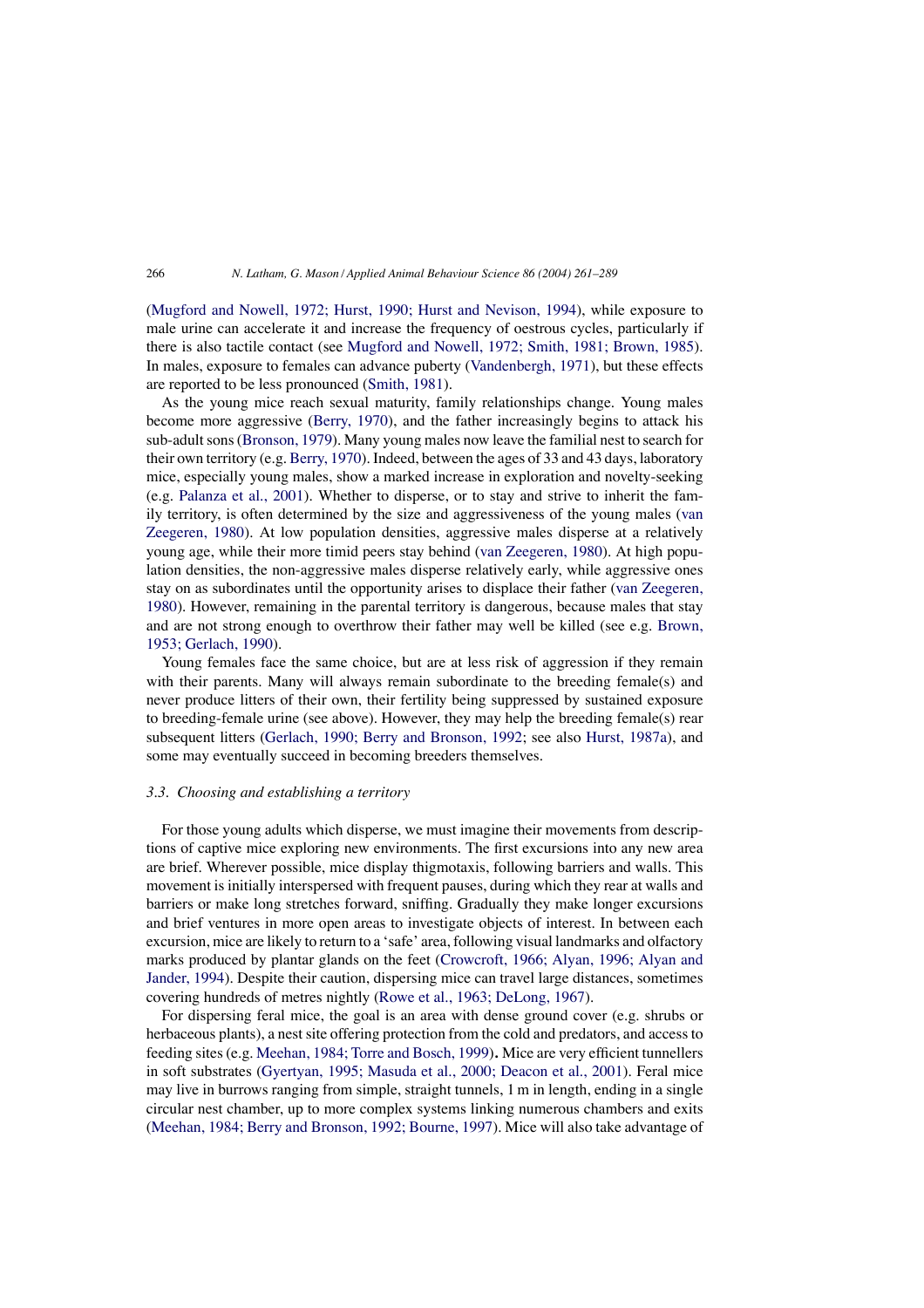burrows dug by other animals, such as rabbits and puffins [\(Triggs,](#page-27-10) 1991; Gray and Hurst, [1998\).](#page-27-10) However, if burrowing is impossible, for example if the soil is too hard or poorly drained ([Newsome](#page-25-12) et al., 1976), feral mice make their nests above ground ([Baker,](#page-20-6) 1946; Berry and [Bronson,](#page-20-6) 1992). The main goal for dispersing commensal mice is, similarly, a protected site within which they can build a nest, for example behind rafters, in wall cavities, in storage areas, or other secluded areas near to food (e.g. Meehan, 1984; [Surgeoner,](#page-25-1) 1986; [Randall,](#page-25-1) 1999).

In their search for a territory, feral mice tend to avoid areas that have been cleared of vegetation, and rarely cross roads (see [Meehan,](#page-25-1) 1984). Commensal mice similarly avoid unsheltered, exposed areas, and those that are regularly disturbed (e.g. [Proctor,](#page-26-7) 1994). Males generally avoid, or act more cautiously in, sites scented with the urine of other males ([Brown,](#page-21-7) 1985; [Beynon](#page-21-7) and Hurst, 2000)*.* Mice also seem to avoid other sites where there is a high risk of predation. They find carnivore faeces and related scents aversive (e.g. [Kemble](#page-23-8) and [Bolwahnn,](#page-23-8) 1997), and avoid the urine and faeces of recently-frightened conspecifics (e.g. [Brown,](#page-21-7) 1985). For females, the local presence of a male, and status of his associated females, may also be important, as the breeding success of female mice is critically dependent on their ability to establish a nest-site within a male territory (reviewed [Krackow,](#page-24-5) 1993).

Some young mice never establish their own territory. These, sometimes nomadic, nonterritory-holders(described as'peripheral'; Anderson, 1970 cited by [Meehan,](#page-25-1) 1984) tend to be the smaller animals [\(Mackintosh,](#page-24-7) 1978), and their lives are particularly tough. However, for other dispersers, finding a suitable site will be followed by settling, building a nest, and establishing territorial boundaries.

Territory size varies enormously. The main determinants are food availability and population density, and these in turn affect how territories are maintained and defended. When food is ample and population densities high, commensal mice may stray no more than a metre or two from their nest site (Potter, 1994; [Randall,](#page-26-2) 1999), but territory size increases the more dispersed the food. Thus [Southern](#page-27-1) (1954) found territories in a cellar ranging from 2 to 6  $m^2$ , while Young et al. [\(1950\)](#page-28-1) found that individuals' capture points in a building population averaged four metres apart. The pest control literature also states that commensal mice can travel up to ten metres from their nest-sites, although rarely further than this [\(Surgeoner,](#page-27-11) 1986; Randall, 1999; [DellPest,](#page-27-11) 2001). In feral populations, home range sizes also vary with density of available food [\(Krebs](#page-24-8) et al., 1995; [Crawley,](#page-21-1) 2000), but tend to be larger. For feral mice, densities of around one mouse for every three square metres have been observed in fields of grain ([Dickman,](#page-22-5) 1999). Home ranges have been estimated up to  $365 \text{ m}^2$  in size in open fields ([Quadagno,](#page-26-8) 1968), an average of  $6000 \text{ m}^2$  in forests ([Fitzgerald](#page-22-6) et al., 1981); a mean of  $40,000 \text{ m}^2$  on the Russian steppes (Nikitina et al., 1976 cited by [Meehan,](#page-25-1) 1984); and up to an incredible  $80,000 \text{ m}^2$  in the wheat-lands of Australia [\(Chambers](#page-21-8) et al., 2000).

Commensal territories and feral home ranges differ in other waystoo. As our terminology implies, they differ in how strictly they are defended. For example, in feral populations, male ranges tend not to overlap much with those of other males, nor female ranges with those of other females(e.g. [Fitzgerald](#page-22-6) et al., 1981), *but* male and female ranges may overlap, sometimes completely, even if the respective male and female are not a breeding pair [\(Berry](#page-20-7) and Jakobson, 1974; [Fitzgerald](#page-20-7) et al., 1981; Krebs et al., [1995\).](#page-24-8) In commensal populations, malestend to divide all the available space into strictly defended, mutually exclusive territories, with minimal overlap and sometimes even vacant strips between territorial boundaries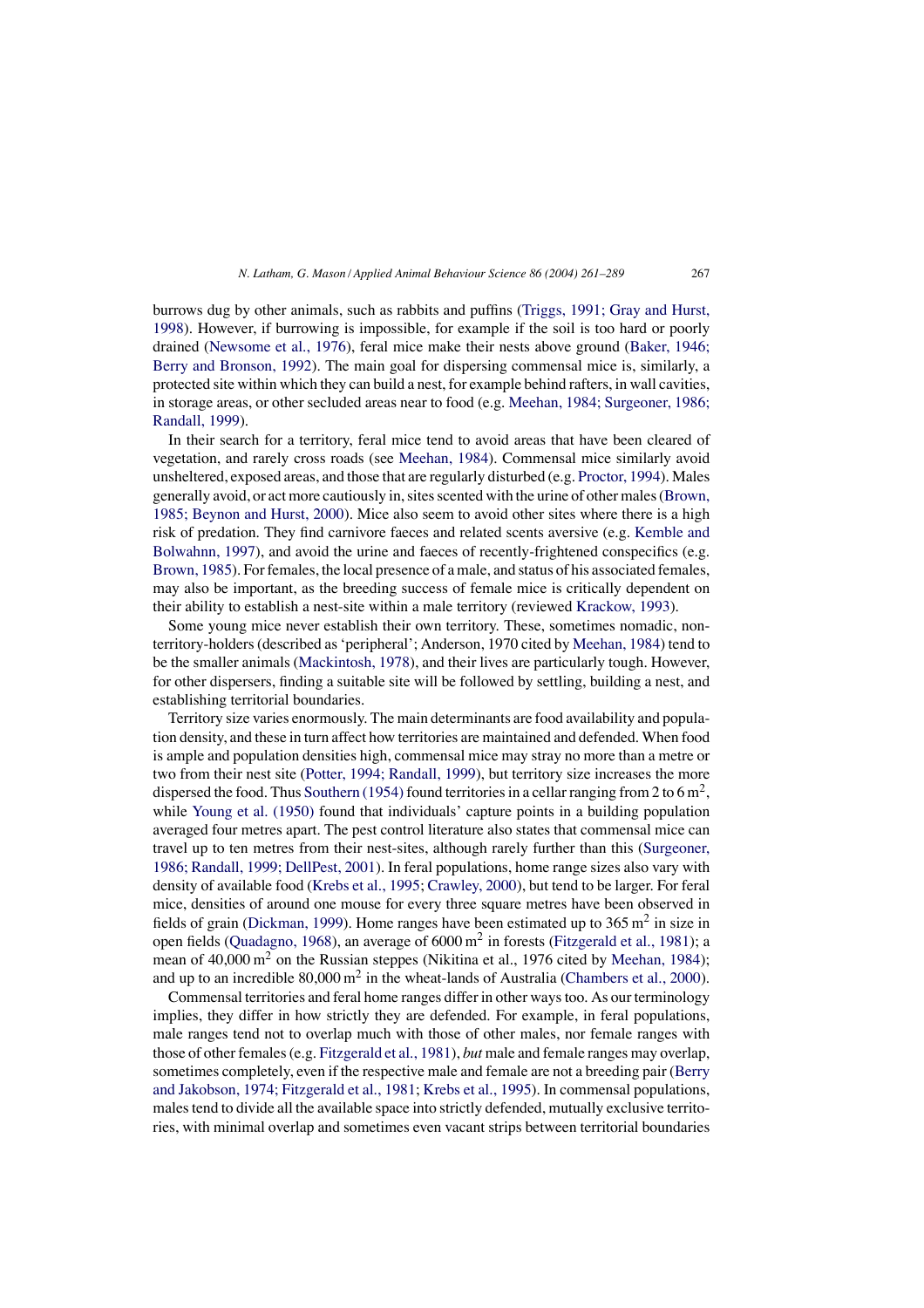[\(Mackintosh,](#page-24-2) 1981; MAFF, 1996)*.* In addition, commensal territories tend to be rather stable, while feral mice home ranges often fluctuate greatly in size, shape and even location with seasonal changes in habitat quality (Berry and [Jakobson,](#page-20-7) 1974; Torre and Bosch, [1999\).](#page-20-7)

Territorial boundaries often occur at physically and/or visually striking features of the environment (Crowcroft, 1966; [Mackintosh,](#page-21-4) 1973, 1978). However, boundaries are also marked by urinary odour cues. Dominant male mice, in particular, lay down regular urine marks along their borders to provide information about their territorial and sexual status (e.g. [Bronson,](#page-20-0) 1979; Hurst et al., 2001). Marks are also laid down along runs throughout the territory, and are especially common on conspicuous objects and around nesting and feeding sites (Hurst, [1987b,](#page-23-9) 1993). Thus mice become surrounded by familiar mark-odours (Hurst, [1990\),](#page-23-10) and there is even evidence that some mice may use urinary odour gradients to anticipate edges and drops when travelling in the dark ([Hurst,](#page-23-10) 1990). These odours are dominated by those of the territorial male. Territory-holders frequently refresh their own marks, as this signals male competitive ability (e.g. [Hurst,](#page-23-10) 1990), and venture into neighbouring territories to 'over-mark' their competitors' urine (Hurst, 1990; Eklund, 1996). In commensal populations urine marks may be deposited so frequently that, mixed with grease and dust, they form 'pillars' many millimetres high (Hurst, 1990; [MAFF,](#page-23-10) 1996; [Randall,](#page-23-10) 1999).

Exactly where this marking occurs, and how tolerant a mouse will be of another mouse's marks, depends on sex, age, social position and location or strategy. Males often tolerate marks from females and juveniles, because female urine contains an aggression-inhibiting factor, while juvenile urine lacks the aggression-eliciting properties of adult male urine (see [Smith,](#page-27-4) 1981). Dominant males produce more than subordinates [\(Drickamer,](#page-22-7) 1995), and in captivity, dominant males deposit marks throughout their environment, whereas subordinates tend to pool their urine away from the dominant animal [\(Desjardins](#page-22-8) et al., [1973\).](#page-22-8) In general, feral mice over-mark each other's marks less often than do commensals, not least due to the great size of the areas involved, and only selected regions, such as the most favourable nest sites, are strictly defended [\(Krebs](#page-24-8) et al., 1995; [Crawley,](#page-21-1) 2000).

Once deposited, urinary markslast for up to 2 days, due to non-volatile major urinary proteins (MUP—e.g. [Beynon](#page-20-8) and Hurst, 2000) which bind the volatile signalling pheromones slowing their release (see [Mucignat-Caretta](#page-25-13) and Caretta, 1999; Hurst et al., 2001). The volatile components in male urine are attractive to both sexes. They stimulate aggression between males and oestrous in females (see Hurst et al., [2001\),](#page-23-11) while MUPs from an unfamiliar male can block pregnancy ([Brennan](#page-20-9) et al., 1999). Laboratory studies have also shown that MUPs are involved in individual recognition, with exposure increasing competitive scent-marking by dominant males (Hurst et al., [2001\).](#page-23-11) Less is known about female MUPs, but they are also thought to be used in individual recognition (e.g. Hurst et al., [2001;](#page-23-11) but see Cavaggioni and [Mucignat-Carreta,](#page-21-9) 2000).

## *3.4. Behaviour within the territory: stable routines in a varying environment*

Mice are primarily crepuscular or nocturnal (e.g. [Mackintosh,](#page-24-2) 1981; Rowe, 1981; Potter, [1994\).](#page-24-2) However, in the absence of predation, the timing of food availability is an important factor (e.g. [Dell'Omo](#page-21-10) et al., 2000), and commensal mice may be active during daylight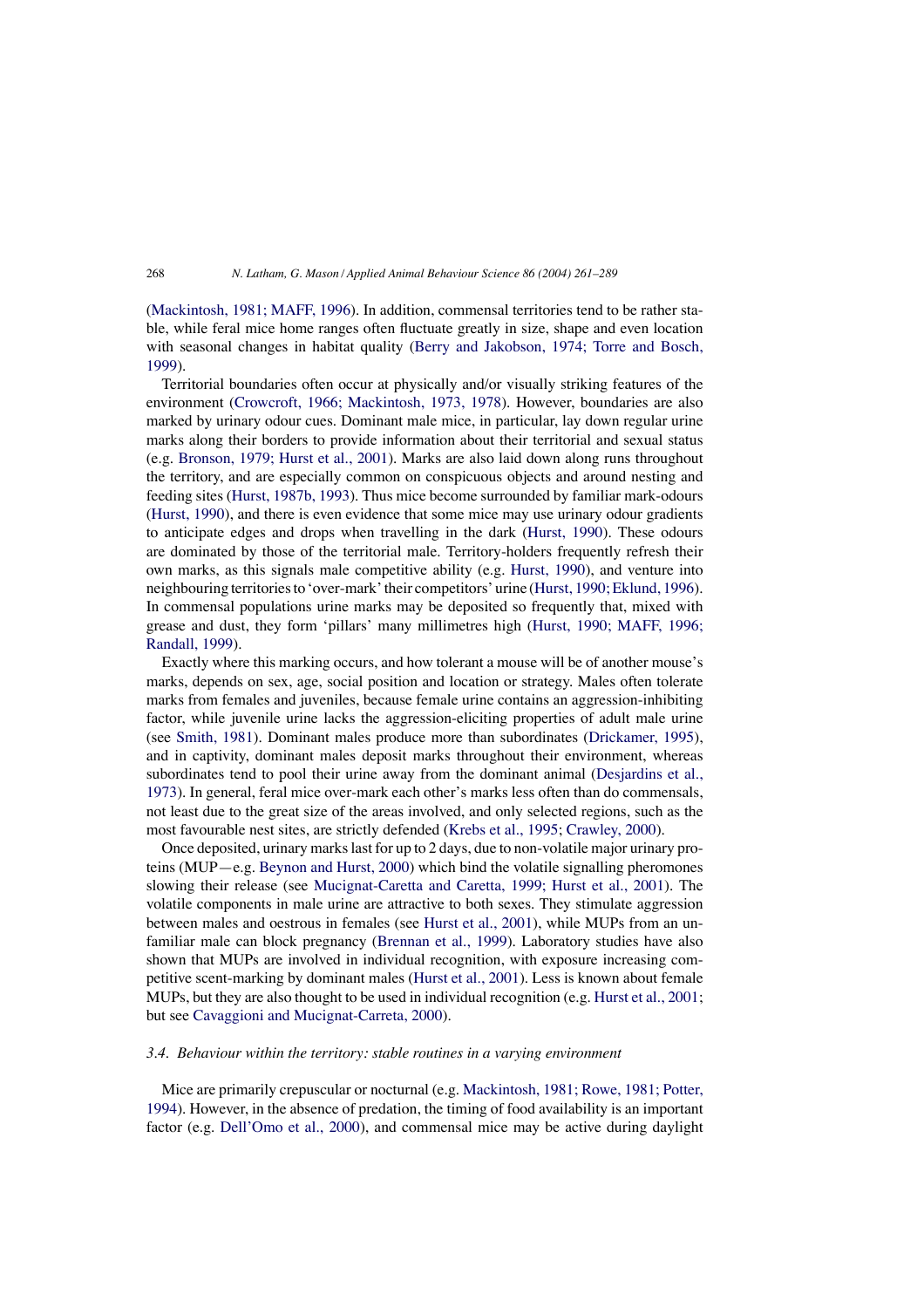([Surgeoner,](#page-27-11) 1986; Randall, 1999). Little is known about how much time free-living mice are actually active. Laboratory mice spend less than 50% of the 24 h day active ([Baumgardner](#page-20-10) et al., [1980\).](#page-20-10) However, this may be an under-estimate of activity in free-living mice whose environments are far more demanding. During periods of inactivity, mice that are defending territories sleep alone or with their mate, while subordinate animals tend to sleep in groups ([Crowcroft,](#page-21-4) 1966). In captivity, a large proportion of the time budget (17%) is also spent grooming [\(Baumgardner](#page-20-10) et al., 1980). This occurs sporadically during the active periods, and intensively after eating (Brown, 1953; [Crawley,](#page-20-3) 2000). Self-grooming is important for hygiene and insulation ([Crawley,](#page-21-1) 2000), while allo-grooming maintainssocial relationships (Brain and [Benton,](#page-20-11) 1983; Brown, 1985), and assists the transfer of information about food stuffs [\(Crawley,](#page-21-1) 2000).

Commensal individuals are creatures of habit. They travel their entire territory daily, covering (and marking) the same routes repeatedly (e.g. [Randall,](#page-26-1) 1999; Potter, 1994), leading to well-worn runways ([Surgeoner,](#page-27-11) 1986; Potter, 1994; Rentokil, 2001). Through these routines, mice acquire highly habitual responses (e.g. dashes to safety), which they can perform extremely rapidly and with minimal sensory input [\(Randall,](#page-26-1) 1999; see also [Fentress,](#page-22-9) 1976, [1977\).](#page-22-9) Thus if an obstacle is removed, mice will often continue to trace a path around it, while if one is placed on a well-used run, an animal travelling at speed may well collide with it ([Meehan,](#page-25-1) 1984; see also [Alyan,](#page-20-12) 1996). However, the degree to which mice rely on such routine-formation varies between individuals and with circumstance. Thus mice selected for low aggression show less use of routines (e.g. Benus et al., 1991; [Koolhaas](#page-20-13) et al., 1999), and feral mice, although covering their home range regularly, traverse different parts on different nights if it is very large [\(Fitzgerald](#page-22-6) et al., 1981).

Predictable movement about the range has several functions. It is an essential part of territorial defence, and allows the animal to build up a detailed, continually-updated picture of its domain (e.g. Brown, 1953; [Crowcroft,](#page-20-3) 1966). Continually familiarising themselves with their environment seems to ensure good homing abilities. Mice displaced several hundred metres can navigate back to their nest-site (reviewed [Meehan,](#page-25-1) 1984), and they show evidence of path integration (Alyan, 1996; Alyan and [Jander,](#page-20-12) 1997). Exploration centres on the investigation of olfactory cues related to food and predators, and intra-conspecific communication (Berry, 1970; Lawlor, 1994; [Baumans,](#page-20-2) 1999). Conspecifics' urine, faeces and plantar gland scents are particularly important, revealing age, sexual status, relatedness, and individual identity (Brown, 1985; [Lawlor,](#page-21-7) 1994). Mice may also intensively explore any new or moved objects, novel odours, or disturbed areas[\(Randall,](#page-26-1) 1999). Objectsthat are not marked with familiar urinary odours are clearly very conspicuous to mice, and attract much attention, and eventual marking [\(Hurst,](#page-23-10) 1990). Such investigation is done cautiously at first, with typical 'stretched out' risk-assessing postures (e.g. Kemble and [Bolwahnn,](#page-23-8) [1997\),](#page-23-8) and may even prompt avoidance and/or defensive burying (e.g. Misslin and [Ropartz,](#page-25-14) 1981; [Londei](#page-25-14) et al., 1998). However, mice in general seem to investigate novel objects vigorously, and accept them rapidly (Potter, 1994; [Randall,](#page-26-2) 1999).

Foraging is incorporated into these regular patrols (e.g. [Crowcroft,](#page-21-4) 1966). Mice eat up to 20% of their body weight daily (Berry, 1970; Rowe, 1981; [Meehan,](#page-20-2) 1984). Typically, a mouse consumes about 200 small meals a night, repeatedly visiting approximately 20–30 food sites in the process (see [Meehan,](#page-25-1) 1984; Potter, 1994). Some individuals are more conservative, using a very limited subset of the available food supplies [\(Dell'Omo](#page-21-10) et al.,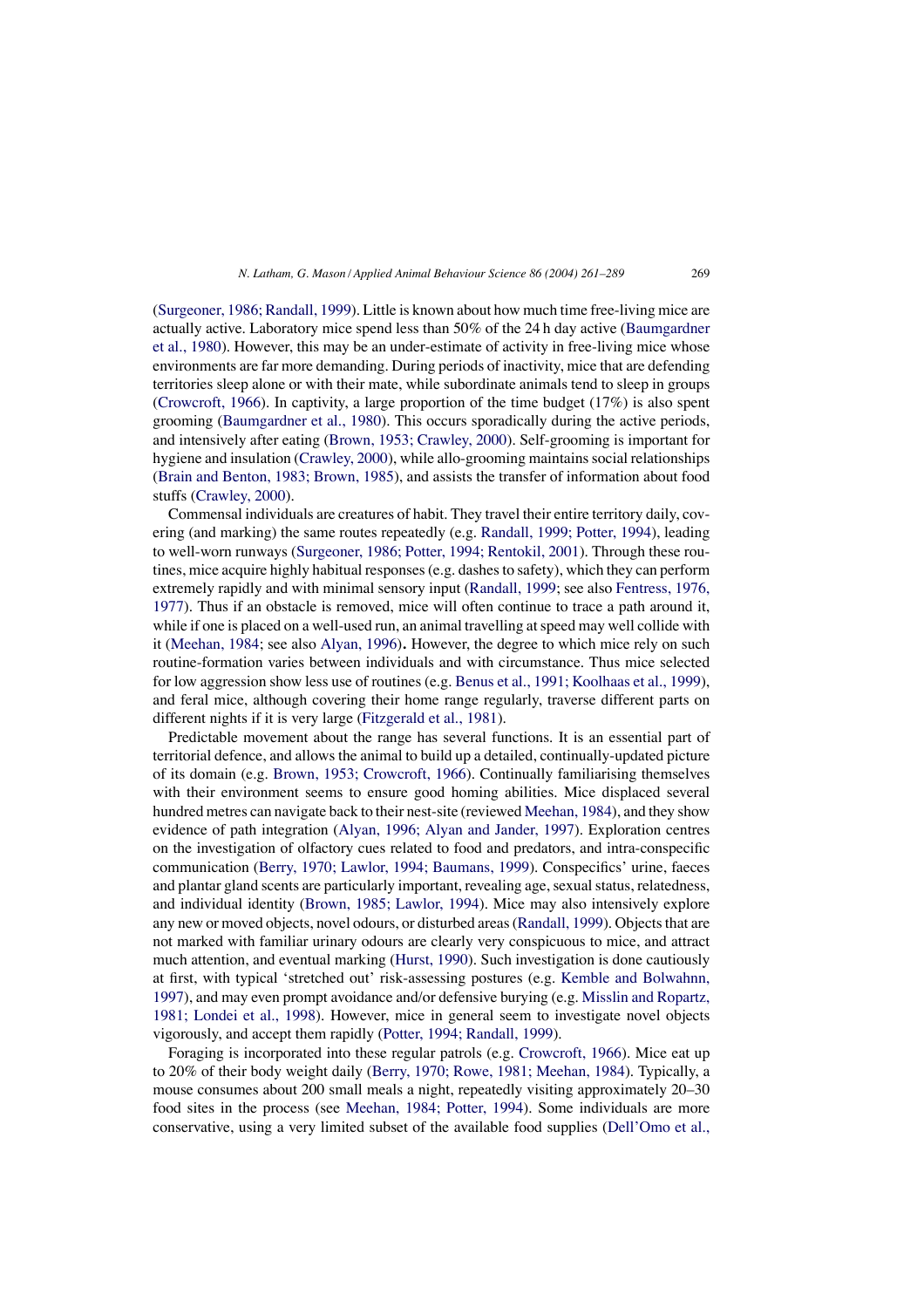[2000\),](#page-21-10) while others eat at different sites from night to night [\(Southern,](#page-27-1) 1954). Food may then be eaten in situ [\(Meehan,](#page-25-1) 1984), or carried away to preferred feeding sites (e.g. [Crowcroft,](#page-21-4) [1966\).](#page-21-4) Mice are omnivorous ([Baumans,](#page-20-1) 1999), but they tend to prefer foods high in fat and protein, including meat (Laurie, 1946; [Randall,](#page-24-9) 1999), and can predate live insects (e.g. [Landry,](#page-24-10) 1970). The diet of commensal animals is often determined by the nature of the building they occupy, e.g. grain in grain stores ([Henwood,](#page-23-12) 1995), while that of feral mice includes cereals, grasses, roots, seeds and insect larvae ([Whitaker,](#page-27-12) 1966; Berry, 1970). Mice may retain preferences for foods eaten by their mothers; and also prefer foods eaten by recently-encountered conspecifics ([Choleris](#page-21-5) et al., 1997). However, they readily try new foods (Meehan, 1984; [Rentokil,](#page-25-1) 2001), initially sampling just a bite or two, and returning for more if they experience no ill-effects ([Rentokil,](#page-26-3) 2001). Mice also acquire their daily water requirements from their food, if feeding on a diet with a moisture content of at least 15% (Fertig and [Edmonds,](#page-22-10) 1969; Meehan, 1984). However, mice will drink if free water is available, and require additional water if living in hot, arid environments, or on a dry or protein-rich diet (Fertig and [Edmonds,](#page-22-10) 1969).

In addition to their regular movements around their own territory, mice also sporadically venture into the territories of neighbouring mice. This they do despite risks of aggression, ready to take advantage should the occupant die, relocate (e.g. [Crowcroft,](#page-21-4) 1966), or alter his boundaries. Thus territorial boundaries can shift as mice jostle for prime sites and extend into recently vacated areas ([Crowcroft,](#page-21-4) 1966; Fitzgerald et al., 1981). Mice also roam beyond their own territorial boundaries when looking for food, in times of shortage (see e.g. [Dell'Omo](#page-21-10) et al., 2000), and for mates.

#### *3.5. Dominance and territorial aggression*

Fighting is common when mice encounter nomads, or individuals from other demes, especially the first time they meet. Neighbours and strange animals are identified by their salivary and plantar gland scents ([Brown,](#page-21-7) 1985). Males also use saliva and preputial gland odours to assess the 'maleness' and sexual state of potential rivals [\(Brown,](#page-21-7) 1985), and are especially aggressive to other males (e.g. Gray et al., [2002\).](#page-22-11) Aggression is also particularly likely in parts of the territory containing important resources like food or nest sites ([Gray](#page-22-11) et al., [2002\).](#page-22-11)

The strictest demarcation of boundaries occurs at high population densities (usually in commensal populations). Males in these populations generally show the most aggression (e.g. Gray and Hurst, 1998; Sluyter and van [Oortmerssen,](#page-22-0) 2000; although see [Young](#page-28-1) et al., [1950\),](#page-28-1) chasing intruders out, biting at their rump and tail (Brain and [Parmagiani,](#page-20-14) 1990). If the intruder is a neighbouring territory-holder, the pursuit lasts to the boundary between the territories, at which point roles reverse and the intruder, now the territory-holder, returns the attack [\(Crowcroft,](#page-21-4) 1966). If the intruder is a non-territory-holder, the owner may, in contrast, pursue him well beyond its territory-boundaries, after which the new territory-holder may take up the chase ([Crowcroft,](#page-21-4) 1966). Although the dominant male is usually the most aggressive, all members of a deme will assist in territorial defence (see e.g. [Crowcroft,](#page-21-4) [1966\).](#page-21-4) Intruders unable to escape are likely to face severe injury, even death [\(Brown,](#page-20-3) 1953; [Crowcroft,](#page-20-3) 1966; Calaresu, 1979). Non-territory-holders therefore typically alter their behaviour patterns to be active when dominant individuals are asleep, and often nest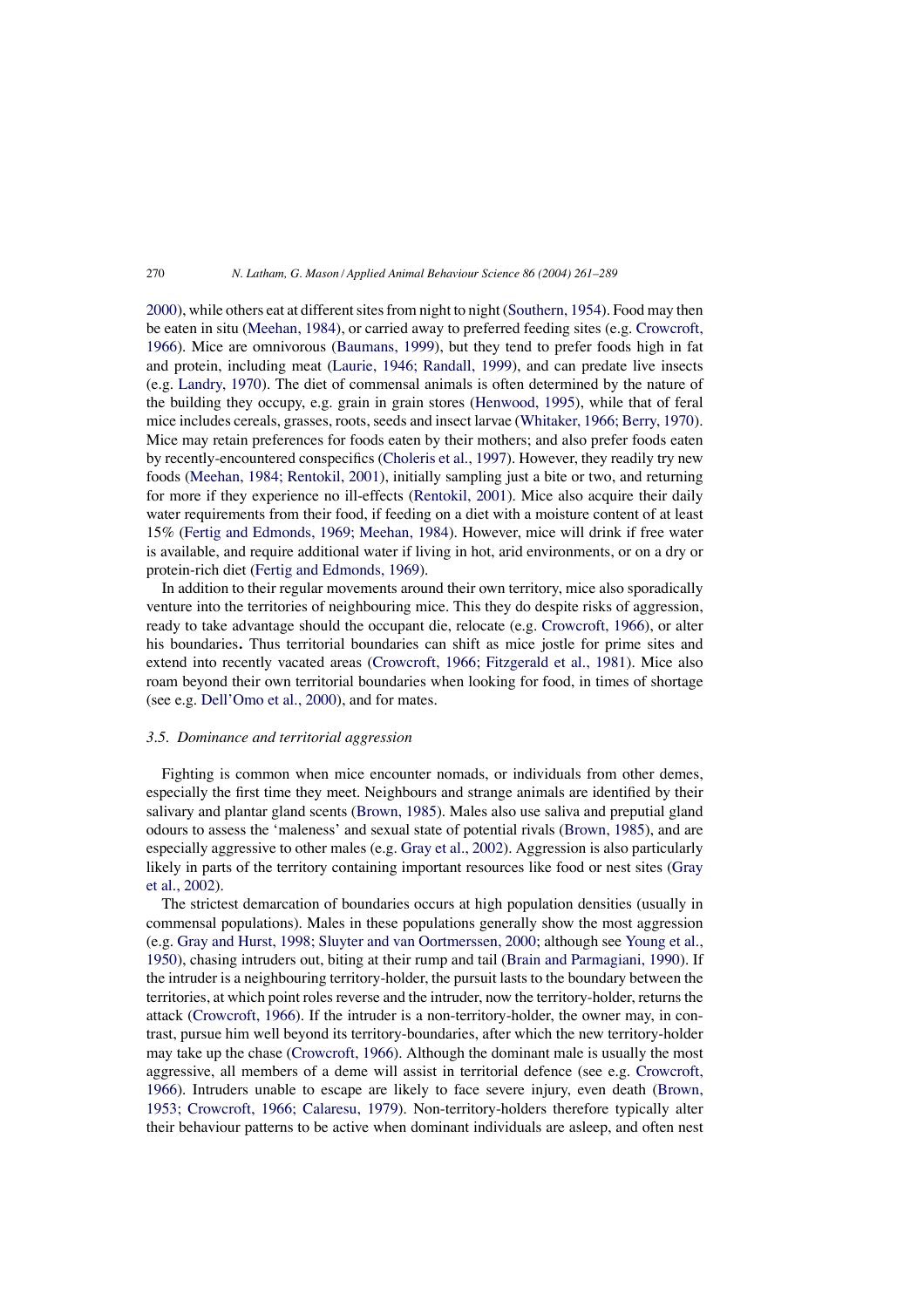communally with other non-territory-holders or with females and juveniles ([Crowcroft,](#page-21-4) 1966; [Mackintosh,](#page-21-4) 1981).

More tolerant strategies prevail in feral populations and at low population densities (e.g. reviewed van [Zeegeren,](#page-27-2) 1980; Gray and Hurst, 1998). Here, territory-holders initially establish dominance through a series of brief chases, the intruders indicating subordinancy by standing and raising their forepaws and exposing their bellies [\(Crawley,](#page-21-1) 2000). Once their subordinancy is established, familiar intruders are either tolerated, or chased less vigorously ([Brown,](#page-20-3) 1953; Gray and Hurst, 1997; Hurst et al., 1997).

This variance in aggression and territorial strategy stems partly from environmental factors determining the availability of resources, and how easy or important they are to defend. Thus feral mice can move from outdoor populations, where the more tolerant strategy predominates, to commensal populations, where clumped resources and high population densities encourage more vigorous marking and aggression (e.g. [Proctor,](#page-26-7) 1994).Conversely, [Crowcroft](#page-21-4) (1966) found that in conditions of extreme cold, dominant mice in an artificial commensal population would huddle peaceably with subordinatesthat they readily attacked when outside the nest.

However, genetic differences between mice are also influential (e.g. [Krackow](#page-24-11) et al., 2002). Two extremes can be bred from feral mice in the laboratory: aggressive animals, exhibiting short attack latencies (SAL), and less aggressive ones exhibiting long attack latencies (LAL—van [Zeegeren,](#page-27-2) 1980; Benus et al., 1991; Koolhaas et al., 1999). Interestingly, these mice also differ in a number of other behaviours. In particular, SAL mice are more prone to routine-formation, and less able to modulate aggression when presented with a female instead of a male. These researchers therefore suggest that SAL-type mice fare better in stable environments where predictable resources may be defended effectively, whilst a LAL strategy is more adaptive in a changing environment (including perhaps the life of the nomad; see e.g. [Mackintosh,](#page-24-2) 1981), where resources are unpredictable. Whether feral and commensal animals do indeed systematically differ in these traits has yet to be ascertained.

#### *3.6. Mating and reproduction: mate choice and parental care*

Free-living mice must also find breeding partners and rear litters. In good quality commensal habitats a reproductive female can produce up to 101 (approximately 50 pups) a year [\(Randall,](#page-26-1) 1999; Timm, 2000), and thus may spend most of her life engaged in preor post-natal parental care. House mice can be polygamous, with dominant males mating with many females and *vice versa* (Patris and [Baudoin,](#page-26-9) 1998; Wright and Brown, 2000). However, some pairs form bonds that last the whole season (see Berry, [1970\).](#page-20-2) Little is yet known about the factors underlying mate fidelity, nor whether individuals actively search for a partner, or find them by chance during exploration. Breeding is, however, known to be year-round in commensal populations, and more seasonal in wild populations. For example Berry [\(1968\)](#page-20-15) found that breeding in a wild English population occurred between April and September. The cessation of breeding during the winter seems due to reduced food and nesting material availability rather than cold (Laurie, 1946; [Randall,](#page-24-9) 1999). Thus mice in Australian wheat-field populations breed only during months when food and cover are readily available [\(Pelikán,](#page-26-10) 1981; Pech et al., 1999), and the same seems to apply to sub-Antarctic populations which breed only during long summer days (Pye, [1993\).](#page-26-11)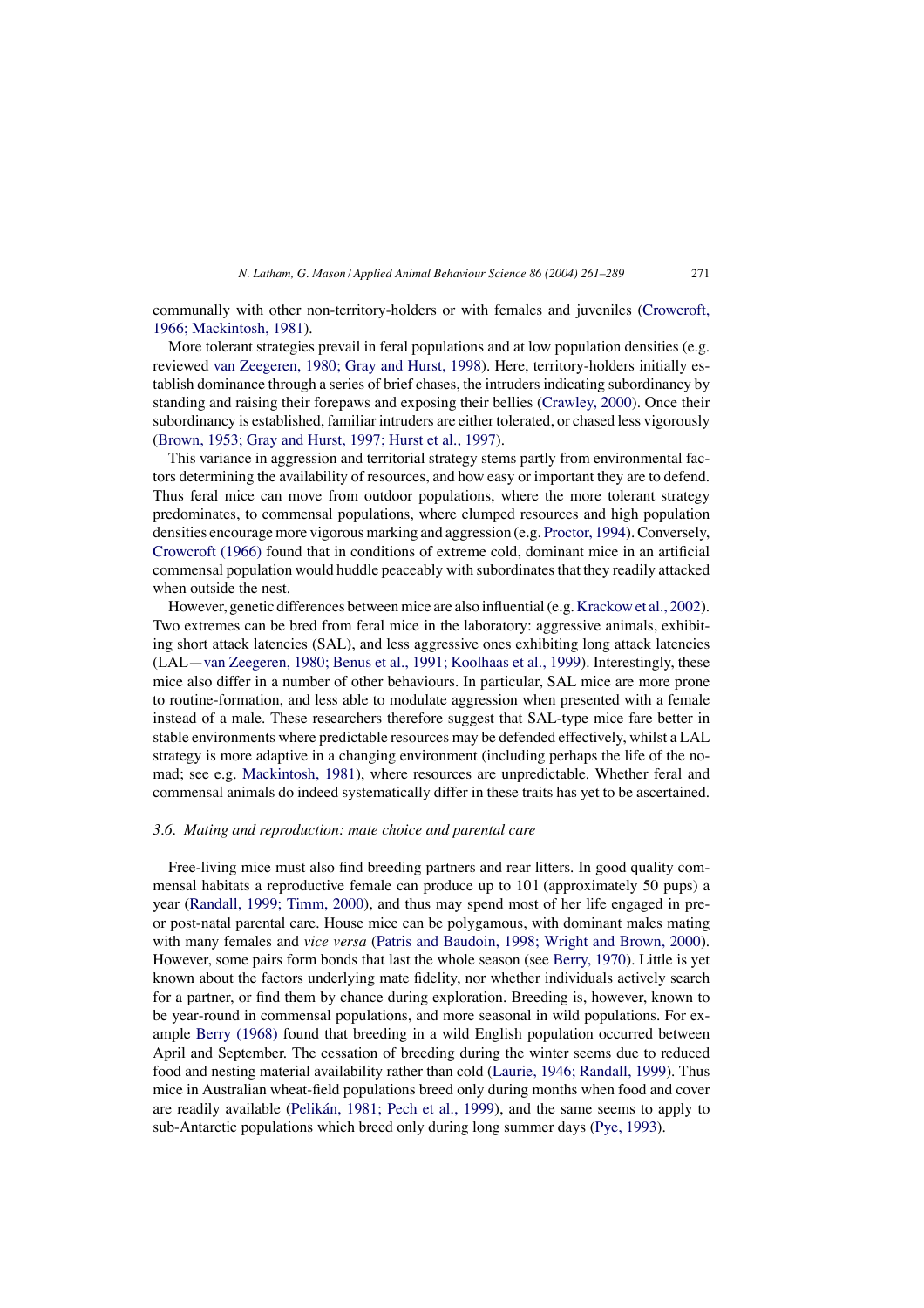To reproduce, females need to be in good physical condition ([Meehan,](#page-25-1) 1984), unsuppressed by other females, and exposed to two volatile components from male urine, a brevicomin and a thiazole bound to the MUPs (Brown, 1985; [Beynon](#page-21-7) and Hurst, 2000). These mediate the Whitten effect, whereby male odour brings females into oestrous (reviewed Meehan, 1984; [Baumans,](#page-25-1) 1999). The oestrous cycle lasts between 4 and 6 days [\(Berry,](#page-20-2) [1970\),](#page-20-2) and males assess whether a female is receptive by her vaginal odours ([Brown,](#page-21-7) 1985). Females also exhibit post-partum oestrusin the 24 h following the birth of a litter [\(Baumans,](#page-20-1) [1999\).](#page-20-1)

Females may mate with a number of males during a single oestrous, and seem attracted to unfamiliar males (Patris and [Baudoin,](#page-26-9) 1998; Wright and Brown, 2000). Sexually receptive females assess 'maleness' by preputial odour (Scott and Pfaff, 1970; [Brown,](#page-26-12) 1985), and use other cuesto assess other attributes. They also use urinary odour cuesto discriminate against males of the same major histocompatibility complex (Jordan and [Bruford,](#page-23-13) 1998), thereby tending to avoid inbreeding (see [Eklund,](#page-22-12) 1996)—although in a deme, females may still mate with their own fathers (van [Zeegeren,](#page-27-2) 1980). Females also generally avoid males carrying the gene for brachyury, a potentially lethal short-tailed condition (Boyse, 1983; [Lenington](#page-20-16) and Egid, 1985; [Lenington](#page-20-16) et al., 1992), and prefer unparasitised males, or males with a high parasite resistance ([Lenington](#page-24-12) et al., 1992; Patris and Baudoin, 1998; Ehman and Scott, [2001\),](#page-24-12) which they may assess through urinary cues [\(Ehman](#page-22-13) and Scott, 2001). They may also choose males by their rate of ultrasonic calling, which positively correlates with social status (see laboratory studies cited by [Warburton](#page-27-13) et al., 1989). The strong over-marking that dominant males apply to females' urine marks also meansthat they are probably well aware of the dominance status of any familiar male through their odours (Hurst, [1990\).](#page-23-10) Females generally do not attack a male intruder that has defeated her mate, and/or can dominate her physically, and will often mate with him even if she has a current litter that he is likely to kill ([Parmagiani](#page-26-13) et al., 1989). Thus females exhibit mate choice, and will refuse some males altogether (Patris and [Baudoin,](#page-26-9) 1998). By doing so, females influence their offspring's later success. In laboratory conditions, females allowed to mate with a preferred male produce more litters, and pups with enhanced performance in dominance contests and nest-building, than those mated with non-preferred males ([Drickamer](#page-22-14) et al., 2000).

Males also seem to display some mate preference; for example, preferring unfamiliar females to familiar females (Hayashi and Kimura, 1983 cited by [Meehan,](#page-25-1) 1984; see also Shah et al., in press cited by [Fleming](#page-22-2) et al., 2002). Males also seem to prefer feminized females, with shorter anogenital distances [\(Palanza](#page-25-6) et al., 1995; [Drickamer,](#page-22-1) 1996), which can be assessed through odour cues [\(Drickamer](#page-22-15) et al., 2001).

Once two mice have identified each other as suitable partners, the female indicates sexual motivation through hopping, darting movements and ear-wiggling [\(Crawley,](#page-21-1) 2000). The male then approaches and investigates, paying particular attention to her genital odours (Brown, 1985; [Crawley,](#page-21-7) 2000). Both animals, especially the male, produce ultrasonic courtship calls (Smith, 1981; [Meehan,](#page-27-4) 1984). The male then mounts from the rear, grasping the female's flanks with his front paws. If the male is subordinate, he may stop if a more dominant male approaches [\(Brown,](#page-20-3) 1953; see also Damato and [Pavone,](#page-21-11) 1992). Following copulation, the male grooms his genitals, and shows little attention to the female ([Crawley,](#page-21-1) [2000\).](#page-21-1) Implantation occurs 5 days after fertilisation, but can be delayed up to 12 days in lactating females (Berry, [1970\),](#page-20-2) and foetal resorption may occur if a strange but dominant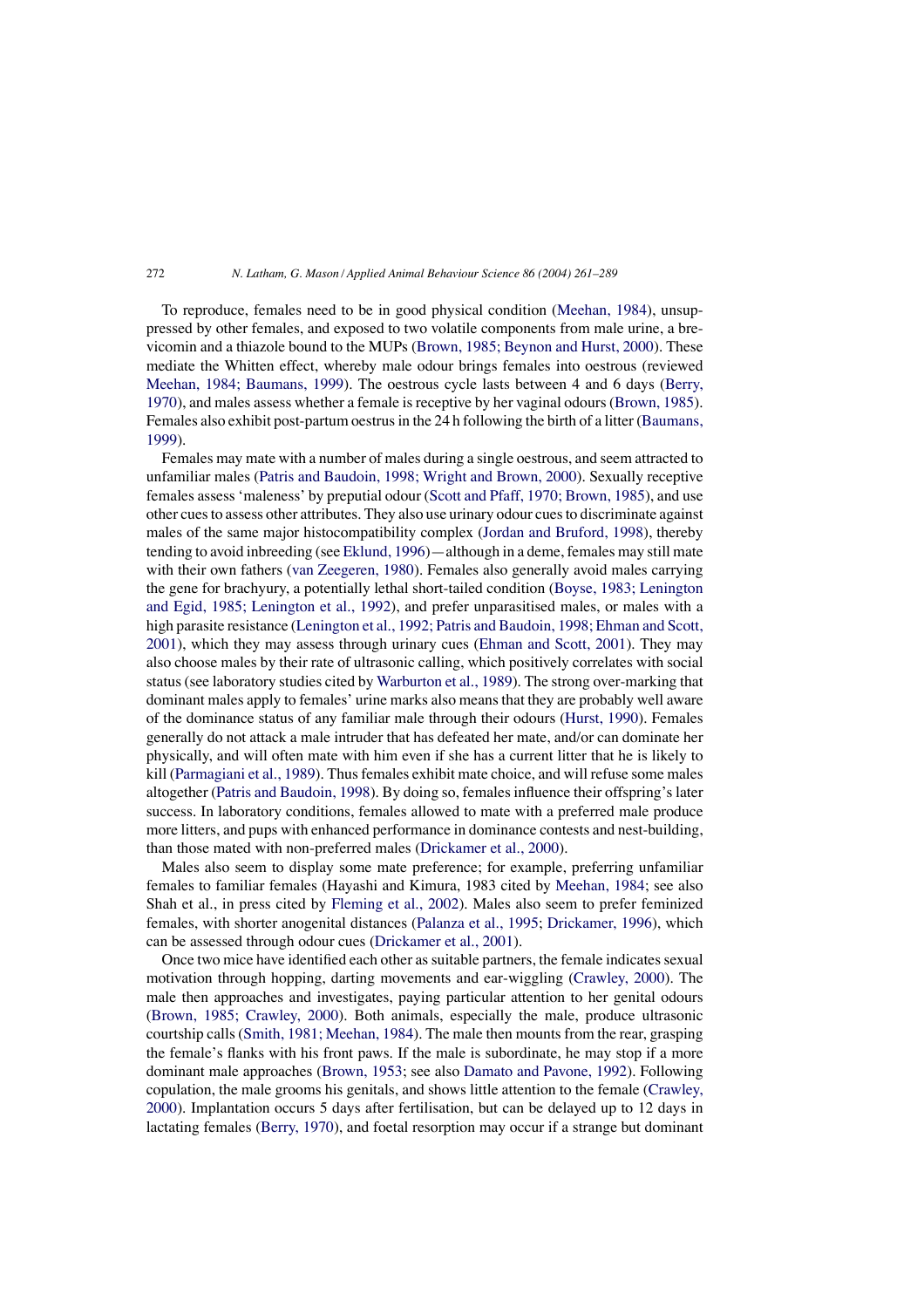male intrudes into the territory, the so-called Bruce effect (Hafer, 1990; [Brennan](#page-22-16) et al., [1999\).](#page-22-16)

Gestation lasts between 18 and 21 days (Berry, 1970; [Baumans,](#page-20-2) 1999), and during the final 3 days the female begins to construct her nest [\(Brown,](#page-20-3) 1953). Reproductive females are highly motivated to nest-build, so much so that a ball of cotton wool makes an effective bait for traps ([Randall,](#page-26-1) 1999). Pregnant females build particularly complex nests (reviewed [Meehan,](#page-25-1) 1984), and in conditions where nest-building is undisturbed, the nests will be spherical or a deep bowl-shape. Females in cold climates make the most complex nests, especially those with previous breeding experience (Wolfe and Barnett, 1977 cited by [Meehan,](#page-25-1) 1984). A good nest can be extremely effective, significantly increasing litter survival (Southwick, 1955 cited by [Mackintosh,](#page-24-2) 1981). Even at outside temperatures of  $-3$  °C it can be more than 17 °C within the nest (Barnett et al., 1975 cited by [Meehan,](#page-25-1) [1984\).](#page-25-1)

Unfortunately for a pregnant female, her activities may stimulate other females to perform nesting behaviour, resulting in damage to her nest as other females attempt to use the material ([Brown,](#page-20-3) 1953). However, females often become intensely aggressive towards non-reproductive individuals during the final days of pregnancy (e.g. [Vom](#page-27-14) Saal et al., [1995\),](#page-27-14) and will vigorously protect their nests, biting intruders' heads and bellies ([Brain](#page-20-14) and [Parmagiani,](#page-20-14) 1990). This increased aggression may function to allow the female to defend her nest and pups (see Mandillo and [D'Amato,](#page-24-13) 1997), or even be a means of assessing the dominance status of any intruding males. Although females can defend their nest against small numbers of conspecifics, nest-defence can become impossible if the female must repel large numbers (Brown, 1953; [Crowcroft,](#page-20-3) 1966), and nest disturbance shortly before or after the birth of the litter increases the chances of infanticide by the female ([Brown,](#page-20-3) [1953;](#page-20-3) see [Crowcroft,](#page-21-4) 1966). Nest-defence can also be influenced by whether a female experienced stressors during gestation, although reported effects are somewhat contradictory. [Pardon](#page-26-14) et al. (2000) reported stressed females to be impaired at nest defence because of their tendency to exhibit withdrawal behaviours, but [Kinsley](#page-23-5) and Svare (1988) and [Meek](#page-25-5) et al. [\(2001\)](#page-25-5) reported them to be more aggressive.

Pups are usually born at night, and if the female is not disturbed, she will spend the time between each birth cleaning them (Berry, 1970; [Pelikán,](#page-20-2) 1981). If disturbed, females become more active, and may even leave the nest between deliveries ([Brown,](#page-20-3) 1953). A female's litter size is usually positively correlated with her bodyweight (Berry, [1970\).](#page-20-2) Furthermore, the first litter of the season tends to be smaller, with the second and third litters being the largest, followed by a decline in size in any subsequent litters (Berry, 1970; [Pelikán,](#page-20-2) 1981). Pup losses, both pre- and post-natally, have been argued to be adaptive, allowing the mother to wean the maximum number of healthy pups in a range of environmental conditions (reviewed [Krackow,](#page-24-5) 1993).

Reproductive females find pup odour and calls attractive and reinforcing ([Meek](#page-25-5) et al., [2001\).](#page-25-5) These cues also elicit specific forms of maternal care, with 'wriggling calls' eliciting nest-building and maternal licking ([Crawley,](#page-21-1) 2000), and the brief and higher frequency ultrasonic vocalisations of cold pups eliciting retrieval (Smith, 1981; [Roberts,](#page-27-4) 1998) and nest maintenance, ([Noirot,](#page-25-15) 1974). Differences in the characteristics of these various calls may also mediate the mother's changes in maternal behaviour with pup age and sex [\(Benus](#page-20-17) and [Henkelmann,](#page-20-17) 1998; Hahn et al., 1998). Male-skewed litters, for example, receive more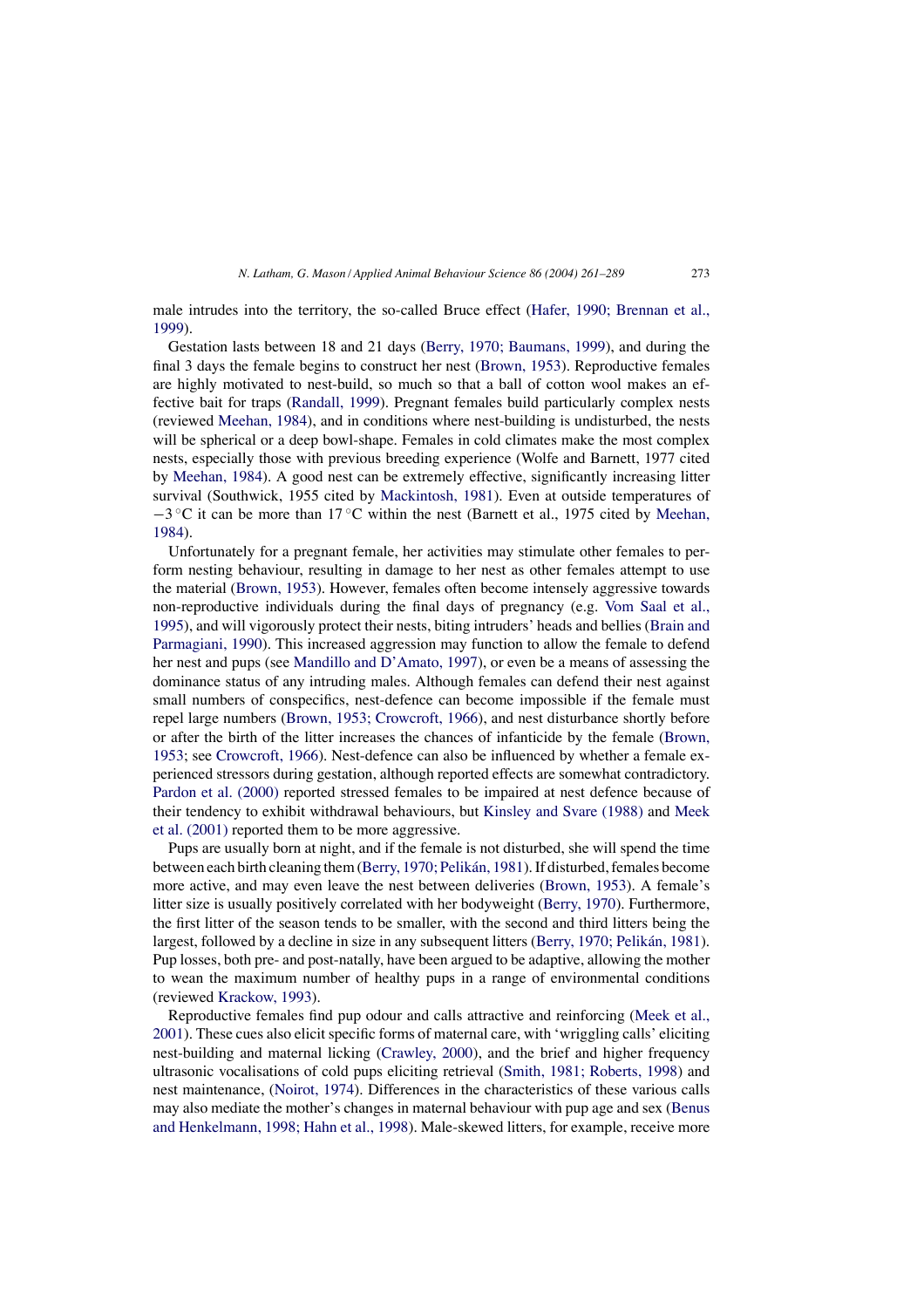licking and grooming (Alleva et al., 1989; Laviola and [Terranova,](#page-19-0) 1998). The quality and quantity of the female's maternal behaviour is also affected by her genotype [\(Mendl](#page-25-16) and Paul, 1991a; Benus and [Rondigs,](#page-25-16) 1996), and by her levels of stress, which tends to reduce pup-licking ([Braastad,](#page-20-4) 1998; Meek et al., 2001).

When the pups reach 10 days of age, maternal care begins to include bringing solid food back to the nest from foraging trips (Mays, 1999; Horn, [2000\),](#page-25-17) and at around 2 weeks, the mother's aggression to other adults beginsto subside [\(Mackintosh,](#page-24-2) 1981). Asthe pupsreach 3–4 weeks of age, the female then begins to accompany the young on their first excursions from the nest (e.g. [Crowcroft,](#page-21-4) 1966). Throughout this maternal period, however, mothers may destroy their own litters, with causal explanationsincluding disturbance, overcrowding and food-restriction, and functional or evolutionary explanations including optimising litter size to the available resources (see [Krackow,](#page-24-14) 1989; Elwood, 1991; Palanza et al., 1996).

Issues of nest defence and the potential for infanticide might lead us to expect that reproductive females always nest alone, or only with their mates, but females in some populations nest, and even nurse, communally (e.g. [Young](#page-28-1) et al., 1950; [König,](#page-24-15) 1993; [Hayes,](#page-23-14) [2000\).](#page-23-14) Communal nursing often occurs because females are unable to distinguish their pups from those of other mothers, particularly when litters are born within a few days of each other (e.g. [Manning](#page-24-16) et al., 1995; but see [Chantrey](#page-21-12) and Jenkins, 1982). However, studies of communal nursing in semi-natural and laboratory populations show that it can actually be beneficial. Communally nursing females, especially sisters, exhibit a greater lifetime reproductive success, and their pups exhibit increased growth rates and weaning weights [\(König,](#page-24-17) 1994; [Manning](#page-24-16) et al., 1995; although see [Smith,](#page-27-4) 1981). There remains debate as to whether communal rearing is an adaptive strategy even in optimal habitats, or a response to ecological constraints such as limited resource availability (e.g. insufficient nesting sites or material), or factors which make solitary-rearing too costly, such as low temperatures or high costs of repelling infanticidal conspecifics in crowded conditions (reviewed [Hayes,](#page-23-14) [2000\).](#page-23-14)

The reproductive male may also attend to his pups. Like the mother, he may clean them, retrieve them if they climb out of the nest, defend them against attack, and escort them during early exploratory forays ([Crowcroft,](#page-21-4) 1966; Patris and Baudoin, 2000; see also [Wright](#page-27-15) and [Brown,](#page-27-15) 2000). However, some males leave all parental responsibilities to their mates (Jakubowski and Terkel 1982 cited by [Meehan,](#page-25-1) 1984). This may occur when males and females live together in large groups in which males seek to maximise matings (see [Wright](#page-27-15) and [Brown,](#page-27-15) 2000).

Adult males can be highly infanticidal, but even those that do not show paternal care are predisposed not to destroy their own young. Mated males exhibit notably less infanticidal tendencies, even before the birth of the litter ([Lonstein](#page-24-18) and De Vries, 2000). Laboratory studies have shown that some males simply become less infanticidal at the time when the pups are born, some are less infanticidal if copulation is followed by cohabitation with the female [\(Perrigo](#page-26-15) et al., 1992, 1993), and some are lessinfanticidal if they live with a pregnant female or if the litter is born in the male's home cage [\(Lonstein](#page-24-18) and De Vries, 2000). Thus male mice seem to maximise their reproductive success by becoming non-infanticidal or even parentally responsive in situations where they are likely to encounter their own pups [\(Elwood](#page-22-17) and Mason, 1994). However, adult males are highly likely to kill pups sired by another male (e.g. [Elwood](#page-22-17) and Mason, 1994). Thus if they encounter an unfamiliar female,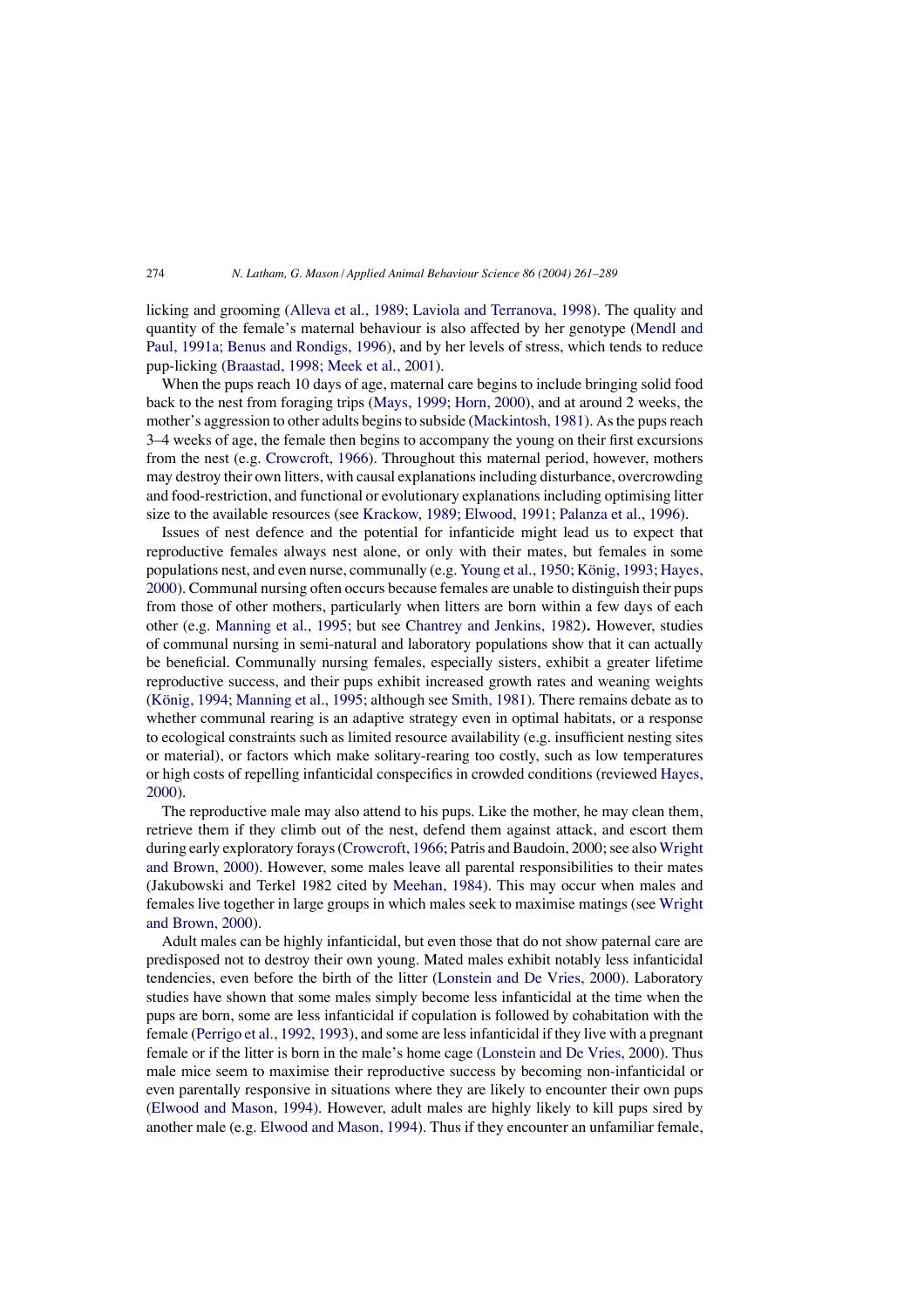e.g. by intruding into her territory, they are likely to kill her pups. Infanticide is said to be most common in males that are both intruding and dominant (see [Parmagiani](#page-26-13) et al., 1989; [Perrigo](#page-26-13) et al., 1993). Males that successfully subordinate a lactating female are particularly likely to be pup-killers, presumably because they have the greatest chance of siring a new and successful litter when the female comes into oestrous [\(Parmagiani](#page-26-13) et al., 1989).

The birth of a litter similarly elicits a range of behaviours from other adults and sub-adults. Adult females can also be pup-killers (e.g. [Lonstein](#page-24-18) and De Vries, 2000). Indeed, the most infanticidal gender varies between studies, as if there are population differences in how adaptive this behaviour is for males versus females [\(Parmagiani](#page-26-13) et al., 1989). Thus while some female conspecifics help care for the pups and even suckle them, others may be dangerous. Such variance presumably reflects the balance of gains to inclusive fitness by helping a younger sib or niece/nephew, versus the potential gains in resources (e.g. nest-sites) reaped by killing the litter. However, the effects of resource availability and relatedness on infanticide versus allo-parenting by females has been little studied.

#### *3.7. Morbidity and mortality: death and illness in natural conditions*

Mice, especially feral animals, are preyed upon by owls, weasels, cats, and other predators (Elton, 1942; Berry, 1970; Berry and [Bronson,](#page-22-18) 1992)—although rats seem not to be a normal predator [\(Meehan,](#page-25-1) 1984). The impact of predation on overall population mortality rates is, however, generally insignificant (Berry and [Bronson,](#page-20-18) 1992). Overtly pathological conditions are also relatively rare as a cause of death (Berry, [1970\),](#page-20-2) but include pneumonia, mouse parvovirus and *Bacillus* and *Streptococcus* infections (Elton, 1942; [DeLong,](#page-22-18) 1967; Pech et al., [1999\).](#page-22-18) However, as we have seen, fatalities through fighting are a major risk in commensal populations (e.g. [Crowcroft,](#page-21-4) 1966). Winter is the most serious threat to feral mice, since winter months generally produce a chronic shortage of their major food items, resulting in starvation and hypothermia (see Berry, 1970; Berry and [Bronson,](#page-20-2) 1992). In fact, a particularly harsh winter may kill 95% of a wild population (Berry and [Bronson,](#page-20-18) 1992).

Therefore, the average lifespan of the free-living house mouse is often much less than its potential maximum of 2 years (Berry, [1970\).](#page-20-2) In one feral population, the average lifespan was estimated as low as 3 months (Berry and [Jakobson,](#page-20-19) 1971), while some put the mean for commensal animals at 9–12 months ([Timm,](#page-27-16) 2000). Longevity is also affected by sex (females living longer than males; Stickel 1979 cited by [Meehan,](#page-25-1) 1984), and birth date (the earlier a mouse is born in the breeding season, the greater its likely life span; see Berry, [1970\).](#page-20-2) Overall, the high mortality rates of adult house mice help explain this species' evolved strategy of early maturation and high reproductive rates (see e.g. [Ricklefs,](#page-26-16) 1999).

#### **4. Discussion and implications for mouse-use in the laboratory**

So how does how understanding mouse behavioural biology help inform its husbandry and use in research? This review shows the extensive differences in the physical, social and sensory environments of wild and laboratory mice. Here, then, we consider the impact of these differences on four topics— $(i)$  housing issues that may affect welfare;  $(ii)$  housing issues that may affect mouse functioning; (iii) factors that could refine behavioural tests;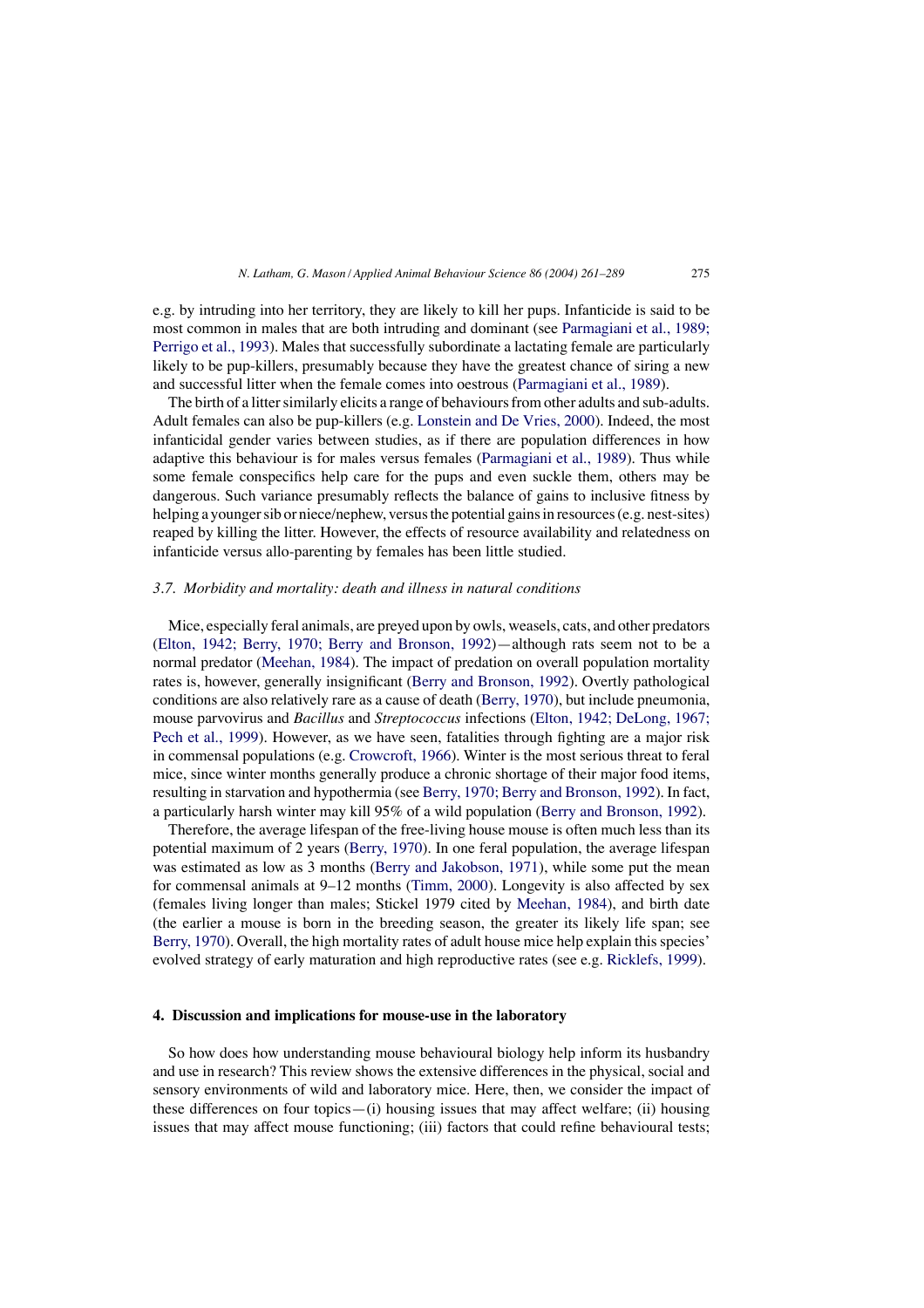and finally, (iv) long-term housing/husbandry effects that may lead to unexplained variance in research results.

## *4.1. Mouse behavioural biology and welfare in the laboratory*

Several features of mouse biology explain the species'success and long relationship with humans. In breeding units and research laboratories this highly adaptable, opportunistic and rapidly-breeding species has seemingly thrived (e.g. [Beilharz,](#page-20-20) 1994). However, the stereotypies and barbering (whisker-plucking) prevalent in some mice (e.g. [Nevison](#page-25-18) et al., [1999a;](#page-25-18) Sarna et al., 2000) do raisewelfare concerns, as do the poor breeding performance and high sensitivity to environmental change seen in some strains (e.g. A/Sn; A. Peters, personal communication). Examining the differences between captive and free-living lifestyles can help generate new hypotheses about how welfare problems arise.

To date only certain issues have been considered, and even fewer investigated fully. Nesting material and flooring substrates have been well studied (reviewed Olsson and [Dahlborn,](#page-25-19) [2002\);](#page-25-19) weaning age has received some attention (Würbel and [Stauffacher,](#page-28-2) 1997, 1998); and some effects of cage size and enrichments have been researched (e.g. [McGregor](#page-25-20) and Ayling, 1990; [Nevison](#page-25-20) et al., 1999b; van Loo et al., 2001). [Olsson](#page-25-3) et al. (2003) raise questions about the welfare impact of the lack of UV-wavelengths in indoor lighting; the effects of inbreeding on odour-based individual recognition; the lack of opportunities to burrow; and regular, scent-disruptive cage cleaning.

Our review confirms the likelihood of all these issues as potential causes of poor welfare, but also prompts a number of new hypotheses. Many social factors, for example, might decrease welfare. These include having no choice in dispersal age or strategy, and being exposed to auditory and olfactory cues from mothers following 'weaning', yet with direct contact impossible. Mice may find it aversive to be housed with unfamiliar, same-sex adults, and laboratory housing provides little opportunity for escape from aggressive encounters, or the odours and vocalisations of potentially threatening conspecifics. Finally, welfare may be reduced through the inability to choose mates or parental strategy. Thus understanding the lifestyle of free-living mice generates new ideas for research that could improve welfare in research establishments.

## *4.2. Mouse behavioural biology and normalcy in the laboratory*

Stereotypy and barbering do not just raise welfare issues. Stereotypy has been linked to dysfunction of the brain regions controlling the initiation and inhibition of behaviour (e.g. [Dantzer,](#page-21-13) 1991; Lewis et al., 1996; Garner and Mason, 2002), and barbering may be linked with obsessive compulsive disorder (OCD—Garner, in preparation). The recipients of barbering are also likely to be abnormal, as whisker-trimming can greatly alter the function and anatomy of the barrel cortex, ability to discriminate between textures, and 'whisking' patterns (Carvell and Simons, 1996; Kossut, 1998; [Cybulska-Klosowicz](#page-21-14) and [Kossut,](#page-21-14) 2000). The causal factors of these behaviours are only just starting to be elucidated, and include weaning earlier than is natural (Würbel and [Stauffacher,](#page-28-2) 1997, [1998\),](#page-28-2) the inability to escape from intra-specific aggression ([Nevison](#page-25-21) et al., 1999b), and also possibly unnatural lighting conditions (Garner, in preparation). However, the potential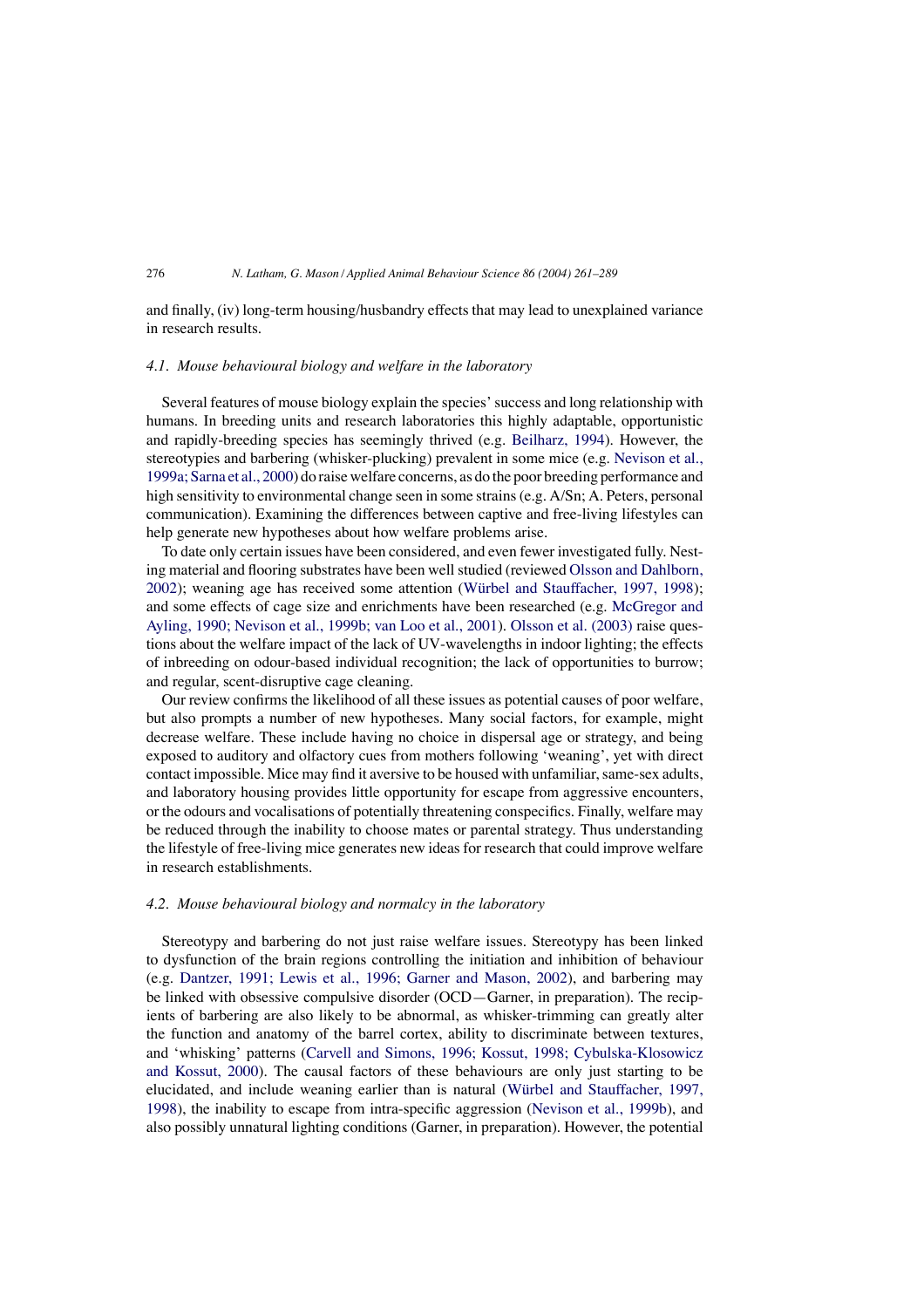roles of the many other differences between free-living and cage life have not yet been investigated.

Physiological and anatomical measures of brain structure and function show the potential impact of housing laboratory mice in barren, unstimulating environments. Studies of laboratory rodents, including mice, have shown that increasing environmental complexity and/or providing opportunities to move under cover can increase brain weight and alter the relative weights of different brain structures (e.g. Katz and [Davies,](#page-23-15) 1984; [Kempermann](#page-23-15) et al., 1997), and increase neural connectivity and neurogenesis (van [Praag](#page-27-17) et al., [1999a,b;](#page-27-17) [Nakamura](#page-25-22) et al., 1999). Environmental 'enrichment' can also result in neurochemical changes (see Renner and [Rosenzweig,](#page-26-17) 1987), delay the onset of degenerative diseases such as Huntington's Disease (van Dellen et al., 2000; [Hockley](#page-27-18) et al., 2002), improve visual acuity ([Prusky](#page-26-18) et al., 2000); and alter performance in behavioural tasks such as open field activity and food-seeking behaviours (Henderson, 1970; [Manosevitz,](#page-23-16) 1970; [Warren](#page-23-16) et al., 1982). The key enrichment properties needed for these various effects to occur, and the importance of the many other differences between free-living and laboratory lifestyles, have not been fully investigated. However, overall we can see that the great differences between natural and laboratory environments potentially have a major impact on the normalcy of brain and behavioural functioning, with likely implications for the use of mice as models in, for instance, some areas of neuroscience (see also [Würbel,](#page-27-19) 2001 for further discussion).

## *4.3. Mouse biology and the behavioural tests used in research*

Test batterieslike the 'SHIRPA' protocol are used to assessthe characteristics of research mice and the phenotypic variation caused by genetic modification (e.g. [Rogers](#page-26-19) et al., 1997, [Nolan](#page-25-23) et al., 2000; see also [Crawley,](#page-21-1) 2000). Understanding mouse behavioural biology can potentially help improve both the replicability of such behavioural tests (by refining how they are conducted), and also their sensitivity (by suggesting new, more ethological protocols).

As we have seen, murine senses are enormously different from our own; their social and territorial behaviours, and their needs to avoid predation, give them very different priorities from ours; and they have ultradian and circadian activity cycles that we may not pay heed to. For instance, time of testing can affect the measured nociception of mice ([Chesler](#page-21-15) et al., [2002\),](#page-21-15) while rats exhibit less escape behaviour and appear to be 'less stressed' in a forced swimming paradigm if tested during the dark period ([Kelliher](#page-23-17) et al., 2000). Some suggest that research results may differ, too, depending on whether animals are tested after a quiet weekend, or at the end of a noisy week ([Milligan](#page-25-24) et al., 1993). Different human experimenters can also have a significant effect on the results of mouse nociception tests, possibly as a result of handling style ([Chesler](#page-21-15) et al., 2002): and it is easy to imagine how significant this must be for this small, touch-sensitive, naturally-predated animal. However, other sensory cues may well be important; perhaps glasses-wearers provide more predator-like visual stimuli, and vegetarians, a less predator-like odour? Alternatively, experimenters may become differentially associated (perhaps via their odours) with aversive test procedures, leading to conditioned responses of varying magnitudes (see Davis and [Balfour,](#page-21-16) [1992\).](#page-21-16) Other possible sensory issues in test environments include computers or monitors,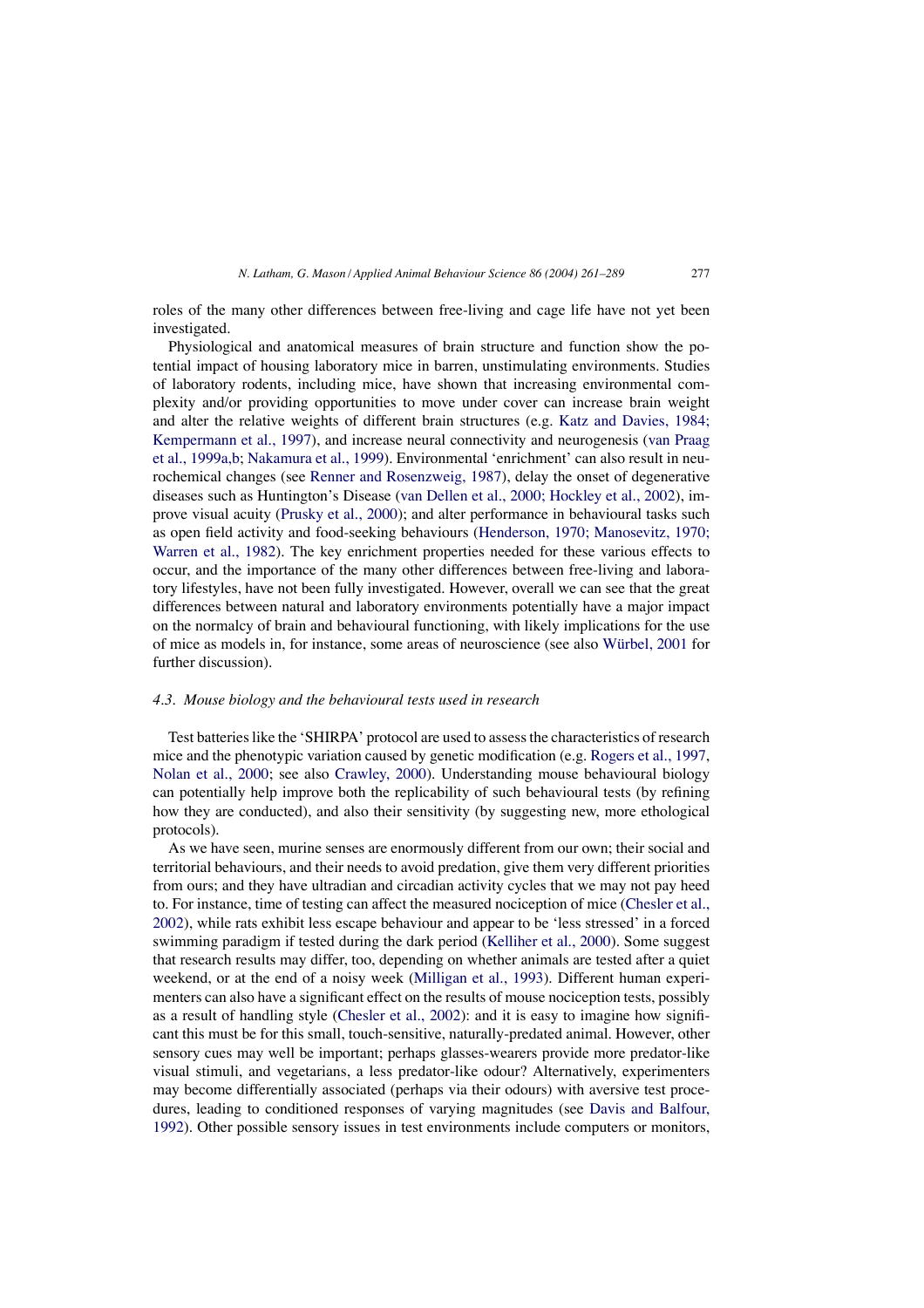which produce potentially aversive ultrasounds (Sales et al., [1999\),](#page-26-20) and the presence of any horizontal eye-like spots (e.g. infra-red LEDs and photocell detectors), or large dark objects, which again may be perceived as predator cues [\(Gerlai,](#page-22-19) 2001).

Additional factors affecting mouse stress, fear or exploratory motivations are also potential confounds. For instance, the last mice removed from a cage for testing show greater nociceptive sensitivity than the first-removed animals ([Chesler](#page-21-15) et al., 2002), while mouse responses to apomorphine differ when tested in the homecage from when tested in a novel box [\(Harkin](#page-23-18) et al., 2000). The tendency of mice to be fearful in a novel place yet then to habituate rapidly, can also lead to experimental 'order effects' unless controlled for (for an illustration of this see [Gerlai,](#page-22-19) 2001). Gerlai and [Clayton](#page-22-20) (1999) and Gerlai [\(2001\)](#page-22-19) suggest that some apparent strain differences in spatial memory are *actually* strain differences in stress sensitivity, revealed in fear-inducing tests, and with knock-on effects on hippocampal function (see also Bilbo and [Nelson,](#page-20-21) 2001); while strain differences in response to amphetamine can be dramatically affected by pre-test food-restriction ([Cabib](#page-21-17) et al., 2000). Finally, when considering exploratory behaviour, Gerlai and [Clayton](#page-22-20) (1999) suggest that hunger, and breeding and dominance status may affect how willing mice are to locomote in tests such as the Open Field.

Understanding mouse behavioural biology can further aid research by suggesting additional data to help interpret findings. To give a hypothetical example, the Elevated Plus Maze is generally used to assess anxiety, but its use could perhaps be refined by assessing other traits likely to affect how mice behave in the apparatus, such as ability to assess vertical drops (e.g. due to visual acuity, or even perhaps echo-location) and reliance on thigmotaxis. Likewise, studies finding treatment (e.g. knock-out) effects on mouse maternal behaviour (e.g. Brown et al., 1996; [Alston-Mills](#page-21-18) et al., 1999) could probably be aided by more knowledge of the factors affecting natural nest-building, maternal defensive aggression, infanticide, differential responsiveness to various pup cues, and the factors involved in allo-parental care. Novel ethologically-relevant tests can also be extremely valuable. [Olsson](#page-25-3) et al. (2003) and Gerlai and [Clayton](#page-22-20) (1999) discuss how test stimuli should be suited to the mouse's sensory biases, and Birrell and [Brown](#page-20-22) (2000) provide a nice example of this in rats, using olfactory and tactile stimuli as cues in a naturalistic task: digging for food. Deacon and co-workers (Deacon et al., 2001; Guenther et al., 2001; [Cunningham](#page-21-19) et al., 2003) harnessed mouse digging and nesting in studies of prion disease, finding that reductions in these behaviours proved far more sensitive assays of disease onset than more traditional techniques like the scoring of clinical signs.

## *4.4. Mouse behavioural biology and inter-laboratory variation*

It has long been known that housing and test conditions can affect the research data generated by mice (see Bilbo and [Nelson,](#page-20-21) 2001 and [Würbel,](#page-27-19) 2001). Recently, however, even sites providing very similar housing conditions have been found to vary in some test results. For example, mice from the same strain and supplier vary in their nociceptive sensitivity if housed in different units[\(Chesler](#page-21-15) et al., 2002). Such findings can be particularly challenging for research when unexplained gene  $\times$  environment interactions occur. [Crabbe](#page-21-20) et al. [\(1999\)](#page-21-20) and [Wahlsten](#page-27-20) et al. (2003) assessed the behaviour of mice from various strains in three apparently identical laboratories, using tests such as rotarod balance and elevated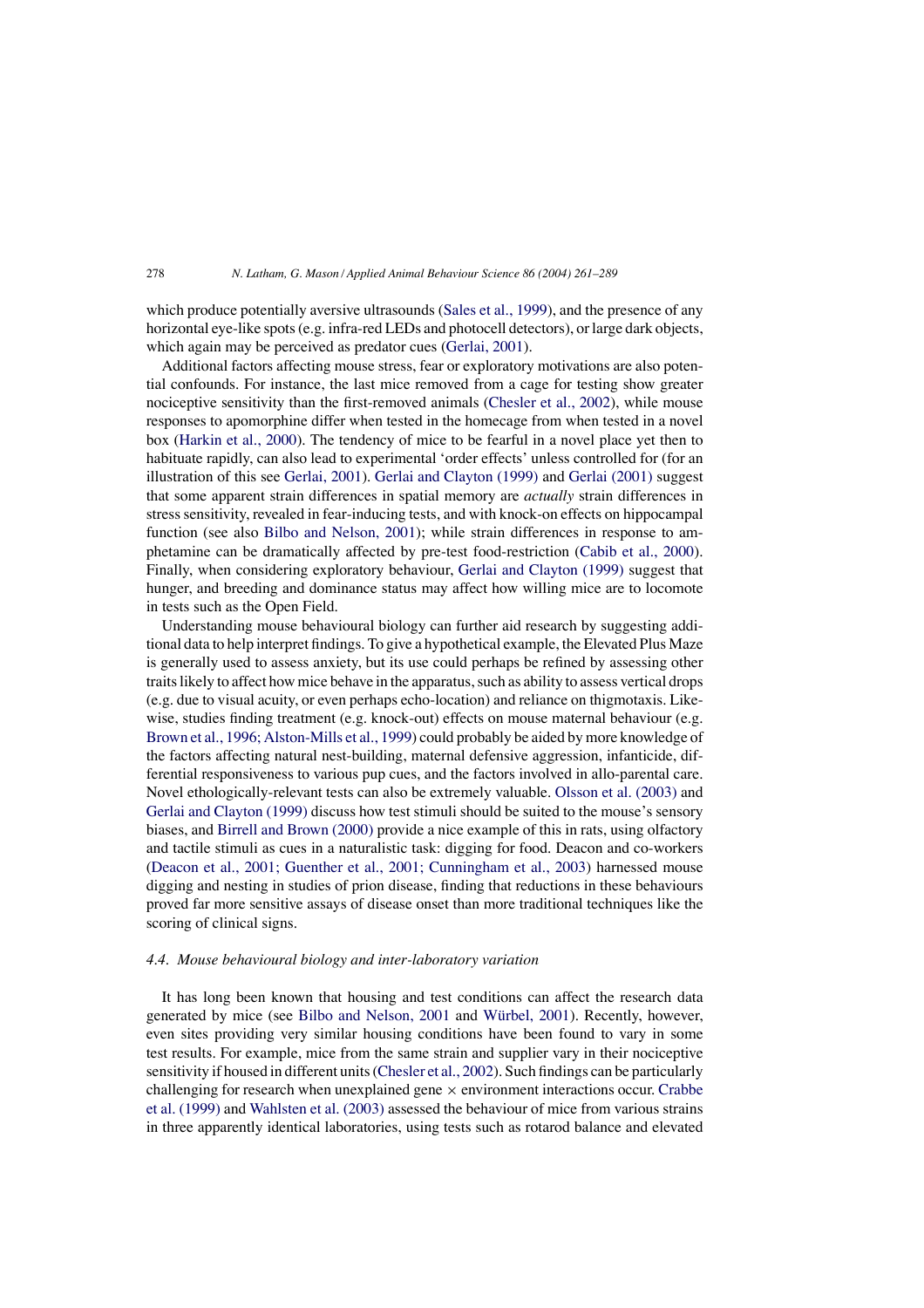plus maze behaviour. Although all aspects of husbandry and testing were kept as similar as possible they found that the magnitude and direction of some strain differences varied from lab to lab. These studies demonstrate how units can appear to be identical to humans, yet are evidently far from identical to mice. Understanding mouse behavioural biology has enormous potential for pin-pointing where such effects really come from.

One likely candidate is sensory differences between mouse units which are subtle or undetectable for us, but important for mice. For example, [Olsson](#page-25-3) et al. (2003) vividly describe howrodent vocalizationsmay, tomice,resemble the noise levels of'*humans*. . . *in a crowded room with everyone shouting to each other*'. Since much mouse vocalisation occurs in the ultrasonic, differences in true vocalisation level are unlikely to be detected by humans, and the extent to which such vocalisations affect the inhabitants of any one cage will depend on the age-, sex- and strain-structure of the colony, as well as the frequency and severity of any stressors conspecifics are exposed to. Numerous other uncontrolled, unassessed sources of sounds exist in the laboratory too, e.g. fluorescent tubes, (some of which produce ultrasound—G. Mason, pers. obs.), technicians, radios and cleaning equipment (some of which produce noise levels of up to  $75 \text{ dB}$ [—Milligan](#page-25-24) et al., 1993; Sales et al., 1999). Such levels differ between working and non-working hours, and may well differ between units (e.g. Clough, 1982; [Milligan](#page-21-3) et al., 1993; Sales et al., 1999).

Olfaction is another obvious potential influence. Social odours can have profound effects on mouse development and behaviour, and they could also potentially influence the social density which mice perceive themselves housed at, perhaps even their stress levels. Furthermore, exposure to such social odours could well differ between sites, due to the size, ageand sex-structure, airflow, and layout of each colony, the number and types of strain within it, and perhaps even the animals' stress levels. Non-social odours may also be important. For example, strong odours can induce defensive behaviours such as immobility and burrowing (Kemble and [Bolwahnn,](#page-23-8) 1997), suggesting that they may be aversive. If human or cage-cleaning products are aversive, and differentially so between labs, this may well also affect mouse behaviour within a given unit.

The visual environment is also little-standardised across units. Different 'white' lights emit varying spectra (see e.g. [Aphalo,](#page-20-23) 2001). Thus lighting that appears similarly white to us may vary in colour, hue and brightness to mice (see e.g. [Hoffman](#page-23-19) et al., 1985). Units differ greatly in their light levels during the dark phase, some being dimly illuminated by fire safety lights, while others are completely (and very unnaturally) dark. Furthermore, cage and rack design affects within-cage illuminance levels (e.g. [Clough,](#page-21-3) 1982). Although the impact of these subtle differences has not been investigated, wide variation in lighting has long been known to be important for rodents: illuminance levels influence retinal atrophy rates [\(Clough,](#page-21-3) 1982); activity and behaviour in several mouse strains (e.g. Ross et al., [1966\);](#page-26-21) and possibly the prevalence and severity of barbering (Garner, in preparation). Mice caged at the top of a rack have greater 'emotionality', and an enhanced likelihood of developing diabetesin femalesin a mouse model of this disease (Ader et al., [1991\).](#page-19-1) Finally, within-cage lighting levels can influence the quality of maternal behaviour and pup mortality [\(Clough,](#page-21-3) [1982\).](#page-21-3)

Subtle aspects of husbandry may also differ between units. For instance, cage-cleaning causes mice acute and potentially long-term stress (e.g. [Saibaba](#page-26-22) et al., 1996), presumably due to the handling and scent-disruption involved. Cleaning products may vary between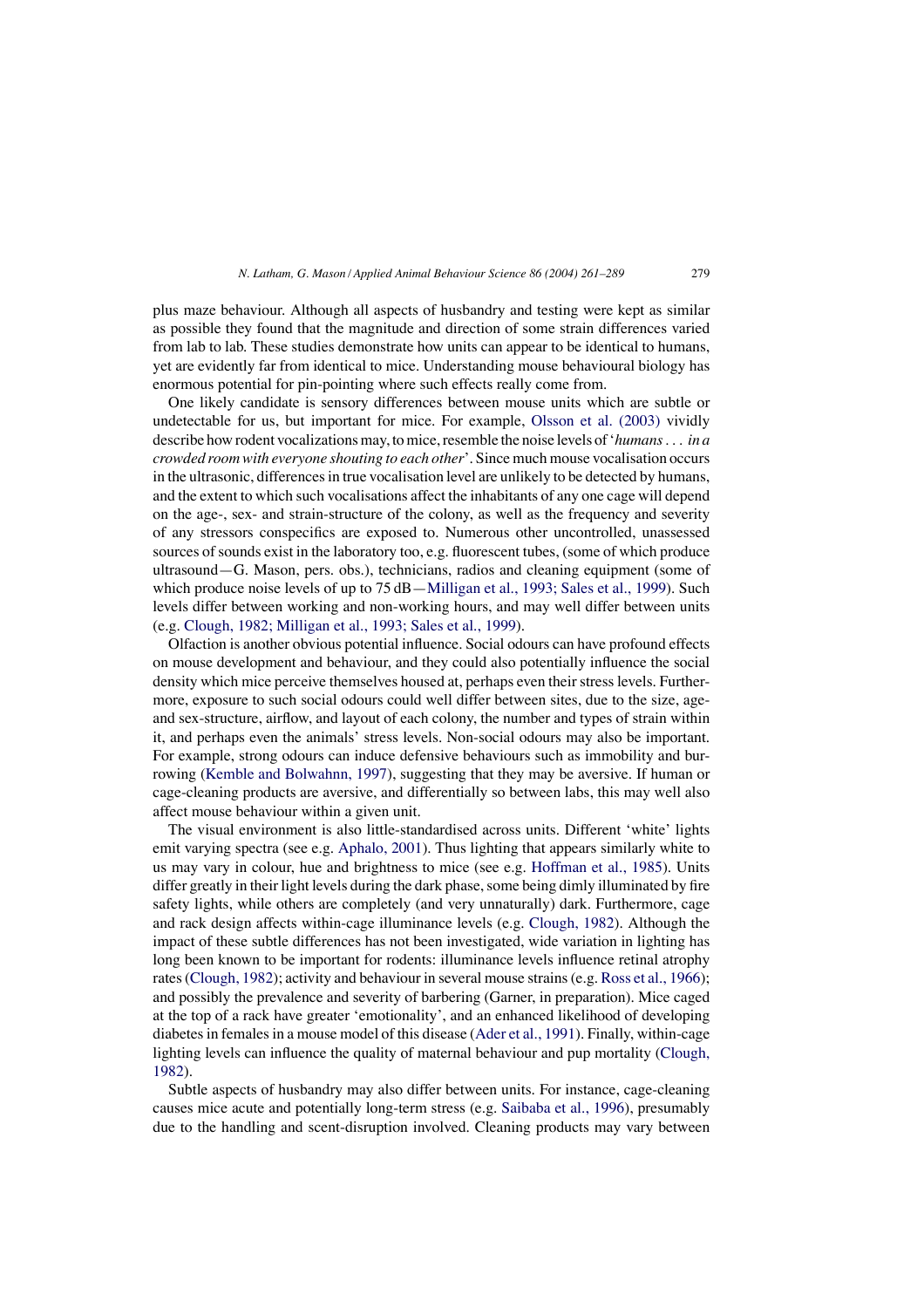units, and so too may subtle aspects of the process such as the degree to which it disturbs mice in the resting phases of their diurnal rhythms. For breeding females, other key husbandry effects might include the suitability and timing of nest-material provision; social grouping (e.g. whether they are housed with their breeding partner, or other breeding or non-breeding females); and the proximity of recently-weaned pups.

Although not directly relevant to studies like that of Crabbe and colleagues, these last effects warrant attention because of the developmental plasticity of mice and the profound effects of early experience on adult characteristics. There may be numerous subtle differences in housing and husbandry that cause differences in maternal stress level, and pup growth rate and developmental stage when removed from the mother, and these may yield offspring that differ in phenotype, despite identical genetic backgrounds.

Thus understanding mouse behavioural biology should provide the key to unravelling why mouse units sometimes yield different research results, even when mouse genotype is controlled and husbandry and testing apparently standardised. Manipulating such variables, such as exposure to neighbour odours, or to ambient ultrasounds, may even prove a useful way of experimentally investigating gene  $\times$  environment interactions in the future.

## **5. Conclusions**

Overall, we hope that this review has provided a greater understanding of how free-living mice interact with their world, and illustrated how understanding natural history is important for those working with laboratory mice. As we have seen, mice are a remarkably adaptable species, but despite this ability to adapt, their welfare and normalcy may well be compromised in laboratory units, their natural behavioural biology suggesting many diverse reasons for this. We have also shown how different their sensory worlds are from ours; for example, by showing how powerfully odour cues affect behaviour and development, and this may affect their behaviour as research animals. Lastly we have shown that their fascinating developmental plasticity could help account for some differences in phenotype between testing facilities.

#### **Acknowledgements**

Naomi Latham is funded by UFAW. Georgia Mason is funded by the BBSRC. We are very grateful to Manuel Berdoy, Chris Sherwin, Tina Widowski and Hanno Würbel for their constructive comments on this manuscript.

## <span id="page-19-1"></span>**References**

- <span id="page-19-0"></span>Ader, D., Bennett Johnson, S., Huang, S., Riley, W., 1991. Group size, cage shelf level, and emotionality in non-obese diabetic mice: impact on onset and incidence of IDDM. Psychosom. Med. 53, 313–321.
- Alleva, E., Caprioli, A., Laviola, G., 1989. Litter gender composition affects maternal-behavior of the primiparous mouse dam (*Mus musculus*). J. Comp. Psychol. 103, 83–87.

Alston-Mills, B., Parker, A., Eisen, E., Wilson, R., Fletcher, S., 1999. Factors influencing maternal behavior in the hubb/hubb mutant mouse. Physiol. Behav. 68, 3–8.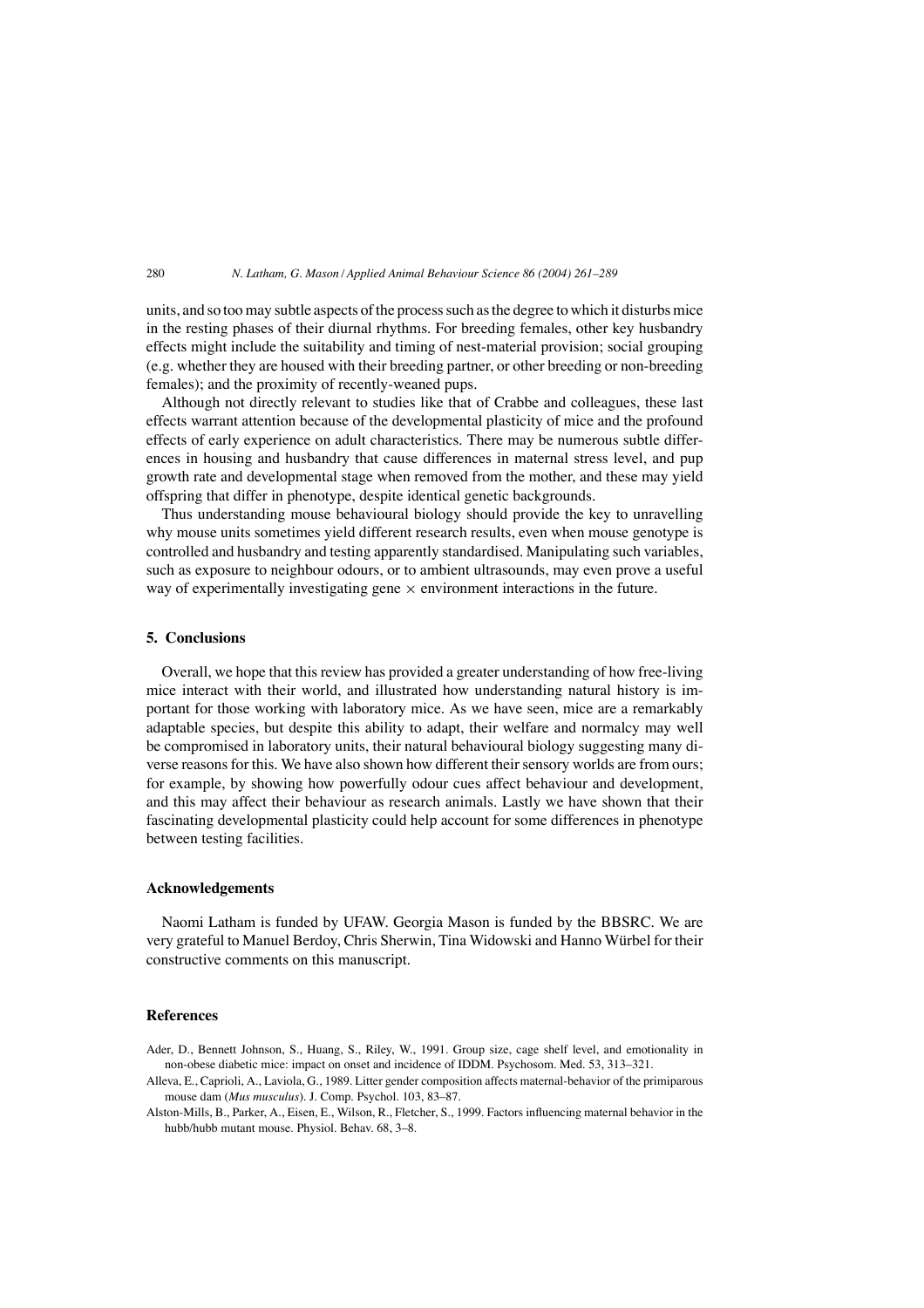- <span id="page-20-12"></span>Alyan, S., 1996. Evidence for resetting the directional component of path intgration in the house mouse (*Mus musculus*). Ethology 102, 629–638.
- Alyan, S., Jander, R., 1994. Short-range homing in the house mouse, Mus musculus: stages in the learning of directions. Anim. Behav. 48, 285–298.
- <span id="page-20-23"></span><span id="page-20-6"></span>Alyan, S., Jander, R., 1997. Interplay of directional navigation mechanisms as a function of near-goal distance: experiments with the house mouse. Behav. Proc. 41, 245–255.
- Aphalo, P., 2001. Lamp emission spectra. Website: <http://www.cc.joensuu.fi/photobio/lamps.html>.
- Baker, R., 1946. A study of rodent populations on Guam, Mariana Islands. Ecol. Monogr. 16, 393–408.
- <span id="page-20-5"></span><span id="page-20-1"></span>Barnard, C., Behnke, J., Gage, A., Brown, H., Smithurst, P., 1998. Maternal effects on the development of social rank and immunity trade-offsin male laboratory mice (Mus musculus). Proc. R. Soc. Lond. B 265, 2087–2093.
- Barnett, S., Burn, J., 1967. Early stimulation and maternal behavior. Nature 213, 150–152.
- <span id="page-20-10"></span>Baumans, V., 1999. The laboratory mouse. In: Poole, T. (Ed.), The UFAW Handbook on the Care and Management of Laboratory Animals. Blackwell, London.
- <span id="page-20-20"></span>Baumgardner, D., Ward, S., Dewsbury, D., 1980. Diurnal patterning of eight activities in 14 species of muroid rodent. Anim. Learn. Behav. 8, 322–330.
- <span id="page-20-13"></span>Beilharz, R., 1994. Does the notion of environmental enrichment assist animal well-being? in: Proceedings of the ANZCCART Conference. Glen Osmond, Sydney, Australia, October 1993.
- <span id="page-20-17"></span>Benus, R., Bohus, B., Koolhaas, J., van Oortmerssen, G., 1991. Heritable variation for aggression as a reflection of individual coping strategies. Experientia 47, 1008–1019.
- Benus, R., Henkelmann, C., 1998. Litter composition influences the development of aggression and behavioural strategy in male Mus domesticus. Behaviour 135, 129–1249.
- <span id="page-20-15"></span><span id="page-20-2"></span>Benus, R., Rondigs, M., 1996. Patterns of maternal effort in mouse lines bidirectionally selected for aggression. Anim. Behav. 51, 67–75.
- <span id="page-20-18"></span>Berry, R., 1968. The ecology of an island population of the house mouse. J. Anim. Ecol. 37, 445–470.
- <span id="page-20-19"></span>Berry, R., 1970. The natural history of the house mouse. Field Studies 3, 219–262.
- <span id="page-20-7"></span>Berry, R., Bronson, F., 1992. Life history and bioeconomy of the house mouse. Biol. Rev. 67, 519–550.
- Berry, R., Jakobson, M., 1971. Life and death in an island population of the house mouse. Exp. Gerontol. 6, 187–197.
- Berry, R., Jakobson, M., 1974. Vagility in an island population of the house mouse. J. Zool. 173, 341–354.
- <span id="page-20-8"></span>Besselsen, D., 1997. Biology of Laboratory Rodents. Website: [http://www.ahsc.arizona.edu/uac/notes/classes/](http://www.ahsc.arizona.edu/uac/notes/classes/rodentbio/rodentbio.html) [rodentbio/rodentbio.html](http://www.ahsc.arizona.edu/uac/notes/classes/rodentbio/rodentbio.html).
- <span id="page-20-21"></span>Beynon, R., Hurst, J., 2000. Making sense (and diagnostic use) of scents. Business: The quarterly magazine of the Biotechnology and Biological Sciences Research Council.
- <span id="page-20-22"></span>Bilbo, S., Nelson, R., 2001. Behavioural phenotyping of transgenic and knockout animals: a cautionary tale. Lab. Anim. Europe 1, 16–26.
- Birrell, J., Brown, V., 2000. Medial frontal cortex mediates perceptual attentional set shifting in the rat. J. Neurosci. 20, 4320–4324.
- <span id="page-20-16"></span><span id="page-20-4"></span>Bourne, J., 1997. Mice and their control, Alberta agriculture, food and rural development. Website: [http://www.](http://www.agric.gov.ab.ca/agdex/600/8300000.html) [agric.gov.ab.ca/agdex/600/8300000.html.](http://www.agric.gov.ab.ca/agdex/600/8300000.html)
- Boyse, E., 1983. Some behavioural consequences of H2:Qa:Tla polymorphism. Cell. Immunol. 82, 33–35.
- Braastad, B., 1998. Effects of prenatal stress on behaviour of offspring of laboratory and farmed mammals. Appl. Anim. Behav. Sci. 61, 159–180.
- <span id="page-20-11"></span>Brain, P., 1992. Understanding the behaviours of feral species may facilitate design of optimal living conditions for laboratory rodents. Anim. Tech. 43, 99–105.
- <span id="page-20-14"></span>Brain, P., Benton, D., 1983. Conditions of housing, hormones and aggressive behavior. In: Svare, B. (Ed.), Hormones and Aggressive Behavior. Plenum Press, New York, pp. 349–372.
- <span id="page-20-9"></span>Brain, P., Parmagiani, S., 1990. Variation in aggressiveness in house mouse populations. Biol. J. Linn. Soc. 41, 257–269.
- <span id="page-20-0"></span>Brennan, P., Schellinck, H., Keverne, E., 1999. Patterns of expression of the immediate-early gene egr-1 in the accessory olfactory bulb of female mice exposed to pheromonal constituents of male urine. Neuroscience 90, 1463–1470.
- <span id="page-20-3"></span>Bronson, F., 1979. The reproductive ecology of the house mouse. Q. Rev. Biol. 54, 265–299.
- Brown, R., 1953. Social behavior, reproduction and population changes in the house mouse (Mus musculus L.). Ecol. Monogr. 23, 217–240.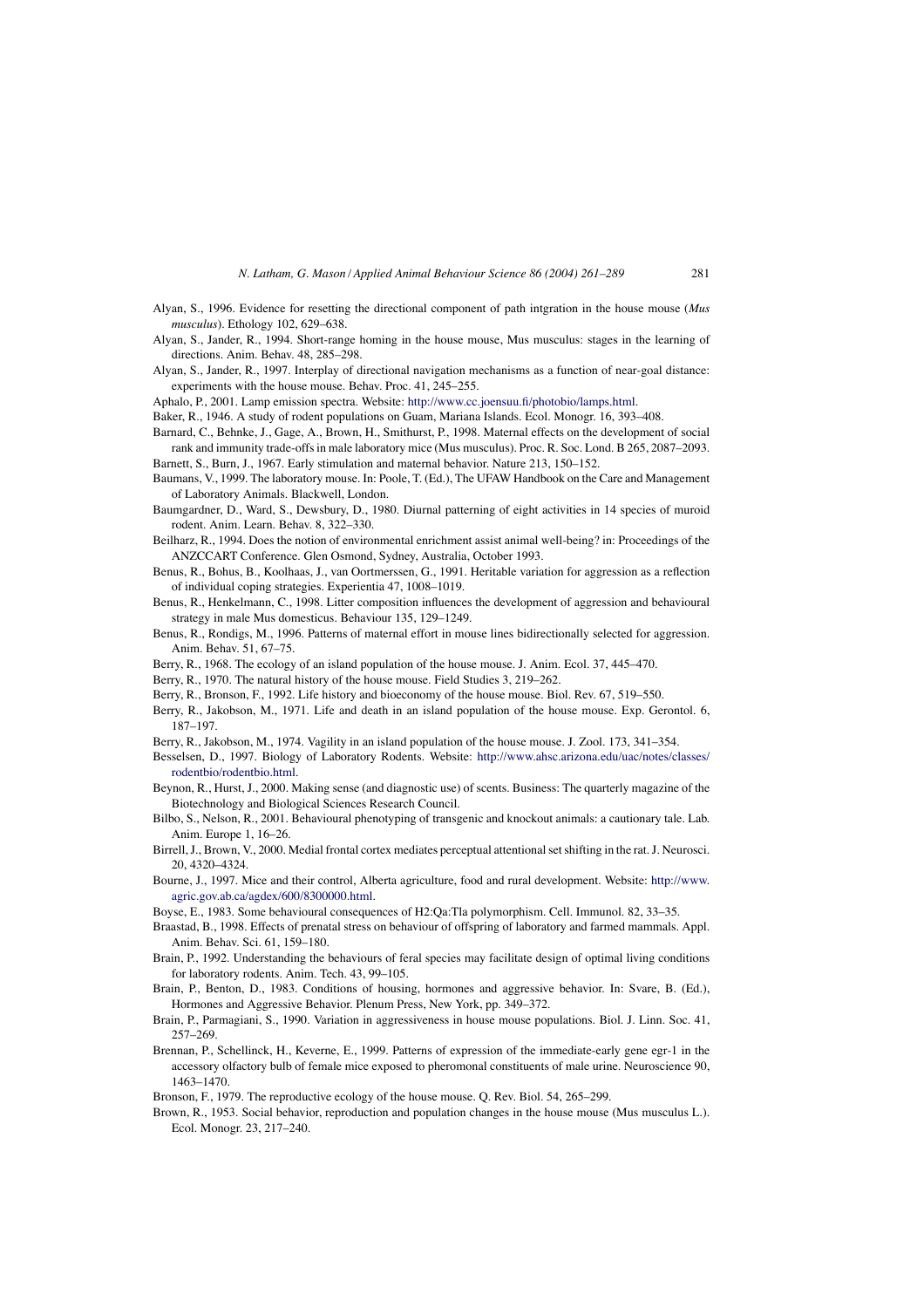- <span id="page-21-18"></span><span id="page-21-7"></span>Brown, R., 1985. The rodents II: suborder myomorpha. In: Brown, R., Macdonald, D. (Eds.), Social Odours in Mammals. Clarendon Press, Oxford.
- <span id="page-21-17"></span>Brown,J., Ye, H.,Bronson,R., Dikkes, P., Greenberg, M., 1996. A defect in nurturing inmice lacking the immediate early gene fosB. Cell 86, 297–309.
- Cabib, S., Orsini, C., Le Moal, M., Piazza, P., 2000. Abolition and reversal of strain differences in behavioural responses to drugs of abuse after brief experience. Science 289, 463–465.
- <span id="page-21-2"></span>Calaresu, G., 1979. Effects of early experience and status on social interactions of male wild house mice Mus musculus L. Mouse News 4, 25–26.
- <span id="page-21-14"></span>Calderone, J., Jacobs, G., 1995. Regional variations in the relative sensitivity to UV-light in the mouse retina. Vis. Neurosci. 12, 463–468.
- <span id="page-21-9"></span>Carvell, G., Simons, D., 1996. Abnormal tactile experience early in life disrupts active touch. J. Neurosci. 16, 2750–2757.
- <span id="page-21-8"></span>Cavaggioni, A., Mucignat-Carreta, C., 2000. Major urinary proteins, alpha(2u)-globulins and aphrodisin. Biochim. Biophys. Acta 1482, 218–228.
- <span id="page-21-12"></span>Chambers, l., Singleton, G., Krebs, C., 2000. Movements and social organisation of wild house mice (Mus domesticus) in the wheatlands of northwestern Australia. J. Mammal. 81, 59–69.
- Chantrey, D., Jenkins, B., 1982. Sensory processes in the discrimination of pups by female mice (Mus musculus). Anim. Behav. 30, 881–885.
- <span id="page-21-15"></span>Chapillon, P., 1999. Very brief exposure to visual distal cues is sufficient for young mice to navigate in the Morris water maze. Behav. Proc. 46, 15–24.
- <span id="page-21-5"></span>Chesler, E., Wilson, S., Lariviere, W., Rodriguez-Zas, S., Mogil, J., 2002. Identification and ranking of genetic and laboratory environment factors influencing a behavioural trait, thermal nociception, via computational analysis of a large data archive. Neurosci. Biobehav. Rev. 26, 907–923.
- Choleris, E., Guo, C., Liu, H., Mainardi, M., Valsecchi, P., 1997. The effect of demonstrator age and number on duration of socially induced food preferences in house mouse (Mus domesticus). Behav. Proc. 41, 69–77.
- Church, S., Bennett, A., Cuthill, I., Hunt, S., Hart, N., Partridge, J., 1998. Does Lepidopteran larval crypsis extend into the ultraviolet? Naturwissenschaften 85, 189–192.
- <span id="page-21-6"></span><span id="page-21-3"></span>Cirulli, F., 2001. Role of environmental factors on brain development and nerve growth factor expression. Physiol. Behav. 73, 321–330.
- Clough, G., 1982. Environmental effects on animals used in biomedical research. Biol. Rev. 57, 487–523.
- <span id="page-21-20"></span>Cowley, J., Pewtress, R., McDonald, S., 1990. Exposure early in life to urine from mice with translocation chromosomes and isolated mice has long term effects on development and behaviour. In: Macdonald, D., Müller-Scharze, D., Natynczuk, S. (Eds.), Chemical Signal in Vertebrates 5. Oxford University Press, Oxford, pp. 260–270.
- <span id="page-21-1"></span>Crabbe, J., Wahlsten, D., Dudek, B., 1999. Genetics of mouse behavior: interactions with laboratory environment. Science 284, 1670–1672.
- <span id="page-21-4"></span>Crawley, J., 2000. What's Wrong with my Mouse? Behavioural Phenotyping of Transgenic and Knockout Mice. Wiley, Chichester.
- Crowcroft, P., 1966. Mice All Over. Foulis, London.
- Cunningham, C., Deacon, R., Wells, H., Boche, D., Waters, S., Diniz, C., Scott, H., Rawlins, J., Perry, V., 2003. Synaptic changes characterize early behavioural signs in the ME7 model of murine prion disease. Eur. J. Neurosci. 17, 2147–2155.
- <span id="page-21-11"></span>Cybulska-Klosowicz, A., Kossut, M., 2000. Roughness discrimination with vibrissae depends on function activation of barrel cortex in mice. Eur. J. Neurosci. 12 (Suppl.), 430.
- <span id="page-21-16"></span><span id="page-21-13"></span>Damato, F., Pavone, F., 1992. Role of anxiety in subordinate male mice sexual behavior. Pharmacol. Biochem. Behav. 43, 181–185.
- Dantzer, R., 1991. Stress, stereotypies and welfare. Behav. Proc. 25, 95–102.
- <span id="page-21-19"></span><span id="page-21-0"></span>Davis, H., Balfour, D. (Eds.), 1992. The Inevitable Bond: Examining Scientist-Animal Interactions. Cambridge University Press, Cambridge.
- <span id="page-21-10"></span>Dawkins, M., 1980. Animal Suffering: the Science of Animal Welfare. Chapman and Hall, London.
- Deacon, R., Raley, J., Perry, V., Rawlins, J., 2001. Burrowing into prion disease. NeuroReport 12, 2053–2057.
- Dell'Omo, G., Ricceri, L., Wolfer, D., Poletaeva, I., Lipp, H., 2000. Temporal and spatial adaptation to food restriction in mice under naturalistic conditions. Behav. Brain Res. 115, 1–8.
- DellPest, 2001. Rodent Control. Website: [http://www.galaxymall.com/services/pestcontrol/rodent.html.](http://www.galaxymall.com/services/pestcontrol/rodent.html)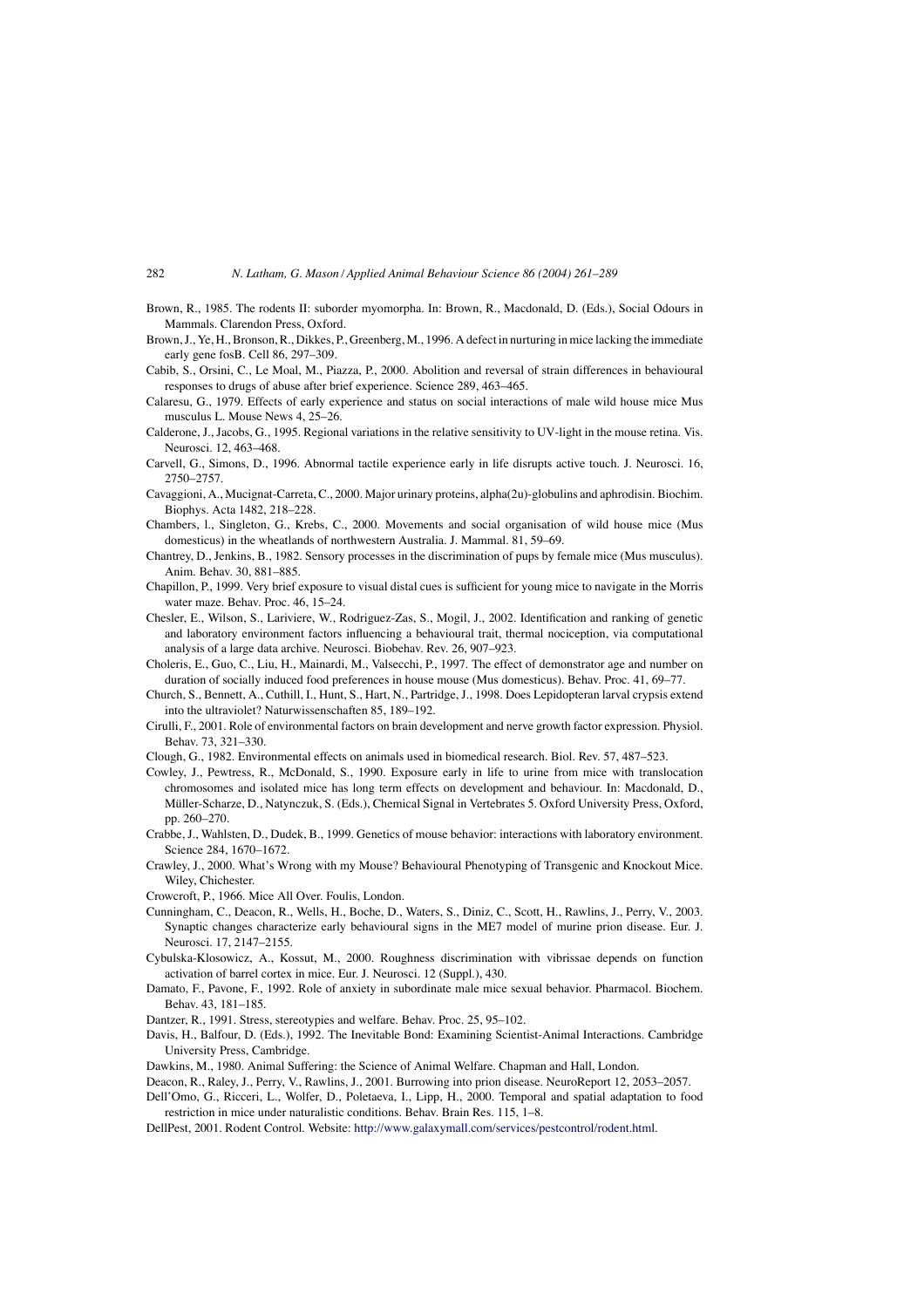<span id="page-22-8"></span>DeLong, K., 1967. Population ecology of feral house mice. Ecology 48, 611–634.

- <span id="page-22-5"></span>Desjardins, C., Maruniak, J., Bronson, F., 1973. Social rank in house mice: differentiation revealed by ultraviolet visualization of urinary marking patterns. Science 182, 939–941.
- <span id="page-22-7"></span>Dickman, C., 1999. Rodent ecosystem relationships: a review. In: Proceedings of the International Conference on Rodent Biology and Management, Beijing, China. Australian Centre for International Agricultural Research, Canberra, 5–9 October 1998.
- <span id="page-22-1"></span>Drickamer, L., 1995. Rates of urine excretion by house mouse (Mus domesticus)—differences by age, sex, social status and reproductive condition. J. Chem. Ecol. 21, 1481–1493.
- <span id="page-22-14"></span>Drickamer, L., 1996. Intra-uterine position and anogenital distance in house mice: consequences under field conditions. Anim. Behav. 51, 925–934.
- <span id="page-22-15"></span>Drickamer, L., Gowaty, P., Holmes, C., 2000. Free female mate choice in house mice affects reproductive success and offspring viability and performance. Anim. Behav. 59, 371–378.
- <span id="page-22-13"></span>Drickamer, L., Robinson, A., Mossman, C., 2001. Differential responses to same and opposite sex odors by adult house mice are associated with anogenital distance. Ethology 107, 509–519.
- <span id="page-22-12"></span>Ehman, K., Scott, M., 2001. Urinary odour preferences of MHC congenic female mice, Mus domesticus: implications for kin recognition and detection of parasitised males. Anim. Behav. 62, 781–789.
- <span id="page-22-18"></span>Eklund, A., 1996. The effects of inbreeding on aggression in wild male house mice (Mus domesticus). Behaviour 133, 883–901.
- <span id="page-22-17"></span>Elton, C., 1942. Voles, Mice and Lemmings: Problems in Population Dynamics. Clarendon Press, Oxford.
- Elwood, R., 1991. Ethical implications of studies on infantidice and maternal aggression in rodents. Anim. Behav. 42, 841–849.
- <span id="page-22-9"></span>Elwood, R., Mason, C., 1994. The couvade and the onset of paternal care—a biological perspective. Ethol. Sociobiol. 15, 145–156.
- <span id="page-22-10"></span>Fentress, J., 1976. Dynamic boundaries of patterned behaviour: interaction and self organisation. In: Bateson, P., Hinde, R. (Eds.), Perspectives in Ethology. Plenum Press, New York, pp. 135–169.
- <span id="page-22-6"></span>Fentress, J., 1977. The tonic hypothesis and the patterning of behaviour. Ann. N. Y. Acad. Sci. 290, 370–395.

Fertig, D., Edmonds, V., 1969. The physiology of the house mouse. Sci. Am. 221, 103–110.

- <span id="page-22-2"></span>Fitzgerald, B., Karl, B., Moller, H., 1981. Spatial organisation and ecology of a sparce population of house mice (Mus musculus) in a New Zealand forest. J. Anim. Ecol. 50, 489–518.
- Fleming, A., Craemer, G., Gonzalez, A., Lovic, V., Rees, S., Melo, A., 2002. Mothering begets mothering. The transmission of behavior and its neurobiology across generations. Pharmacol. Biochem. Behav. 73, 61–75.
- <span id="page-22-3"></span>Garner, J., Mason, G., 2002. Evidence for a relationship between cage stereotypies and behavioural disinhibition in laboratory rodents. Behav. Brain Res. 136, 83–92.
- <span id="page-22-19"></span>Gerlach, G., 1990. Dispersal mechanisms in a captive wild house mouse population (Mus domesticus Rutty). Biol. J. Linn. Soc. 41, 271–277.
- <span id="page-22-20"></span>Gerlai, R., 2001. Behavioral tests of hippocampal function: simple paradigms complex problems. Behav. Brain Res. 125, 269–277.
- Gerlai, R., Clayton, N., 1999. Analysing hippocampal function in transgenic mice: an ethological perspective. Trends Neurosci. 22, 47–51.
- <span id="page-22-0"></span>Gray, S., Hurst,J., 1997. Behavioural mechanisms underlying the spatial dispersion of commensal Mus domesticus and grassland Mus spretus. Anim. Behav. 53, 511–524.
- <span id="page-22-11"></span>Gray, S., Hurst, J., 1998. Competitive behaviour in an island population of house mice, Mus domesticus. Anim. Behav. 56, 1291–1299.
- Gray, S., Jensen, S., Hurst, J., 2002. Effects of resource distribution on activity and territory defence in house mice, Mus domesticus. Anim. Behav. 63, 531–539.
- <span id="page-22-4"></span>Guenther, K., Deacon, R., Perry, V., Rawlins, J., 2001. Early behavioural changes in scrapie-affected mice and the influence of dapsone. Eur. J. Neurosci. 14, 401–409.
- <span id="page-22-16"></span>Gyertyan, I., 1995. Analysis of the marble burying response—marbles serve to measure digging rather than evoke burying. Behav. Pharmacol. 6, 24–31.
- Hafer, A., 1990. Dominance status and its influence on the bruce effect in house mice. In: Macdonald, D., Müller-Scharze, D., Natynczuk, S. (Eds.), Chemical Signal in Vertebrates 5. Oxford University Press, Oxford, pp. 271–276.
- Hahn,M.,Karkowski,L.,Weinreb,L.,Henry,A., Schanz,N.,Hahn,E., 1998.Genetic and developmental influences on infant mouse ultrasonic calling. II. Development patterns in the calls of mice 2–12 days of age. Behav. Genet. 28, 315–325.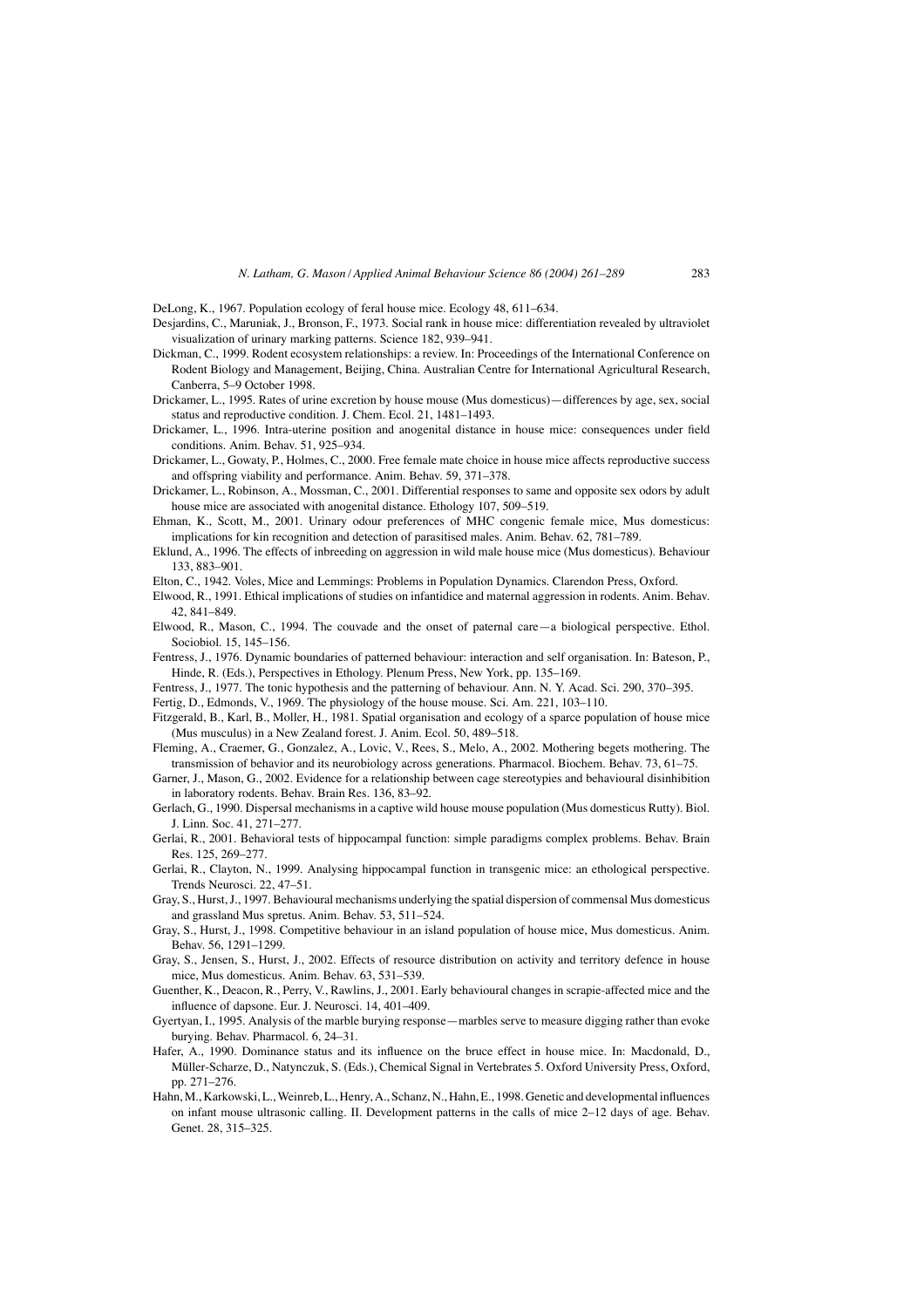- <span id="page-23-18"></span><span id="page-23-6"></span>Harkin, A., Kelly, J., Frawley, J., O'Donnell, J., Leonard, B., 2000. Test conditions influence the response to a drug challenge in rodents. Pharmacol. Biochem. Behav. 65, 389–398.
- <span id="page-23-14"></span>Harvey, P., Chevins, P., 1985. Crowding pregnant mice affects attack and threat behavior of male offspring. Horm. Behav. 19, 86–97.
- <span id="page-23-16"></span>Hayes, L., 2000. To nest communally or not to nest communally: a review of rodent communal nesting and nursing. Anim. Behav. 59, 677–688.
- Henderson, N., 1970. Genetic influences on the behavior of mice can be obscured by laboratory rearing. J. Comp. Physiol. Psychol. 72, 505–511.
- <span id="page-23-12"></span>Hennessy, M., Vogt,J., Levine, S., 1982. Strain of mother determineslong-term effects of early handling: evidence for maternal mediation. Physiol. Psychol. 10, 153–157.
- Henwood, C., 1995. Fancy Mice. TFH Publications, New Jersey.
- <span id="page-23-19"></span>Hockley, E.,Cordery, P., Woodman,B., Mahal, A., van Dellen, A.,Blakemore,C., Lewis,C., Hannan, A.,Bates, G., 2002. Environmental enrichment slows disease progression in R6/2 Huntington's Disease mice. Ann. Neurol. 51, 235–242.
- <span id="page-23-0"></span>Hoffman, R., Johnson, L., Corth, R., 1985. The effects of spectral power distribution and illuminance levels on key parameters in the male golden hamster and rat with preliminary observations on the effects of pinealectomy. J. Pineal Res. 2, 217–233.
- <span id="page-23-4"></span><span id="page-23-2"></span>Home Office, 1986. Code of practice for the housing and care of animals used in scientific procedures. Home Office, London.
- <span id="page-23-7"></span>Hopkins, M., 1953. Distance perception in *Mus musculus*. J. Mammal. 34, 393.
- Horn, A., 2000. The Pet Mouse FAQ. Website: [www.horns.freeserve.co.uk/mousenew.htm](http://www.horns.freeserve.co.uk/mousenew.htm).
- <span id="page-23-9"></span>Hurst, J., 1987a. Behavioural variation in wild house mice *Mus domesticus* Rutty: a quantitative assessment of female social organisation. Anim. Behav. 35, 1846–1857.
- <span id="page-23-10"></span>Hurst, J., 1987b. The functions of urine marking in a free-living population of house mice *Mus domesticus*. Anim. Behav. 35, 1433–1442.
- Hurst, J., 1990. The network of olfactory communication operating in populations of wild house mice. In: MacDonald, D., Müller-Scharze, D., Natynczuk, S. (Eds.) Chemical Signal in Vertebrates 5. Oxford University Press, Oxford, pp. 401–414.
- Hurst, J., 1993. The priming effects of urine substrate marks on interactions between male house mice Mus musculus domesticus Schwarz & Schwarz. Anim. Behav. 45, 55–81.
- Hurst, J., Gray, S., Davey, P., Young, D., Corbishley, J., Dawson, C., 1997. Social interaction alters attraction to competitor's odour in the mouse, *Mus spretus* Lataste. Anim. Behav. 54, 941–953.
- <span id="page-23-11"></span>Hurst, J., Nevison, C., 1994. Do female house mice, Mus domesticus, regulate their exposure to reproductive priming pheremones? Anim. Behav. 48, 945–959.
- <span id="page-23-1"></span>Hurst, J., Payne, C., Nevison, C., Marie, A., Humphries, R., Robertson, D., Cavaggioni, A., Beynon, R., 2001. Individual recognition in mice mediated by major urinary proteins. Nature 414, 631–634.
- Jennings, M., Batchelor, G., Brain, P., Dick, A., Elliott, H., Francis, R., Hubrecht, R., Hurst, J., Morton, D., Peters, A., Raymond, R., Sales, G., Sherwin, C., West, C., 1998. Refining rodent husbandry: the mouse. Lab. Anim. 32, 233–259.
- <span id="page-23-13"></span><span id="page-23-3"></span>Jensen, P., 2000. Natural behaviour and behavioural needs of farm animals. Website: [http://agriculture.de/acms1/](http://agriculture.de/acms1/conf6/ws5abehav.htm) [conf6/ws5abehav.htm.](http://agriculture.de/acms1/conf6/ws5abehav.htm)
- <span id="page-23-15"></span>Jordan, W., Bruford, M., 1998. New perspectives on mate choice and the MHC. Heredity 81, 127–133.
- Kaltwisser, M., Schitzler, H., 1981. Echolocation signals confirmed in rats. Z. Saugetierkd. 46, 394–395.
- <span id="page-23-17"></span>Katz, H., Davies, C., 1984. Effects of differential environments on the cerebral anatomy of rats as a function of previous and subsequent housing conditions. Exp. Neurol. 83, 274–287.
- <span id="page-23-8"></span>Kelliher, P., Connor, T., Harkin, A., Sanchez, C., Kelly, J., Leonard, B., 2000. Varying responses of the rat forcedswim test under diurnal and nocturnal conditions. Physiol. Behav. 69, 531–539.
- Kemble, E., Bolwahnn, B., 1997. Immediate and long-term effects of novel odors on risk assessment in mice. Physiol. Behav. 61, 543–549.
- <span id="page-23-5"></span>Kempermann, G., Kuh, H., Gage, F., 1997. More hippocampal neurons in adult mice living in an enriched environment. Nature 386, 493–495.
- Kinsley, C., Svare, B., 1986. Prenatal stress reduces intermale aggression in mice. Physiol. Behav. 36, 783–786.
- Kinsley, C., Svare, B., 1988. Prenatal stress alters maternal aggression in mice. Physiol. Behav. 42, 7–13.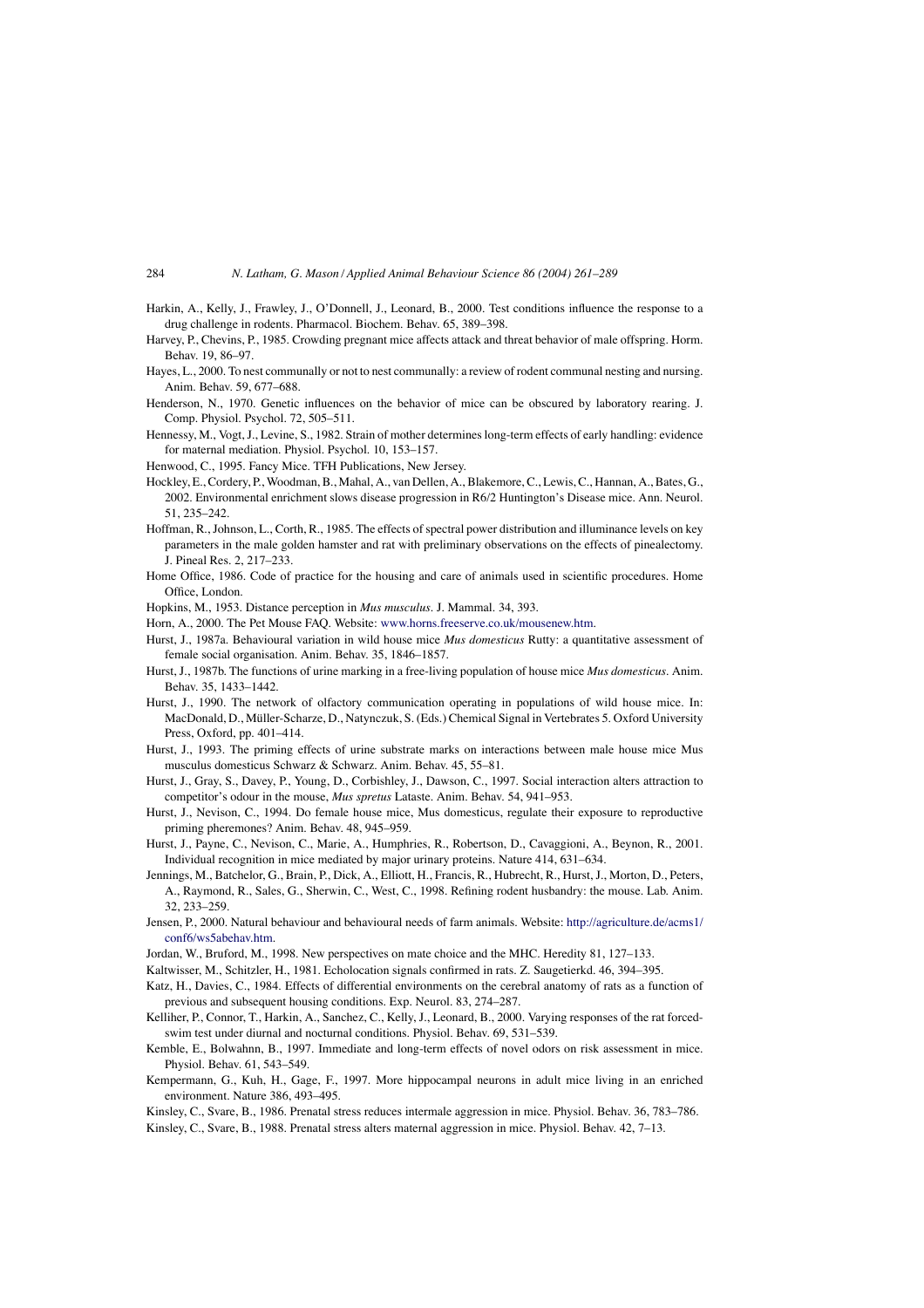- <span id="page-24-17"></span><span id="page-24-15"></span>König, B., 1993. Maternal investment of communally nursing female house mice (*Mus musculus domesticus*). Behav. Proc. 30, 61–74.
- <span id="page-24-4"></span>König, B., 1994. Fitness effects of communal rearing in house mice: the role of relatedness versus familiarity. Anim. Behav. 48, 1449–1457.
- König, B., Markl, H., 1987. Maternal care in house mice. I. The weaning strategy as a means for parental manipulation of offspring quality. Behav. Ecol. Sociobiol. 20, 1–9.
- Koolhaas, J., Korte, S., De Boer, S., van Der Vegt, B., van Reenen, C., Hopster, H., De Jong, I., Ruis, M., Blokhuis, H., 1999. Coping styles in animals: current status in behavior and stress-physiology. Neurosci. Biobehav. Rev. 23, 925–935.
- <span id="page-24-11"></span>Kossut, M., 1998. Experience-dependent changes in function and anatomy of adult barrel cortex. Exp. Brain Res. 123, 110–116.
- <span id="page-24-14"></span>Krackow, S., Rusu, A., König, B., 2002. Microsatellites marking agonistic phenotypes in wild house mice. In: Proceedings of the First European Conference on Behavioural Biology. Muenster, Germany, 31 July–4 August.
- <span id="page-24-5"></span>Krackow, S., 1989. Effect of food restriction on reproduction and lactation in house mice mated post partum. J. Reprod. Fertil. 86, 341–347.
- <span id="page-24-8"></span>Krackow, S., 1993. The effect of weaning weight on offspring fitness in wild house mice (*Mus musculus domesticus*): a preliminary study. Ethology 95, 76–82.
- <span id="page-24-10"></span><span id="page-24-9"></span>Krebs, C., Kenney, A., Singleton, G., 1995. Movements of feral house mice in agricultural landscapes. Aust. J. Zool. 43, 293–302.
- Landry, S., 1970. The rodentia as omnivores. Q. Rev. Biol. 45, 351–372.
- Laurie, E., 1946. The reproduction of the house mouse (*Mus musculus*) living in different environments. Proc. R. Soc. Lond. B 133, 248–282.
- <span id="page-24-6"></span><span id="page-24-1"></span>Laviola, G., Terranova, M., 1998. The developmental psychobiology of behavioural plasticity in mice: the role of social experiences in the family unit. Neurosci. Biobehav. Rev. 23, 197–213.
- Lawlor, M., 1994. A home for a mouse. Hum. Innovations Alternat. Anim. Experimentation 8, 569–573.
- <span id="page-24-12"></span>Lay Jr., D., 2000. Consequences of stress during development. In: Moberg, G., Mench, J. (Eds.), The Biology of Animal Stress. CAB International, Wallingford.
- Lenington, S., Coopersmith, C., Williams, J., 1992. Genetic-basis of mating preferences in wild house mice. Am. Zool. 32, 40–47.
- Lenington, S., Egid, K., 1985. Female discrimination of male odours correlated with male genotype at the T-locus: a response to T-locus or H-2 locus variability? Behav. Genet. 15, 53–67.
- Lewis, M., Gluck, J., Bodfish, J., Beauchamp, A., Mailman, R., 1996. Neurobiological basis of stereotyped movement disorder. In: Sprague, R., Newell, K. (Eds.), Stereotyped Movements: Brain and Behaviour Relationships. Princetown Academic Press, Lawrenceville, New Jersey.
- <span id="page-24-18"></span>Londei, T., Valentini, A., Leone, V., 1998. Investigative burying by laboratory mice may involve non-functional, compulsive behaviour. Behav. Brain Res. 94, 249–254.
- <span id="page-24-3"></span><span id="page-24-0"></span>Lonstein, J., De Vries, G., 2000. Sex differences in the parental behavior of rodents. Neurosci. Biobehav. Rev. 24, 669–686.
- Macdonald, D., 1984. The Encyclopedia of Mammals, vol. 2. George Allen and Unwin, London.
- <span id="page-24-7"></span>Mackintosh, J., 1973. Factors affecting the recognition of territory boundaries by mice (*Mus musculus*). Anim. Behav. 21, 464–470.
- <span id="page-24-2"></span>Mackintosh, J., 1978. The experimental analysis of overcrowding. In: Ebling, F., Stoddart, D. (Eds.), Population Control by Social Behaviour. Institute of Biology, London, pp. 157–180.
- Mackintosh, J., 1981. Behaviour of the house mouse. In: Berry, R. (Ed.), Biology of the House Mouse. Academic Press, London, pp. 337–366.
- <span id="page-24-13"></span>MAFF, 1996. Code of Practice for the Prevention of Rodent Infestations in Poultry Flocks. MAFF Publications, London.
- <span id="page-24-16"></span>Mandillo, S., D'Amato, F., 1997. Effect of strange male occur on parental care in lactating female mice. Anim. Behav. 54, 901–910.
- Manning, J., Dewsbury, D., Wakeland, K., Potts, W., 1995. Communal nesting and communal nursing in house mice, *Mus musculus domesticus*. Anim. Behav. 50, 741–751.
- Manosevitz, M., 1970. Early environmental enrichment and mouse behavior. J. Comp. Physiol. Psychol. 71, 459–466.
- Mason, G., Cooper, J., Clarebrough, C., 2001. Frustrations of fur-farmed mink. Nature 410, 35–36.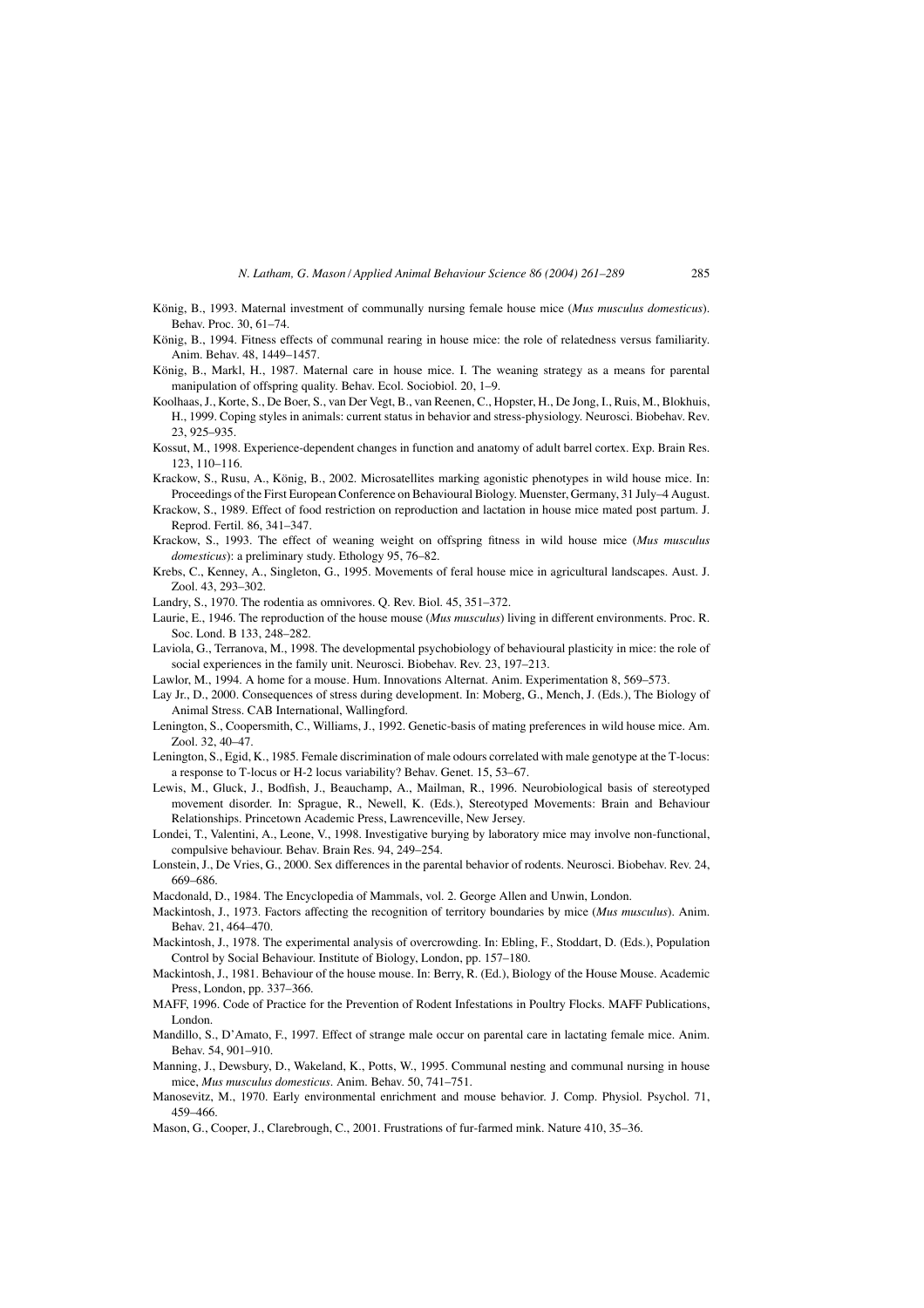- <span id="page-25-17"></span><span id="page-25-0"></span>Mason, G., Latham, N., 2004. Can't stop, won't stop: is stereotypy a reliable animal welfare indicator? Anim. Welfare. 13 (Suppl.), S57–S69.
- <span id="page-25-20"></span>Masuda, Y., Ishigooka, S., Matsuda, Y., 2000. Digging behaviour of ddY mouse. Exp. Anim. 49, 235–237.

- <span id="page-25-5"></span><span id="page-25-1"></span>McGregor, P., Ayling, S., 1990. Varied cages result in more aggression in male CFLP mice. Appl. Anim. Behav. Sci. 26, 277–281.
- Meehan, A., 1984. Rats and Mice: Their Biology and Control. Brown Knight and Truscott Ltd., Tonbridge, Kent.
- <span id="page-25-9"></span>Meek, L., Dittel, P., Sheehan, M., Chan, J., Kjolhaug, S., 2001. Effects of stress during pregnancy on maternal behaviour in mice. Physiol. Behav. 72, 473–479.
- <span id="page-25-8"></span>Meikle, D., Westberg, M., 2001. Social dominance rank and accessory sex glands in wild adult male house mice born to food-deprived mothers. Physiol. Behav. 72, 359–364.
- <span id="page-25-4"></span>Meikle, D., Kruper,J.,Browning,C., 1995. Adult male house mice born to undernourished mothers are unattractive to estrous females. Anim. Behav. 50, 753–758.
- <span id="page-25-16"></span>Melzer, P., Smith, C., 1998. Plasticity of cerebral metabolic whisker maps in adult mice after whisker follicle removal. I: Modifications in barrel cortex coincide with reorganisation of follicular innervation. Neuroscience 83, 27–41.
- <span id="page-25-7"></span>Mendl, M., Paul, E., 1991a. Parental care, sibling relationships and the development of aggressive behaviour in two lines of wild House mice. Behaviour 116, 11–41.
- <span id="page-25-24"></span>Mendl, M., Paul, E., 1991b. Litter composition affects parental care, offspring growth and the development of aggressive behaviour in wild house mice. Behaviour 116, 90–108.
- <span id="page-25-14"></span><span id="page-25-13"></span>Milligan, S., Sales, G., Khirnykh, K., 1993. Sound levels in rooms housing laboratory animals: an uncontrolled daily variable. Physiol. Behav. 53, 1067–1076.
- Misslin, R., Ropartz, P., 1981. Responses in mice to a novel object. Behaviour 78, 169–177.
- <span id="page-25-11"></span>Mucignat-Caretta, C., Caretta, A., 1999. Chemical signals in male house mice urine: protein bound molecules modulate interactions between sexes. Behaviour 136, 331–343.
- <span id="page-25-22"></span>Mugford, R., Nowell, N., 1972. Paternal stimulation during infancy: effects upon aggression and open-field performance in mice. J. Comp. Physiol. Psychol. 79, 30–36.
- <span id="page-25-10"></span>Nakamura, H., Kobayashi, S., Ohashi, Y., Ando, S., 1999. Age-changes of brain synapses and synaptic plasticity in response to an enriched environment. J. Neurosci. Res. 56, 307–315.
- <span id="page-25-18"></span>Namikas, J., Wehmer, F., 1978. Gender, composition of litter affects behaviour of male mice. Behav. Biol. 23, 219–224.
- <span id="page-25-21"></span>Nevison, C., Hurst, J., Barnard, C., 1999a. Why do male ICR (CD-1) mice perform bar-related (stereotypic) behaviour? Behav. Proc. 47, 95–111.
- <span id="page-25-12"></span>Nevison, C., Hurst, J., Barnard, C., 1999b. Strain-specific effects of cage enrichment in male laboratory mice (*Mus musculus*). Anim. Welfare 8, 361–379.
- <span id="page-25-15"></span>Newsome, A., Stendell,R.,Meyers,J., 1976. Free-watering a wild population of housemice—a test of an Australian hypothesis in California. J. Mammal. 57, 677–686.
- <span id="page-25-23"></span>Noirot, E., 1974. Nest-building by the virgin female mouse exposed to ultrasound from inaccessible pups. Anim. Behav. 22, 410–420.
- Nolan, P., Peters, J., Vizor, L., Strivens, M., Washbourne, R., Hough, T., Wells, C., Glenister, P., Thornton, C., Martin, J., Fisher, E., Rogers, D., Hagan, J., Reavill, C., Gray, I., Wood, J., Spurr, N., Browne, M., Rastan, S., Hunter, J., Brown, S., 2000. Implementation of a large-scale ENU mutagenesis program: towards increasing the mouse mutant resource. Mamm. Genome 11, 500–506.
- <span id="page-25-19"></span>Nowak, R., 1999. Walker's Mammals of the World. John Hopkins University Press, London.
- <span id="page-25-3"></span>Olsson, A., Dahlborn, K., 2002. Improving housing conditions for laboratory mice: a review of 'environmental enrichment'. Lab. Anim. 36, 243–270.
- <span id="page-25-2"></span>Olsson, A., Nevison, C., Patterson-Kane, E., Sherwin, C., van de Weerd, H., Würbel, H., 2003. Understanding behaviour: the relevance of ethological approaches in laboratory animal science. Appl. Anim. Behav. Sci. 81, 245–264.
- <span id="page-25-6"></span>Page, R., Holmes, E., 1998. Molecular Evolution: a Phylogenetic Approach. Blackwell Science Limited, Oxford.
- Palanza, P., Parmigiani, S., Vom Saal, F., 1995. Urine marking and maternal aggression of wild female mice in relation to anogenital distance at birth. Physiol. Behav. 58, 827–835.
- Palanza, P., Re, L., Mainardi, D., Brain, P., Parmigiani, S., 1996. Male and female competitive strategies of wild house mice pairs (*Mus musculus domesticus*) confronted with intruders of different sex and age in artificial territories. Behaviour. 133, 863–882.

Mays, N., 1999. Your First Mouse. Kingdom Books, Portsmouth.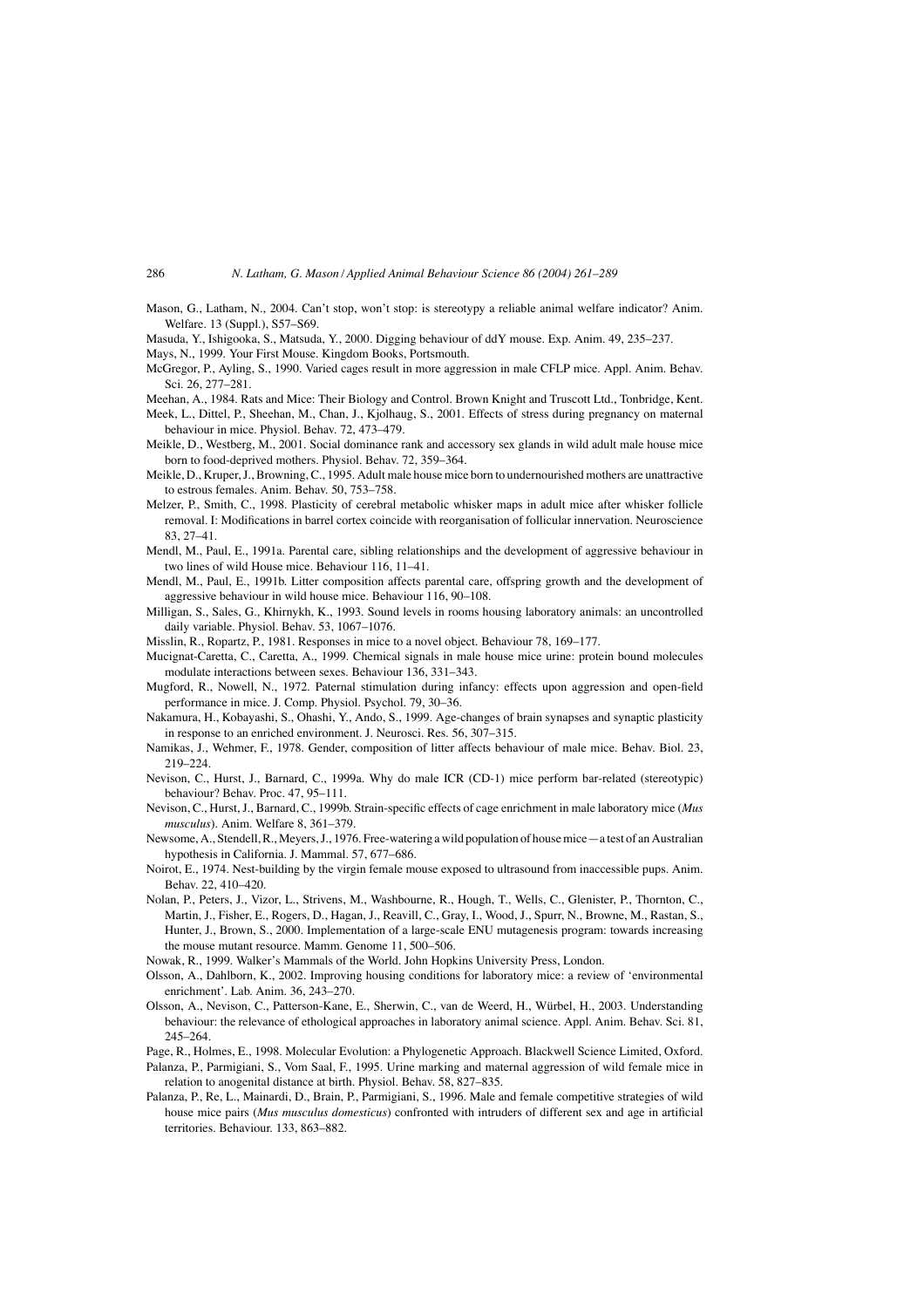- <span id="page-26-14"></span><span id="page-26-5"></span>Palanza, P., Morley-Fletcher, S., Laviola, G., 2001. Novelty seeking in periadolescent mice: sex differences and influence of intrauterine position. Physiol. Behav. 72, 255–262.
- <span id="page-26-13"></span>Pardon, M., Gérardin, P., Joubert, C., Pérez-Diaz, F., Cohen-Salmon, C., 2000. Influence of pre-partum chronic ultramild stress on maternal pup care behaviour in mice. Biol. Psych. 47, 858–863.
- <span id="page-26-9"></span>Parmagiani, S., Palanza, P.,Brain, P., 1989.Intraspecific maternal aggression in the house mouse (*Mus domesticus*): a counterstrategy to infanticide by males? Ethol. Ecol. E 1, 341–352.
- Patris, B., Baudoin, C., 1998. Female sexual preferences differ in *Mus spicilegus* and *Mus musculus domesticus*: the role of familiarisation and sexual experience. Anim. Behav. 56, 1465–1470.
- <span id="page-26-10"></span>Pech, R., Hood, G., Singleton, G., Brown, P., 1999. Models for predicting plagues of house mice (*Mus domesticus*) in Australia. In: Proceedings of the International Conference on Rodent Biology and Management. Beijing, China, 5–9 October 1998.
- <span id="page-26-15"></span>Pelikán, J., 1981. Patterns of reproduction in the house mouse. In: Berry, R. (Ed.), Biology of the House Mouse. Academic Press, London, pp. 205–230.
- Perrigo, G., Belvin, L., Vom Saal, F., 1992. Time and sex in the male mouse—temporal regulation of infanticide and parental behavior. Chronobiol. Int. 9, 421–433.
- <span id="page-26-7"></span><span id="page-26-2"></span>Perrigo, G., Belvin, L., Vom Saal, F., 1993. Social inhibition of infanticide in male house mice. Ethol. Ecol. E 5, 181–185.
- Potter, M., 1994. Control of Mice, Cooperative Extension Service, University of Kentucky, 2001.
- <span id="page-26-18"></span>Proctor, D., 1994. Grain Storage Techniques—Evolution and Trends in Developing Countries. FAO Agricultural Services, Rome.
- <span id="page-26-11"></span>Prusky, G., Reidel, C., Douglas, R., 2000. Environmental enrichment from birth enhances visual acuity but not place learning in mice. Behav. Brain Res. 114, 11–15.
- <span id="page-26-8"></span><span id="page-26-1"></span>Pye, T., 1993. Reproductive biology of the feral house mouse (*Mus musculus*) on sub-antarctic Macquarie island. Wildlife Res. 20, 745–758.
- Quadagno, D., 1968. Home range size in feral house mice. J. Mammal. 49, 149–151.
- <span id="page-26-17"></span>Randall, C. (Ed.) 1999. Vertebrate pest management—a guide for commercial applicators (Extension Bulletin E-2050). East Lansing, Michigan State University.
- <span id="page-26-16"></span><span id="page-26-3"></span>Renner, M., Rosenzweig, M., 1987. Enriched and Impoverished Environments: Effects on Brain and Behavior. Springer-Verlag, New York.
- Rentokil, 2001. Research and development information. Website: <http://www.rentokil-initial.com/rnd/>.
- Ricklefs, 1999. Ecology. Freeman, New York.
- <span id="page-26-19"></span>Roberts, V., 1998. Long-Term Effects of Early Handling on Mice (*Mus musculus*) and the Maternal Mediation Hypothesis. Research Project, Oxford University.
- <span id="page-26-21"></span>Rogers, D., Fisher, E., Brown, S., Peters, J., Hunter, A., Martin, J., 1997. Behavioral and functional analysis of mouse phenotype: SHIRPA, a proposed protocol for comprehensive phenotype assessment. Mamm. Genome. 8, 711–713.
- Ross, S., Kessler, C., Nagy, Z., Scott, J., 1966. Effects of illumination on wall-leaving behavior and activity in three inbred mouse strains. J. Comp. Physiol. Psychol. 62, 338–340.
- <span id="page-26-6"></span>Rowe, F., 1981. Wild house mouse biology and control. In: Berry, R. (Ed.), Biology of the House Mouse. Academic Press, London, pp. 575–590.
- <span id="page-26-4"></span>Rowe, F., Taylor, E., Chudley, H., 1963. The numbers and movements of house mice (*Mus musculus* L.) in the vicinity of four corn ricks. J. Anim. Ecol. 32, 87–97.
- <span id="page-26-22"></span>Ryan, V., Wehmer, F., 1975. Effect of post natal litter size on adult aggression in the laboratory mouse. Dev. Psychobiol. 8, 363–370.
- <span id="page-26-20"></span>Saibaba, P., Sales, G., Stodulski, G., Hau, J., 1996. Behaviour of rats in their home cages: daytime variations and effects of routine husbandry procedures analysed by time-sampling techniques. Lab. Anim. 30, 13–21.
- Sales, G., Milligan, S., Khirnykh, K., 1999. Sources of sound in the laboratory animal environment: a survey of the sounds produced by procedures and equipment. Anim. Welfare 8, 97–115.
- <span id="page-26-0"></span>Sarna,J., Dyck, R., Whishaw, I., 2000. The Dalila effect: C57BL6 mice barber whiskers by plucking. Behav. Brain Res. 108, 39–45.
- <span id="page-26-12"></span>Schwartz, E., Schwartz, H., 1943. The wild and commensal stocks of the house mouse *Mus musculus* Linnaeus. J. Mammal. 24, 59–72.
- Scott, J., Pfaff, D., 1970. Behavioral and electrophysiological responses of female mice to male urine odours. Physiol. Behav. 5, 407–411.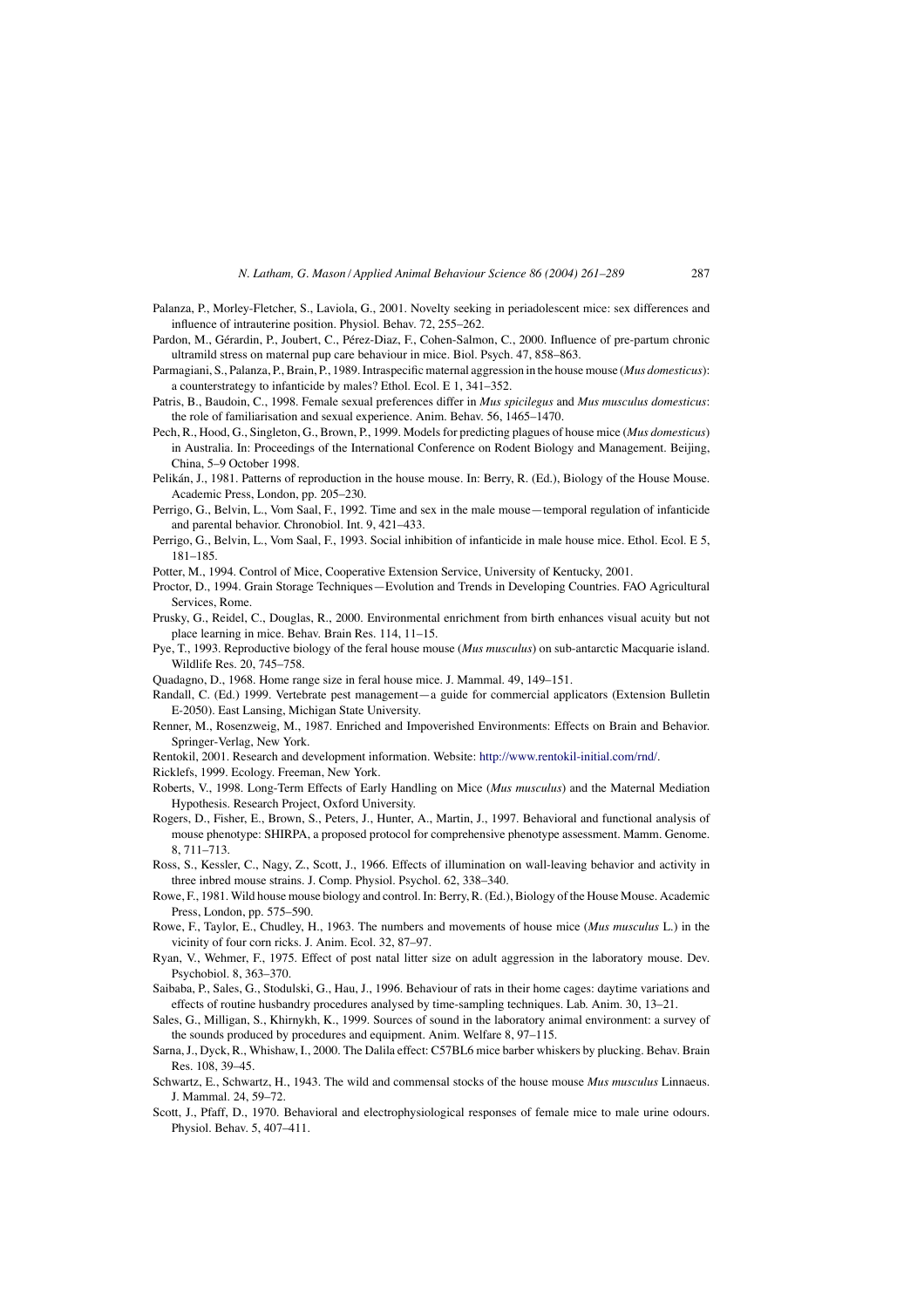- <span id="page-27-4"></span><span id="page-27-1"></span>Sluyter, F., van Oortmerssen, G., 2000. A mouse is not just a mouse. Anim. Welfare 9, 193–205.
- <span id="page-27-0"></span>Smith, J., 1981. Senses and communication. In: Berry, R. (Ed.), Biology of the House Mouse. Academic Press, London.
- Southern, H., 1954. Control of Rats and Mice. 3. House mice. Oxford University Press, London.
- <span id="page-27-16"></span><span id="page-27-11"></span>Staats, J., 1975. The laboratory mouse. In: Green, E. (Ed.), Biology of the Laboratory Mouse. McGraw-Hill Book Company, New York.
- Surgeoner, G., 1986. Rodent control in livestock facilities. Queen's Printer for Ontario, Guelph.
- Timm, R., 2000. UC Pest Management Guidelines: House Mouse. Website: [http://www.ipm.ucdavis.edu/](http://www.ipm.ucdavis.edu/PMG/PESTNOTES/pn7483.html) [PMG/PESTNOTES/pn7483.html](http://www.ipm.ucdavis.edu/PMG/PESTNOTES/pn7483.html).
- <span id="page-27-3"></span>Torre, I., Bosch, M., 1999. Effects of sex and breeding status on habitat selection by feral house mice (*Mus musculus*) on a small Mediterranean island. Z. Saugetierkd. 64, 176–186.
- <span id="page-27-10"></span>Tovée, M., 1995. Ultra-violet photoreceptors in the animal kingdom: their distribution and function. TREE 10, 455–459.
- <span id="page-27-5"></span>Triggs, G., 1991. The population ecology of house mice (*Mus domesticus*) on the Isle of May, Scotland. J. Zool. 225, 449–468.
- <span id="page-27-6"></span>Valsecchi, P., Moles, A., Mainardi, M., 1993. Transfer of food preferences in mice (*Mus domesticus*) at weaning—the role of maternal diet. Boll. Zool. 60, 297–300.
- <span id="page-27-18"></span>Valsecchi, P., Singleton, G., Price, W., 1996. Can social behaviour influence food preference of wild mice, *Mus domesticus*, in confined field populations. Aust. J. Zool. 44, 493–501.
- van Dellen, A., Blakemore, C., Deacon, R., York, D., Hannan, A., 2000. Environmental enrichment delays disease onset in a transgenic mouse model of Huntingdon's disease. Nature 404, 721–722.
- <span id="page-27-17"></span>van Loo, P., Mol, J., Koolhaas, J., van Zutphen, B., Baumans, V., 2001. Modulation of aggression in male mice: influence of group size and cage size. Physiol. Behav. 72, 675–683.
- van Praag, H., Kempermann, G., Gage, F., 1999a. Running increases cell proliferation and neurogenesis in the adult mouse dentate gyrus. Nature Neurosci. 2, 266–270.
- <span id="page-27-2"></span>van Praag, H., Cristie, B., Sejnowski, T., Gage, F., 1999b. Running enhances neurogenesis, learning and long-term potentiation in mice. Proc. Nat. Acad. Sci. 96, 13427–13431.
- <span id="page-27-7"></span>van Zeegeren, K., 1980. Variation in aggressiveness and the regulation of numbers in house mouse populations. Neth. J. Zool. 30, 635–770.
- <span id="page-27-9"></span>Vandenberg, J., Huggett, C., 1994. Mother's prior intrauterine position affects the sex ratio of her offspring in house mice. Proc. Natl. Acad. Sci. U.S.A. 91, 11055–11059.
- <span id="page-27-14"></span>Vandenbergh, J., 1971. The influence of social environment on sexual maturation in male mice. J. Reprod. Fertil. 24, 383–390.
- <span id="page-27-20"></span>Vom Saal, F., Franks, P., Boechler, M., Palanza, P., Parmagiani, S., 1995. Nest defense and survival of offspring in highly aggressive wild Canadian female house mice. Physiol. Behav. 58 (4), 669–678.
- <span id="page-27-13"></span>Wahlsten, D., Metten, P., Phillips, T., Boehm II, S., Burkhart-Kasch, S., Dorow, J., Doerksen, S., Downing, C., Fogarty, J., Hen, R., McKinnon, C., Merrill, C., Nolte, C., Schalomon, M., Schlumbohm, J., Sibert, J., Wenger, C., Dudek, B., Crabbe, J., 2003. Different data from different labs: lessons from studies of gene-environment interaction. J. Neurosci. 54, 283–311.
- Warburton, V., Sales, G.S.M., 1989. The emission and elicitation of mouse ultrasonic vocalisations: the effects of age, sex and gonadal status. Physiol. Behav. 45, 41–47.
- <span id="page-27-12"></span>Warren, J., Zerweck, C., Anthony, A., 1982. Effects of environmental enrichment on old mice. Dev. Psychobiol. 13, 13–18.
- <span id="page-27-15"></span>Whitaker, J., 1966. Food of *Mus musculus*, *Peromyscus maniculatus* and *Peromyscus leucopus* in Vigo County, Indiana. J. Mammal. 47, 473–486.
- <span id="page-27-8"></span>Wright, S., Brown, R., 2000. Maternal behavior, paternal behavior, and pup survival in CD-1 albino mice (*Mus musculus*) in three different housing conditions. J. Comp. Psychol. 114, 183–192.
- <span id="page-27-19"></span>Wright, S., Crawford, C., Anderson, J., 1988. Allocation of reproductive effort in *Mus domesticus*: responses of offspring sex ratio and quality to social density and food availability. Behav. Ecol. Sociobiol. 23, 357– 365.
- Würbel, H., 2001. Ideal homes? Housing effects on rodent brain and behaviour. Trends Neurosci. 24, 207–211.
- Würbel, H., Stauffacher, M., 1998. Physical condition at weaning affects exploratory behaviour and stereotypy development in laboratory mice. Behav. Proc. 43, 61–69.